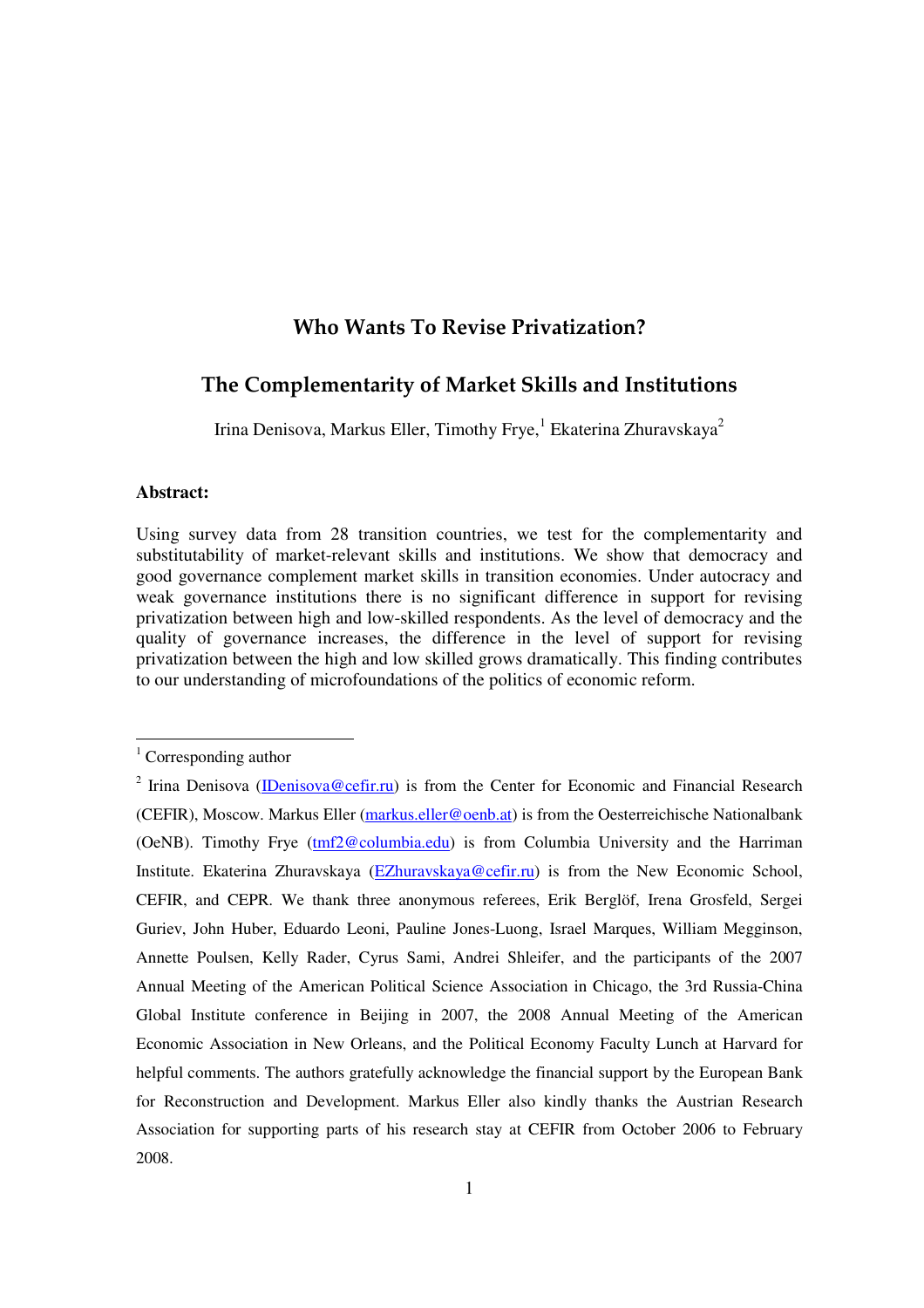# Introduction

The privatization of state enterprises has been a central element of economic reform over the last 25 years and by most, but, not all accounts, the beneficial effects of privatization have outweighed the costs (e.g., Guriev and Megginson 2007, Megginson and Netter 2001, McKenzie and Mookherjee 2003). Yet, for all its benefits, the public reviles privatization (Boix 2005, Graham and Sukhtankar 2004, Lora and Panizza 2003, Panizza and Yanez 2005). Survey results from 17 Latin American countries in 2003 found that almost two-thirds of respondents thought that privatization was "not beneficial" (Lora and Panizza 2003). A nationally-representative survey in Russia in 2006 revealed that fifty two percent of respondents agreed that "the majority of private assets in the country should be nationalized" (Denisova et al. 2007). Given the lack of public support, it is hardly surprising that recent years have seen significant reversals of privatization in Bolivia, Kazakhstan, Russia, Ukraine, Venezuela, Zimbabwe and elsewhere.

Why do some oppose and others support revising market reforms, such as privatization? Existing studies of public support for economic reform have focused almost exclusively on the impact of individual-level factors (e.g., Duch 1993; Gibson 1996; Kaltenthaler et al. 2006; but see Grosjean and Senik 2008(a,b) for studies of the effect of democracy). We advance the literature by examining how individual-level traits, such as market skills, interact with national-level factors, such as democracy and governance, in shaping support for economic reform. In particular, we test whether democracy and good governance complement market-relevant skills or substitute for them in transition countries. We use a survey of 28,000 individuals from 28 transition countries that is particularly well suited to study how individual characteristics and national institutions interact to shape attitudes towards market reform because it gathers rich individual-level information comparable across a relatively large number of reforming states with diverse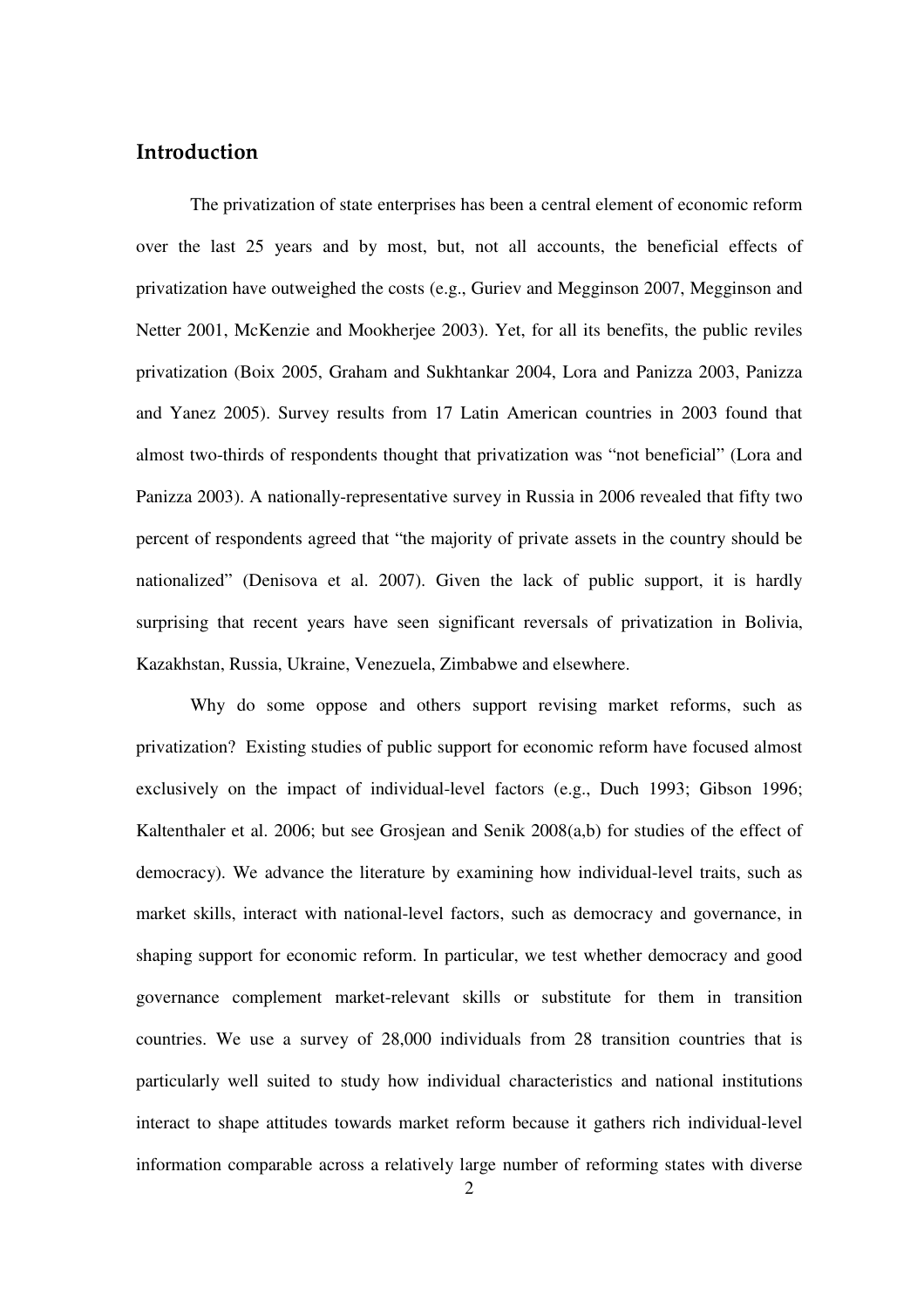institutions. We focus on a crucial component of market reforms in transition countries, i.e., public support for revising privatization. We find that under autocracy and weak governance institutions, there is no significant difference in the levels of support for revising privatization between respondents with high market skills, i.e., entrepreneurs and professionals, and respondents with low market skills, i.e., non-entrepreneurs and nonprofessionals. However, as the level of democracy and the quality of governance increases, the difference in the level of support for revising privatization between individuals with high and low market skills grows dramatically. In democratic and well-governed countries, respondents with low market skills support revising privatization at a much higher rate than respondents with high market skills. Favorable institutional settings allow those with market-relevant skills to reap the full returns of their efforts and thereby bolster their support for economic reform. Thus, in the postcommunist transition, there exists an important complementarity of a good institutional environment and skills useful to economic reforms.

While many argue that groups who gain from economic reform, such as those with the skills most suited for a market economy, will be strong supporters of further economic reform (c.f., Fernandez and Rodrik 1991), our study indicates that under autocracy and weak governance institutions, the high skilled will be no more supportive of further economic reform than the low skilled. It is democracy and good governance that drives a wedge between the preferences over economic reform of those with high and low market skills. Thus, our findings help illuminate how democracy and good governance shape the microfoundations of the politics of economic policymaking: different coalitions may be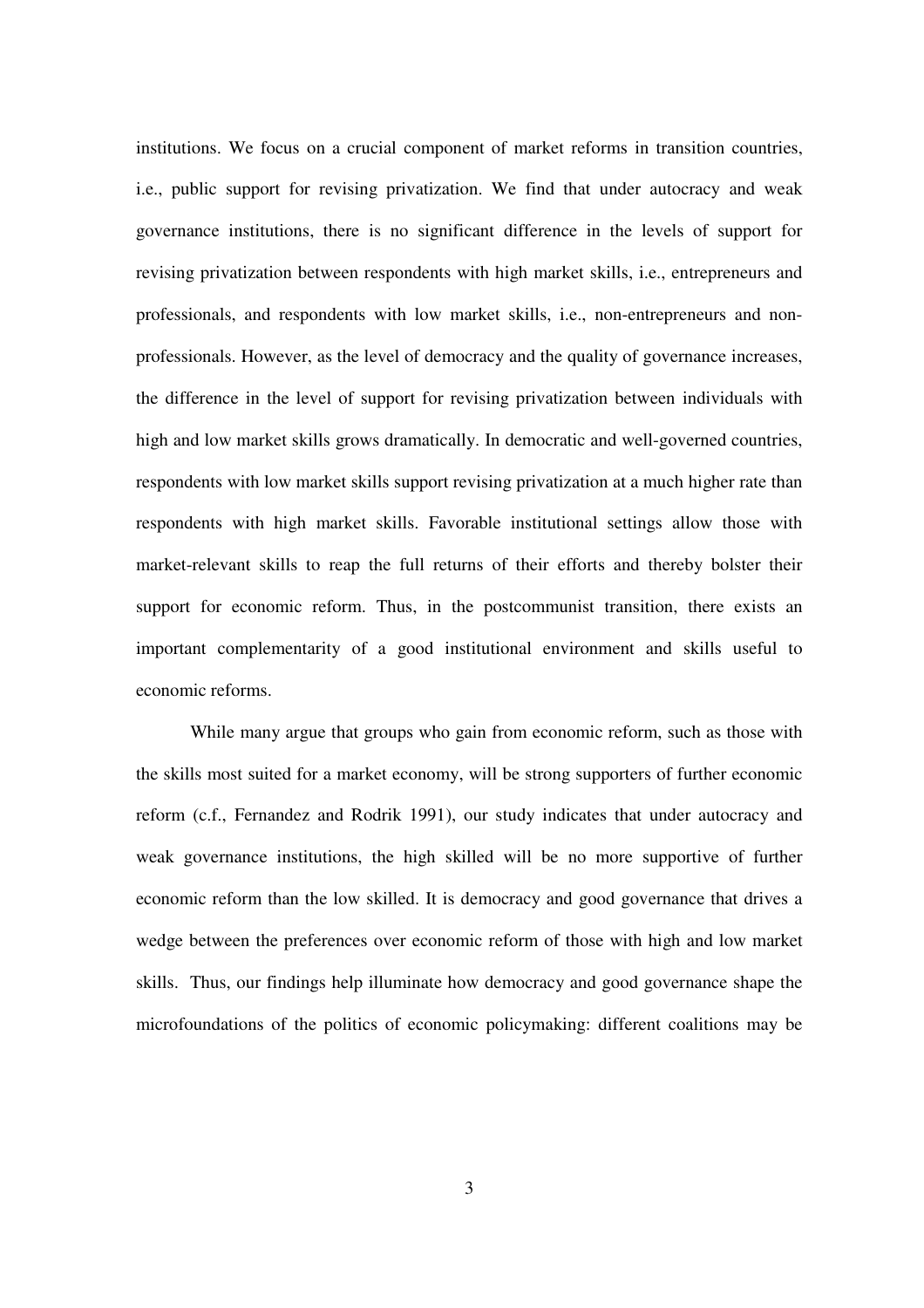needed to advance economic reform under autocracy and weak governance, on the one hand, and under democracy and good governance, on the other.<sup>3</sup>

Our analysis underscores the importance of integrating national-level variables into analyses of individual-level preferences over economic policy. Recent years have seen a renewed interest in comparative political economy in this topic. For example, scholars have examined public attitudes toward trade openness, welfare policy, economic reform, and integration into the European Union in a broad range of countries (c.f., Hiscox 2002; Iversen and Soskice, 2001; Baker 2003; Tucker 2006). 4 These studies have made valuable contributions, but have not explored whether and how preferences vary depending on the institutional environment. We push this literature forward by identifying the complementarity of national-level institutions and individual skills for public support for economic reforms. 5

In Part 1, we develop an argument about the interplay of individual and institutional-level factors in determining support for revising privatization. In Part 2, we discuss the data and measures. In Part 3, we present our empirical methodology. In Part 4, we discuss our results. In Part 5, we present robustness checks. In Part 6, we conclude.

# 1. Hypotheses: Skills and Institutions

The literature on the politics of economic reform typically assumes that people evaluate policy *ex ante* based on its expected impact on their personal welfare and *ex post*

 $3$  For studies of public support for economic reform in the postcommunist world, see Tucker (2006); for Latin America, see Baker (2003); for a more general argument, see Stokes et al. (2001).

<sup>&</sup>lt;sup>4</sup> One potentially relevant area of overlap with our study is those works in the varieties of capitalism literature that examine how the institutional environment shapes incentives to invest in specific or general skills (c.f, Iversen and Soskice 2001; Mares 2003).

<sup>&</sup>lt;sup>5</sup> For studies that integrate national-level variables into analyses of individual-level preferences on other issues, see, among others, Steenbergen and Jones (2002); Anderson and Tverdova (2003); Duch and Stevenson (2005); and Huber et al. (2005).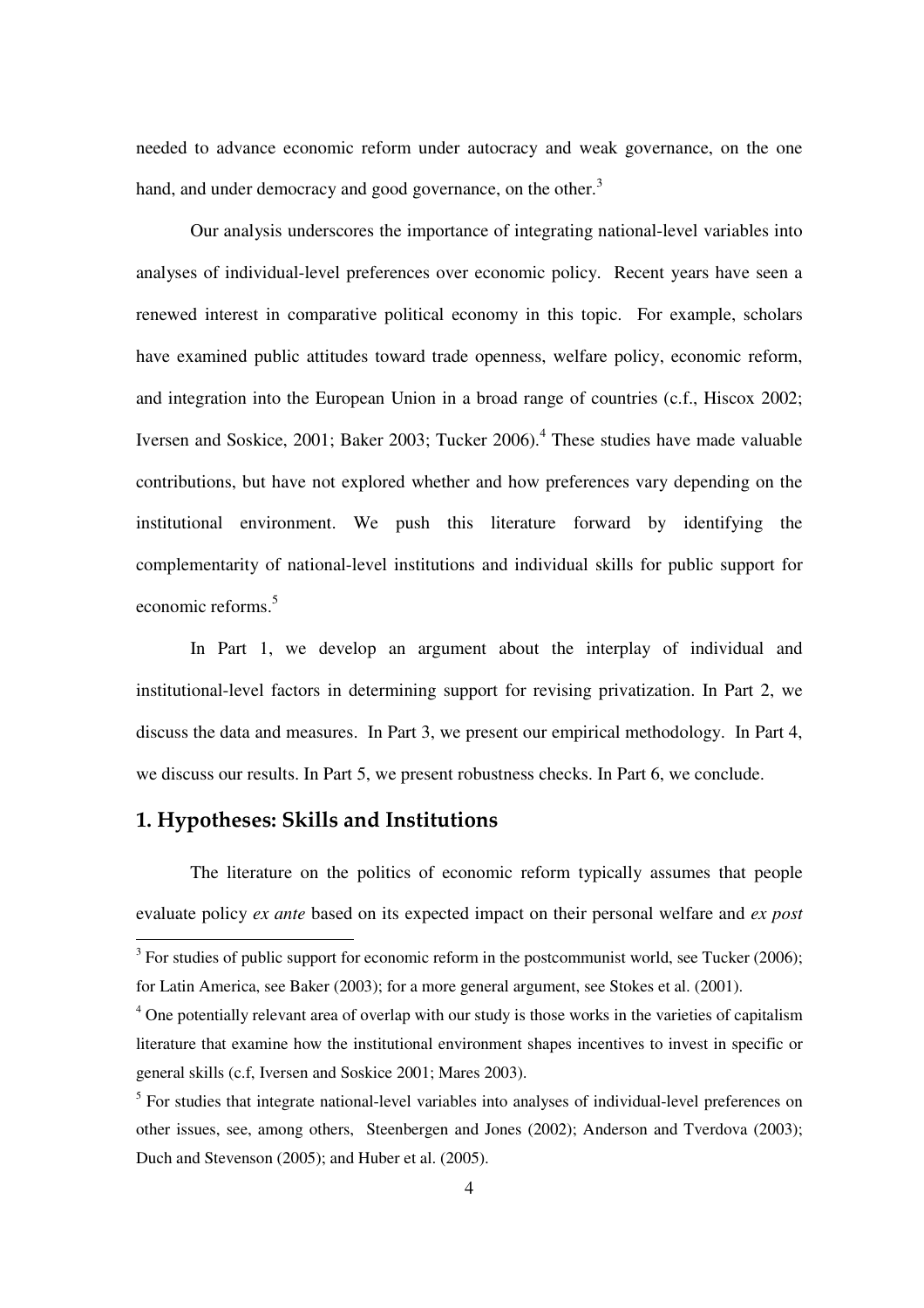based on the realized return from the policy (c.f. Fernandez and Rodrik 1991; Roland 2000).<sup>6</sup> Individuals who gain (or expect to gain) from a change in policy are likely to back the change in policy, while those who lose (or expect to lose) oppose it.<sup>7</sup> This is a central assumption that drives much of the theoretical literature on the political economy of reform and has been the subject of considerable empirical scrutiny (c.f., Przeworski 1991; Tucker, Pacek and Berinsky 2002; Baker 2003).

Scholars have identified a variety of individual traits that influence who benefits from economic reforms, such as market liberalization and privatization. These include skills, socio-economic status, and location. Our primary focus is on skills relevant to a market economy based on the idea that higher levels of market skills are associated with greater returns to economic reform and, therefore, more vigorous support for reform. Indeed, there is solid evidence that economic reforms are related to differential rates of returns to market-relevant skills in transition economies (e.g., Brainerd 1998; Svejnar 1999). In particular, returns to skills comprise an important component of wage decompression in reforming economies (e.g., Milanovic 1999). If under a planned economy, returns to market skills were diminished by massive redistribution, the expanded opportunities offered by economic reform allow those with the skills most suited to a market economy to reap larger gains. The argument is even stronger with respect to

<sup>&</sup>lt;sup>6</sup> There is a large literature on whether citizens evaluate policy and vote based on prospective or retrospective evaluations (c.f., Fiorina 1981; Fernandez and Rodrik 1991). Respondents in our sample likely evaluate policy based on the effect of privatization which has already taken place and based on the expected future benefits from changing current policy, but we do not explore the relative weights of these factors in their responses. See Stokes et al. (2001) for a discussion of retrospective and prospective evaluations of economic reform.

 $<sup>7</sup>$  Of course, personal pocketbook issues are not the only factor influencing support for policy, but</sup> there is much evidence that these types of individual material calculations are an important consideration. For a discussion of this issue relevant to the politics of economic reform, see Colton (2000), pp. 94-95, and Stokes et al. (2001), pp. 1-32.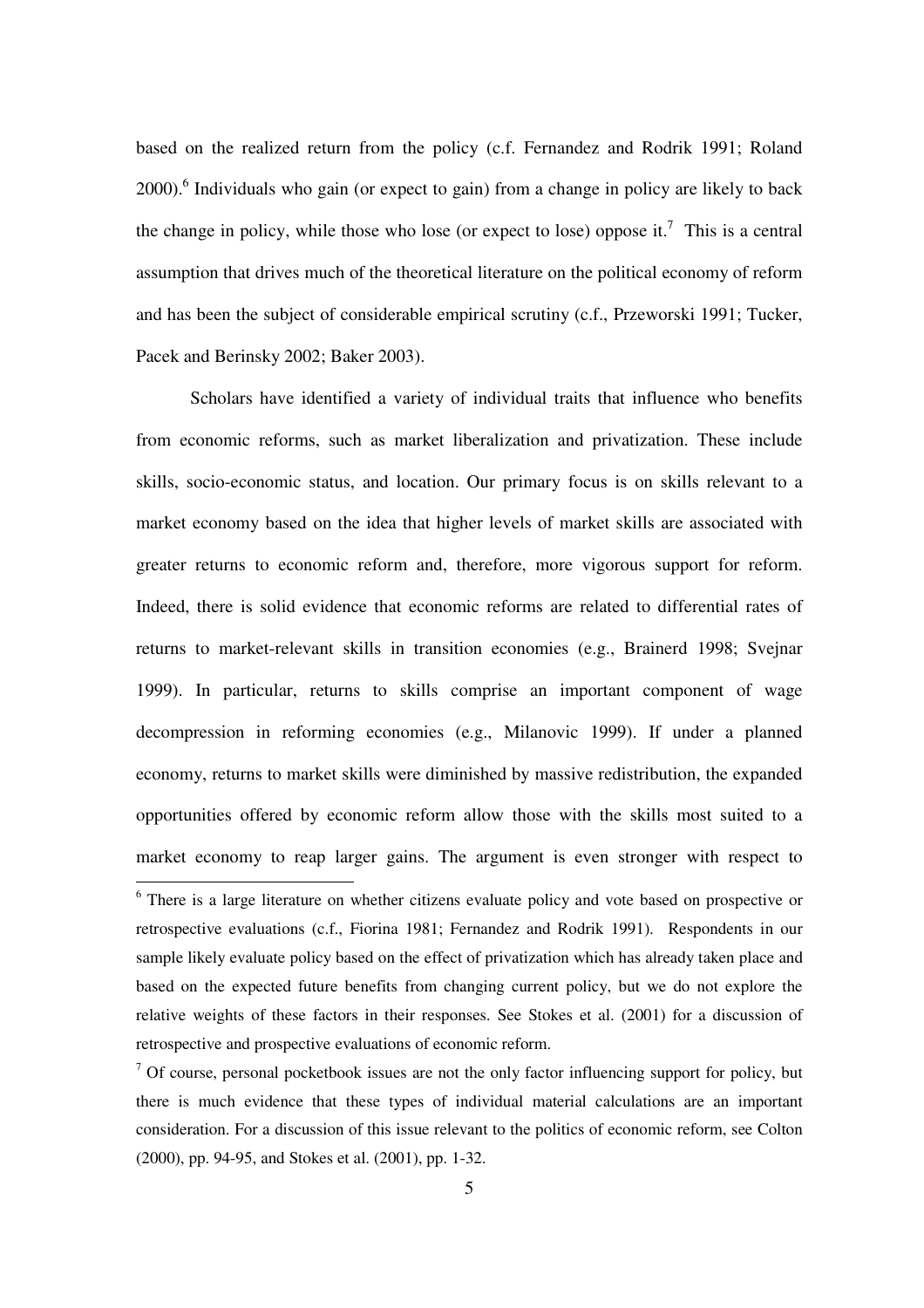entrepreneurial skills which were not at all in demand in a command economy (e.g., Earle and Sakova 2000). Building on this notion, we expect those with skills most suited to a market economy to be the strongest proponents of market reform.

Yet, little is known about whether the impact of market skills on support for economic reform depends on the institutional environment. Indeed, there are two alternative views of how private returns to skills from market-oriented reforms interact with the institutional environment. The ability to realize gains from market-relevant skills may depend on the extent to which institutions reward those talents. Theoretically, good institutions may be complements or substitutes for the private returns from economic reform.

#### 1.1. Complementarity view

Consider the argument for complementarity. It envisions democracy and good governance institutions primarily as a means of constraining rulers from changing policy opportunistically and engaging in corruption and rent extraction, thereby allowing citizens to realize greater gains from economic reforms (c.f., Zinnes, Eliat and Sachs 2001; Acemoglu and Robinson 2006). Secure in the knowledge that state officials are more constrained by democratic practices and capable governance institutions, those with the skills most suited to a market economy can use their talents to their greatest effect. Low skill citizens may still benefit from good governance and democracy, but their returns from reform will be lower than for high skill citizens. Given the greater returns to market skills from economic reform under good institutions, the high skilled will be stronger proponents of market reforms than the low skilled.

In weak institutional environments the complementarity view suggests that the difference in the responses between those with high and low market skills will be much smaller. Weak institutions may prevent individuals with high market skills from realizing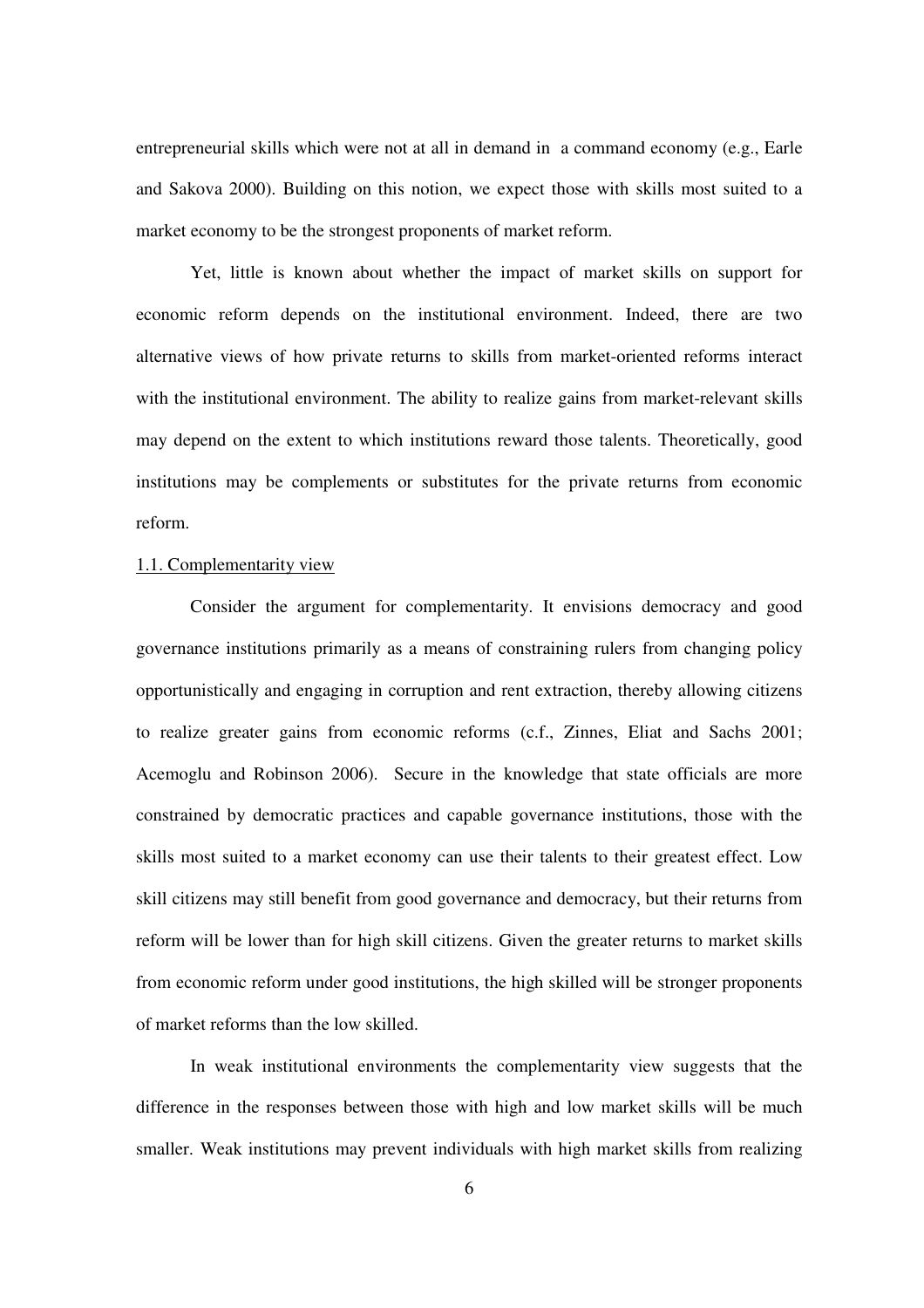their potential returns from market reform, and, therefore, they may be much less enthusiastic about supporting economic reform. For example, under autocracy and weak governance institutions, the returns from market skills may not be realized because government officials are well-placed to take them away through corruption, excessive taxation, and other means of rent-extraction. In these environments, individuals with high market skills and low market skills will both be reluctant to invest the time, energy, and capital to take full advantage of reform fearing arbitrary changes in policy, corruption, and simple government malfeasance. Thus, there is likely to be little difference in the assessment of economic reform between high and low skilled respondents.

According to the complementarity view, democracy and strong governance institutions drive a wedge between the preferences of those with high and low market skills toward economic reform. This view predicts significantly larger differences in the attitudes towards economic reform between those with and without market skills under good institutions than under bad institutions.

#### 1.2. Substitutability view

In contrast, the substitutability argument envisions democracy and good governance institutions primarily as increasing the motives and means for governments to engage in redistribution. It predicts that when democracy and governance institutions are strong, the differences in support for market reform between the low and high skilled will be smaller. Democracy increases incentives to use policy to redistribute benefits to groups harmed by economic reform and good governance institutions can increase state capacity to deliver these benefits. The gains from economic reform may be distributed more evenly across the population under democracy and good governance because those who gain little from economic reform are better compensated through redistribution paid for by those who gain more from economic reforms. This argument has particular bite when the benefits of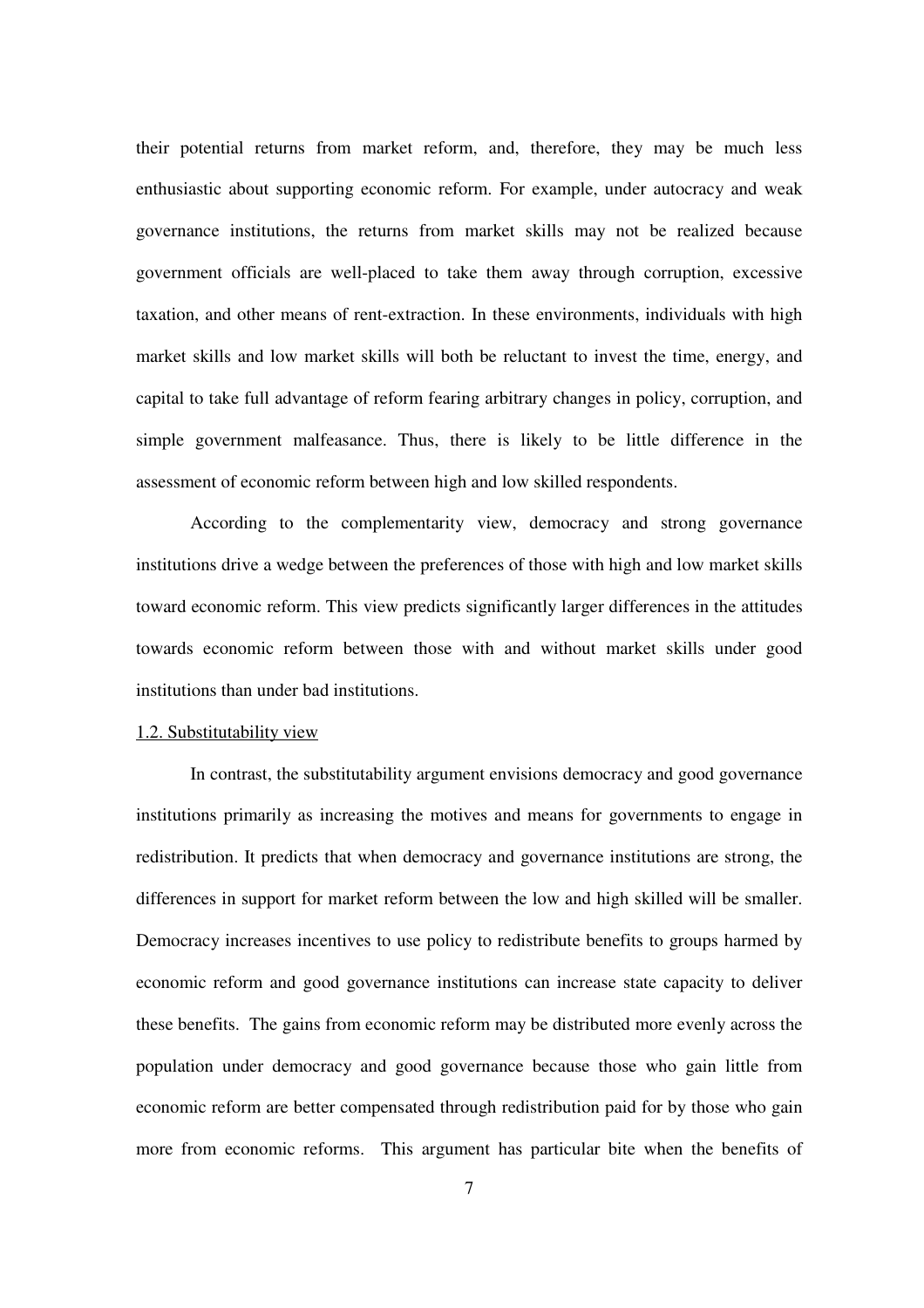economic reform accrue to a small minority (Meltzer and Richard 1981; Alesina and Rodrik 1994). Under good institutional conditions, individuals whose skills are most appropriate for the market will be less fervent supporters of economic reform and those whose skills are less well suited to a market economy will be less strident opponents of reform due to redistribution.

According to the substitutability view, good institutions substitute for market skill differences in shaping public support for economic reform; and, therefore we expect smaller differences in the assessment of economic reform between individuals with different levels of market skills in good compared to bad institutional environments.

We test the complementarity and substitutability views by comparing the actual levels of popular support for revising market reforms for groups with high and low market skills in good and bad institutional environments. Our approach has an attractive feature: because we consider attitudes towards economic reform ex post, i.e., the attitudes of individuals who have already realized the gains and losses from economic reform, it implicitly takes into account the possibility of redistribution and government predation. Potential winners may gain little from economic reform because the (potential) gains may be redistributed or simply taxed away by subsequent government policy. Thus, we treat the ex-post individual assessment of reform as a proxy for the realized net effect of policy change on the welfare of the individual.

# 2. Data sources and summarv

## 2.1. A measure of support for economic reform

To study public support for economic reform, we focus on a critical component of building a market economy in transition countries: the privatization of state enterprises (Boycko et al. 1995; Megginson 2005). We use the " Life in Transition Survey" (LiTS), a survey based on face-to-face interviews using a representative sample of 1,000 individuals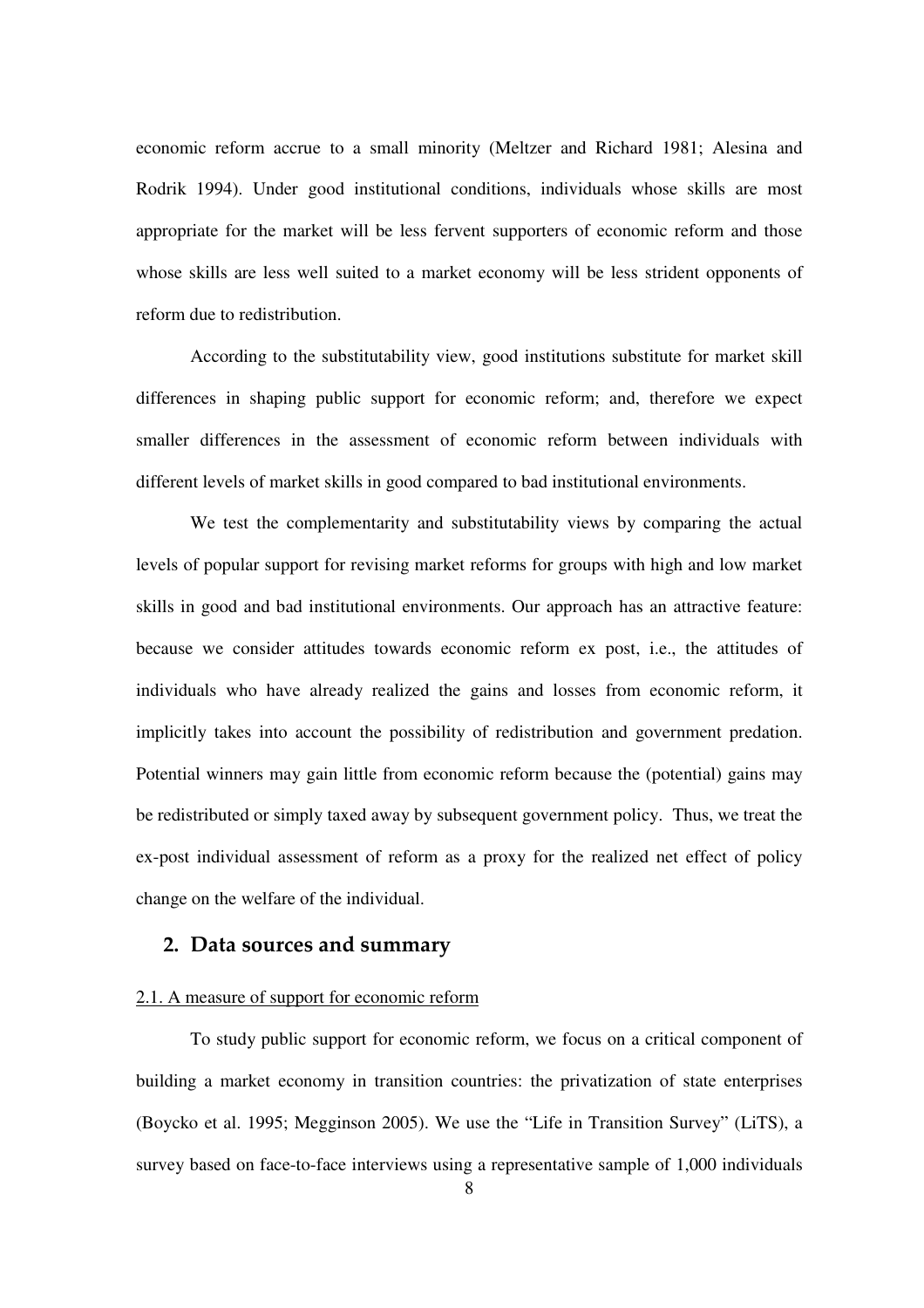in each of 28 postcommunist countries conducted in the fall of 2006.<sup>8</sup> More specifically, we focus on responses to the following question from the survey:

- *In your opinion, what should be done with most privatized companies? They should be…*
- *(1) Left in the hands of current owners with no change;*
- *(2) Left in the hands of current owners provided they pay privatized assets' worth;*
- *(3) Renationalized and kept in state hands;*
- *(4) Renationalized and then re-privatized again using a more transparent process.*

### **Figure 1 here.**

Figure 1 summarizes responses to this question. We dichotomize the responses by treating answers 1 and 2 as indicating opposition to revising privatization and responses 3 and 4 as signaling support for revising privatization. For our purposes, the critical distinction between these two groups is that the latter two responses entail the expropriation of privatized assets held by current owners – either by re-nationalization or by renationalization then re-privatization, while the former two responses allow the current

<sup>&</sup>lt;sup>8</sup> The survey was conducted by the European Bank for Reconstruction and Development (EBRD) in collaboration with the World Bank. For technical details of the survey, see EBRD (2007 a, b). Countries included in the study are Albania, Armenia, Azerbaijan, Belarus, Bosnia and Herzegovina, Bulgaria, Croatia, Czech Republic, Estonia, FYR Macedonia, Georgia, Hungary, Kazakhstan, Kyrgyzstan, Latvia, Lithuania, Moldova, Mongolia, Montenegro, Poland, Romania, Russia, Serbia, Slovak Republic, Slovenia, Tajikistan, Ukraine, and Uzbekistan.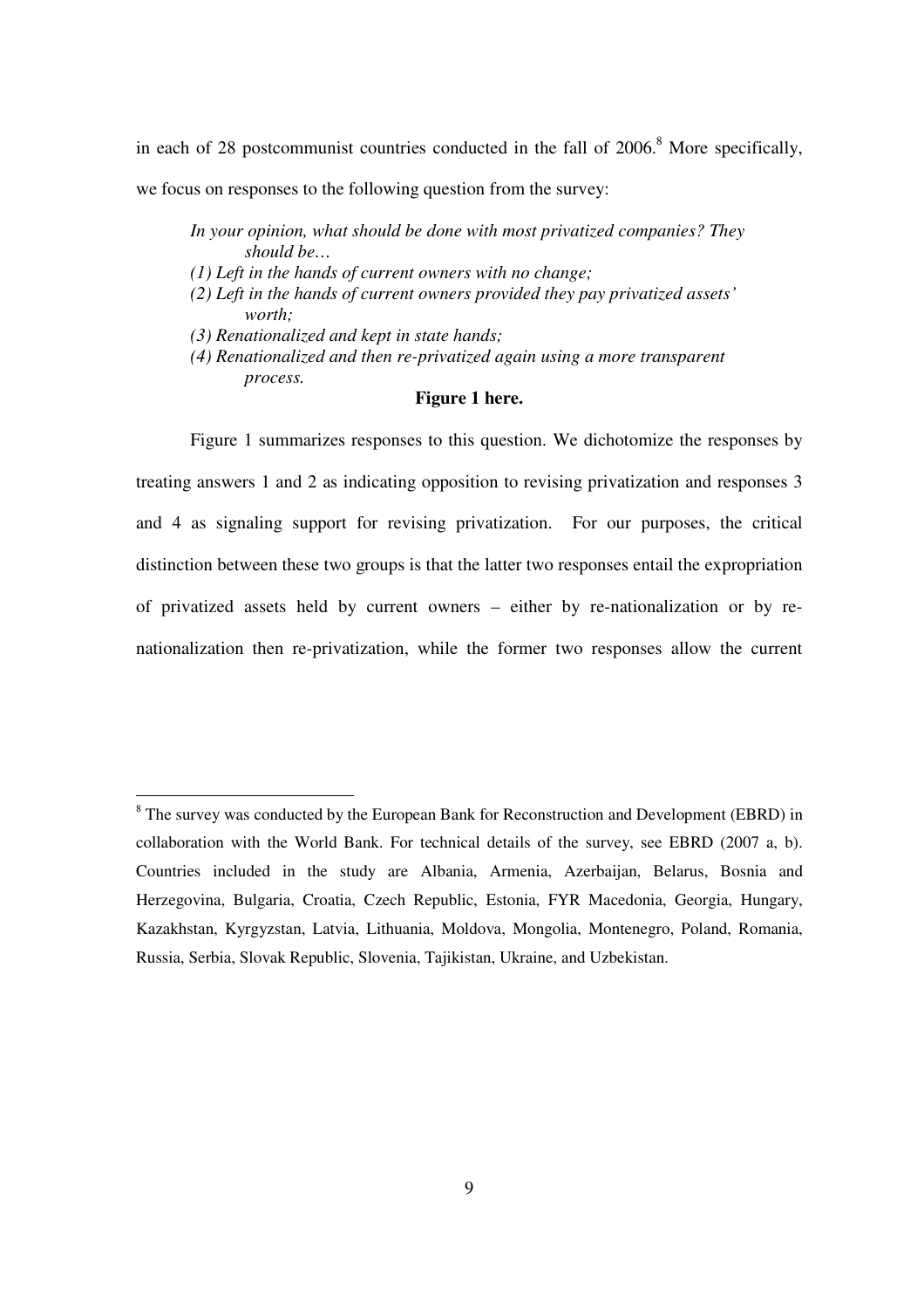owners to retain their assets.<sup>9</sup> Support for the revision of privatization is the main dependent variable in our empirical analysis.<sup>10</sup>

On average, 46.7 percent of respondents in all countries support revising privatization by taking assets from the current owners either through renationalization or renationalization followed by re-privatization. This figure varies considerably across countries: from 67.8 percent in Azerbaijan to 24.8 percent in the Czech Republic. The majority of the population supports revising privatization in eleven out of twenty-eight countries in our sample. Differences in question wording make direct comparisons with other surveys difficult, but these results are not too dissimilar from recent studies from Latin America. For example, Panizza and Yanez (2005) cite *LatinoBarometer* data from 17 countries in 1998 which finds that 50 percent of respondents believed that "privatization" was not beneficial for the country," a figure that rises to over 65 percent in 2003.

We focus on support for revising privatization for several reasons. First, privatization is a key component of economic reforms in transition and developing countries, and removing assets from the hands of current owners marks a significant

<sup>&</sup>lt;sup>9</sup> Note that response 2 does not indicate the size of the payment that current owners should make. Therefore, we choose to be conservative and treat response 2 as support for the status quo, as the payment may just be an indication of respondent's preference for increased taxation. This question has a number of shortcomings. In particular, it refers to "most" privatized enterprises rather than offering a more precise wording. It would also be improved with a filter that asked whether anything should be done about privatized enterprises before listing the responses. The order of the responses minimizes the problem somewhat by offering the status quo as the first response.

 $10$  Taking into account refusals, failures to locate respondents, and other administrative difficulties, the response rate for this survey is 63%, a rate that is roughly equivalent to the response rate of the widely used National Election Studies in the US and the American Time Use Survey (Singer 2002). The non-response rates varied significantly across countries. However, the overall non-response rates as well as outright refusal rates are uncorrelated across countries with our main dependent variable, i.e., the support for revising privatization.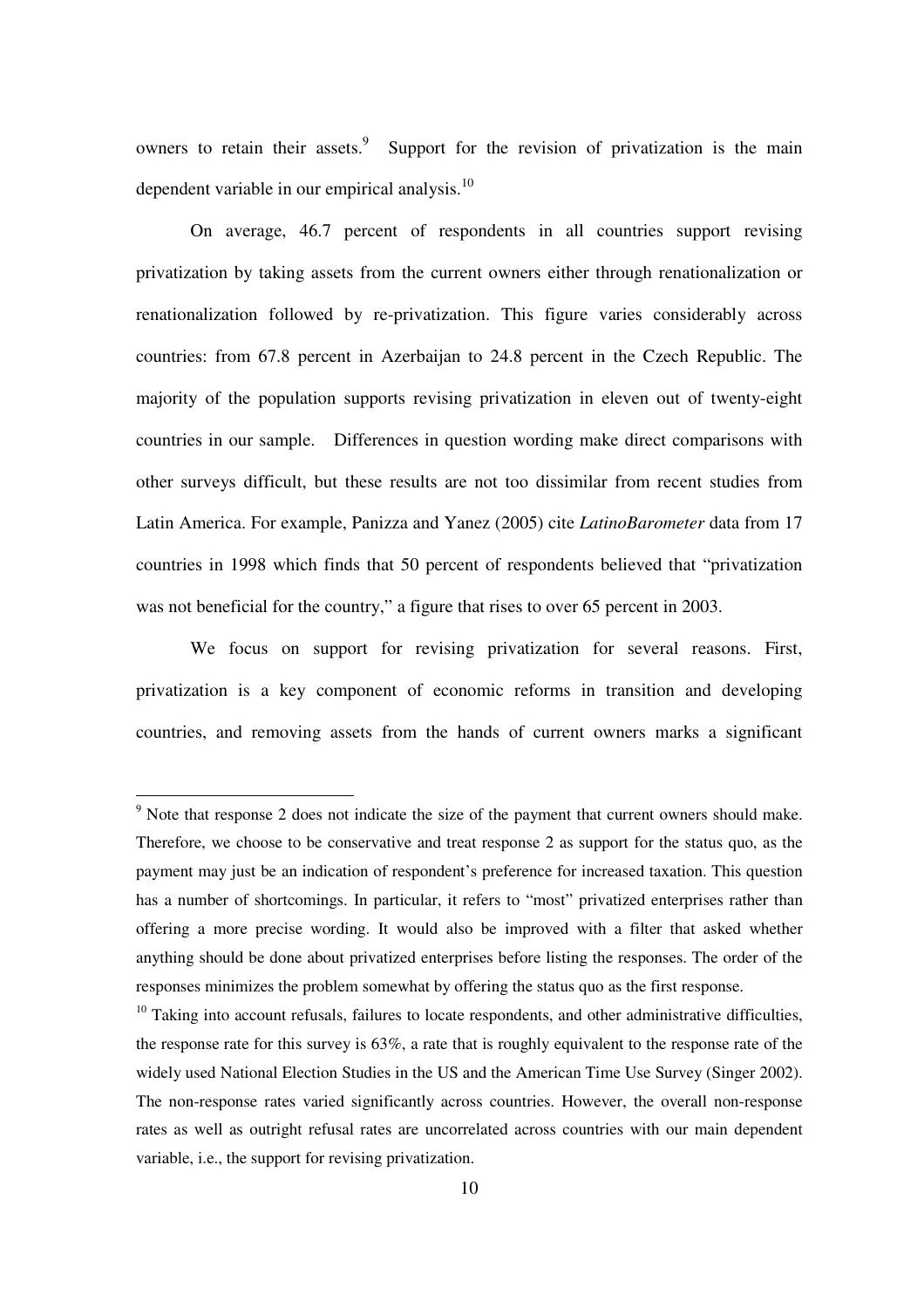change in the economic and political environment. Even the threat of revising privatization can have important economic consequences by weakening the incentives of current owners to invest in their business. Second, privatization and its possible revision are high profile policies that have engendered great public debate which increases the likelihood that respondents have given the issue some thought. Third, the survey has a relatively clean question on support for and opposition to revising privatization that is comparable across countries. Our empirical results are unchanged when we use a more general question from the survey which asks directly about "support for a market economy" as a dependent variable, but we prefer to focus on the revision of privatization as a more concrete example of support for economic reforms (as we discuss in the robustness section below).<sup>11</sup>

## 2.2. Measures of market-relevant skills

Our main focus is on market-relevant skills. We proxy for them in two ways relying on the type of jobs respondents hold and on their professions:

(1) First, we consider those who have become entrepreneurs and self-employed during the transition as having skills particularly suitable for market economy. Economic reform gives new entrepreneurs an opportunity to reveal their market skills – talents that were not in demand before transition.

<sup>&</sup>lt;sup>11</sup> Studies from the post-communist world have examined attitudes towards market economies or the private sector more generally, but few focus directly on the privatization of state-owned enterprises (c.f., Duch 1993). Hoff and Stiglitz (2008) present a formal model that incorporates the revision of privatization as a parameter, but offer only illustrative evidence. Frye (2006, 2007) uses an experiment embedded in surveys of business elites and the mass public in Russia to examine support for revising privatization, but his findings are limited to a single country and focus on only a few variables of interest. Kaltenthaler et al. (2006) estimate individual-level determinants of privatization support in seven post-Soviet countries, but do not account for cross-country differences in the quality of institutions. There is a very large literature on the politics of privatization in the postcommunist world, but much of it focuses on elite decisionmaking rather than mass support for the policy (c.f., Shleifer and Treisman 2000; Appel 2004).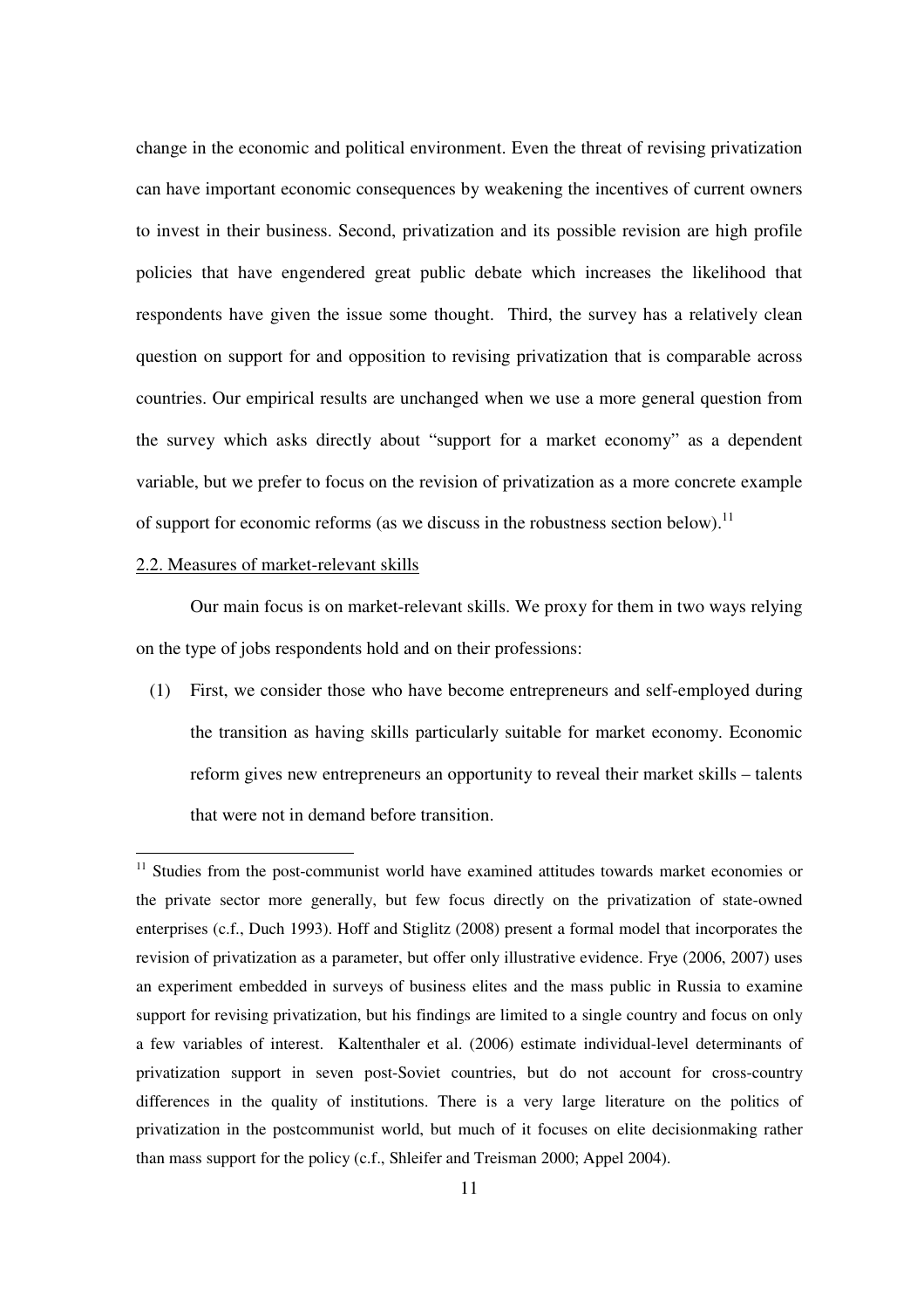(2) Second, we deem those respondents who hold high managerial positions and work as top-level professionals (i.e., groups 1 and 2 in the 1-digit Standard Occupational Classification 2000) as having high levels of market-relevant skills. Top level professionals and company managers have skills especially rewarded in a market economy where the wage distribution is substantially less compressed than in a command economy. We refer to these occupations as professionals in our analysis.<sup>12</sup>

Seven percent of respondents are entrepreneurs and ten percent are professionals in our sample. The rest of respondents work for wages in the occupational groups 3 to 9 or do not work.<sup>13</sup> By construction, there is no overlap in these two groups, i.e., entrepreneurs and professionals; but we argue that both groups have skills with potentially high returns under a market economy.

Other conventional measures of human capital, such as education and experience (proxied by age), are poor indicators of *market* skills in a postcommunist environment.

<sup>13</sup> Some questions in the survey are rather demanding for respondents. For example, the technical appendix of the LiTS notes that in some cases interviewers provided guidance to some respondents in describing their employment history and their occupation. It is possible that interviewers provided guidance on other questions as well, but we have no way of detecting if this is the case. This possibility introduces the potential for interviewer bias, particularly among respondents with lower education. We address this issue in two ways. First, we control for education in our analysis. Second, we verified that the distributions of occupations for the one case where we have comparable data (Russia) are similar between LiTS and the Russian Longitudinal Monitoring Survey (RLMS). RLMS applies a methodology, which is much less demanding for respondents: their verbal answers are recorded and then placed into occupational categories after the survey is completed.

 $12$  These occupations include legislators, senior government officials, enterprise managers, director/chief executives, owners of businesses, physicists, engineers, mathematicians, architects, computing professionals, medical doctors, dentists, pharmacists, teachers, lawyers, accountants, professionals and similar occupations.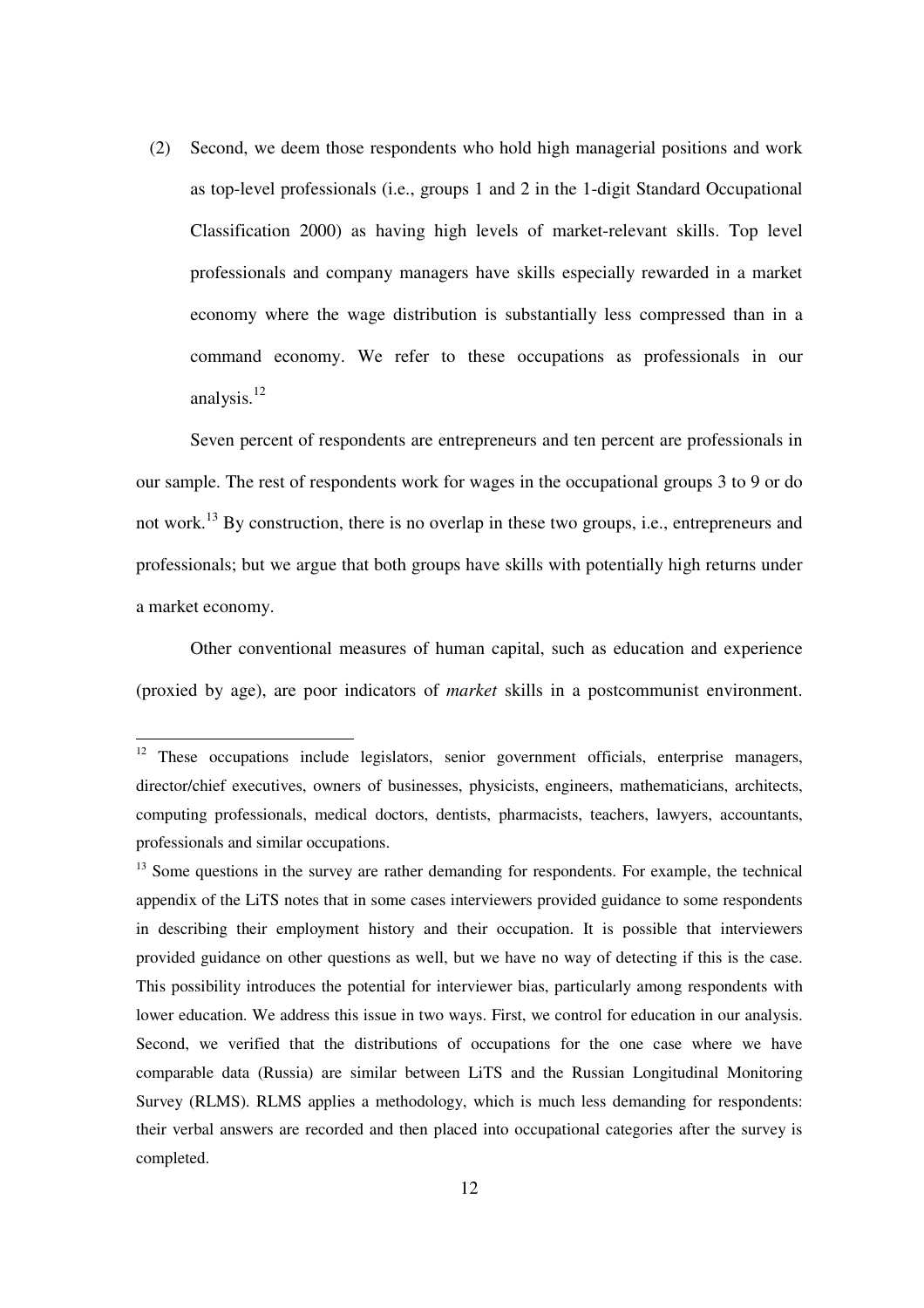Much of the work experience gained by those who worked for many years under the command economy is likely to be of little value in a more open market economy (Guriev and Zhuravskaya 2009). Similarly, education, particularly vocational education, prior to 1990 (and in some cases for several years after) was designed to prepare citizens to perform tasks relevant to a planned economy – tasks that are largely obsolete in a market environment. Note that we always control for these common measures of human capital in our analysis.

## 2.3. Measures of the institutional environment

Our focus is on whether the impact of market skills on support for economic reform is contingent on the level of democracy and the quality of governance. Given disagreement about how best to measure democracy, we use four indicators, including the executive constraints and democracy measures from POLITY IV, the voice measure from Kaufmann et al. (2006), and the Freedom House Nations in Transit index (democracy progress score). Each of these commonly used measures of democracy has strengths and weaknesses. The two POLITY measures are based on relatively less subjective indicators, but the rating for executive constraints has a rather low ceiling.<sup>14</sup> The Freedom House measure seems to provide a closer fit with the secondary literature in the transition countries than the POLITY measures, but is based on rather subjective measures. The voice measure from Kaufmann et al. (2006) is also based in part on subjective measures as captured by national-level surveys. Our measures of governance quality also come from Kaufmann et al. (2006). We use the following indices: government effectiveness, the rule of law, control over corruption, and regulatory quality. Even though there are 28 countries in the LiTS

<sup>&</sup>lt;sup>14</sup> In our data, more than half the countries have the highest or second highest level of executive constraint on the 1-7 scale. See Treier and Jackman (2008) for a discussion of drawbacks of the POLITY IV continuous measures of democracy.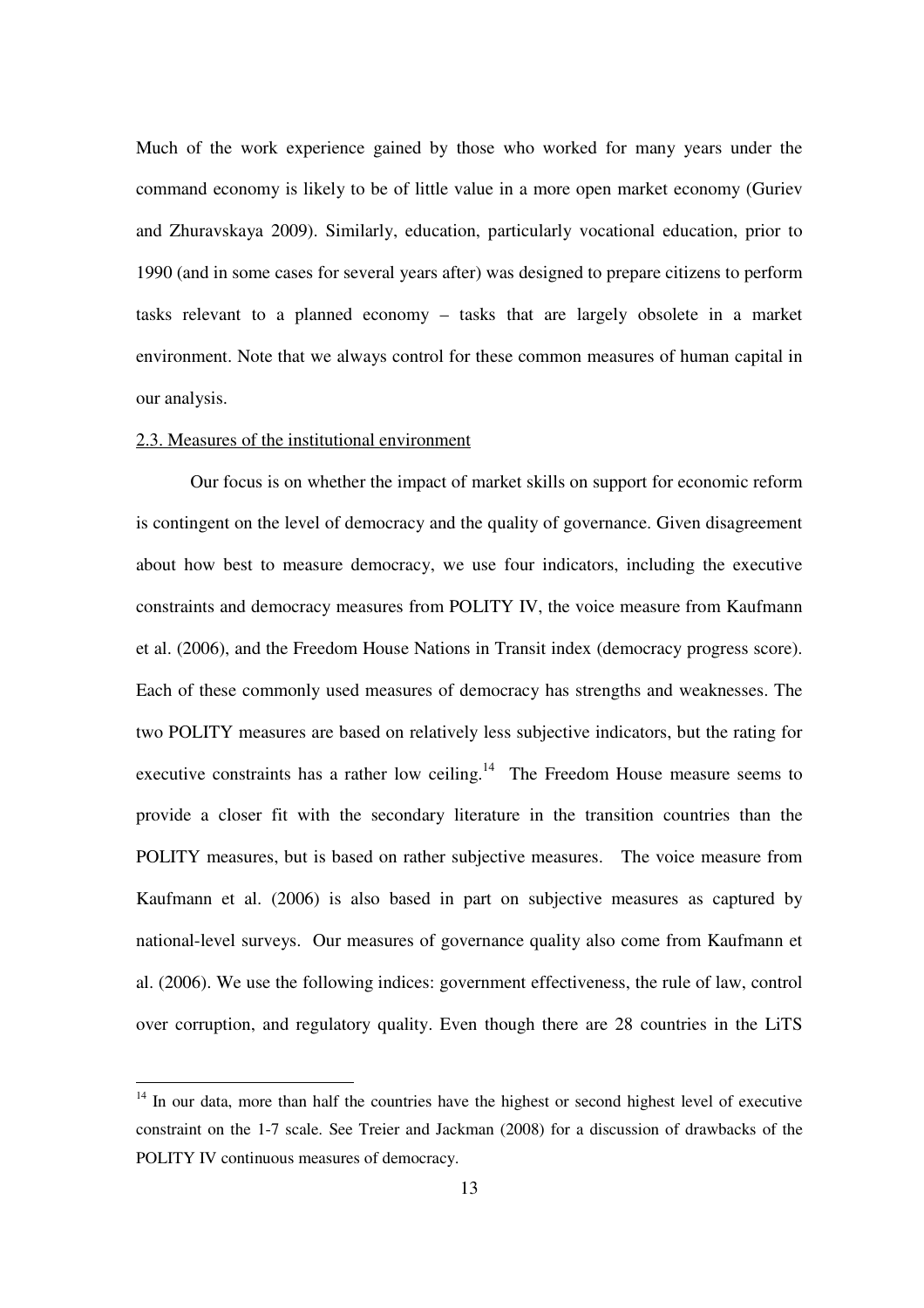survey, most of the institutional measures are not available for Montenegro; in addition, the POLITY measures are not available for Bosnia. As a consequence, our sample consists of 27 countries (or 26 when we use the Democracy Index). We describe and summarize each of our main variables of interest as well as all control variables (to be introduced below) in Tables A1 and A2 in Appendix A.

# 3. Empirical Methodology

To test our hypotheses about the complementarity or substitutability of market-relevant skills and democracy and governance institutions, we compare individual support for revising privatization between groups which do and do not have market-relevant skills in good and bad institutional environments controlling for a wide range of individual and country characteristics.

As a first step (before we proceed to the core of our analysis), we want to establish the benchmark of an average effect of market-relevant skills on support for revising privatization controlling for all country-level variation. For that purpose, we conduct the following Probit estimation:

$$
Prob\{R_i = 1\} = F(\alpha + \beta_1 E_i + \gamma_1 P_i + \delta' \mathbf{X}_i + \varphi_c + \varepsilon_i),
$$
\n(1)

where *i* indexes individuals and *c* indexes countries in which individual *i* lives;  $R_i$  is a dummy which equals one if the individual  $i$  supports revising privatization;  $E_i$  is a dummy indicating entrepreneurs and self-employed; and  $P_i$  is a dummy indicating individuals working as professionals and top managers.  $\varphi_c$  is a country fixed effect.  $\mathbf{X}_i$  is a vector of individual covariates; it includes a range of factors that may shape support for economic reform and may be correlated with market-relevant skills. The LiTS data offer a rich set of control variables related to individuals' transition experiences, including labor market history and hardships that individuals experienced between 1989 and 2006. In particular,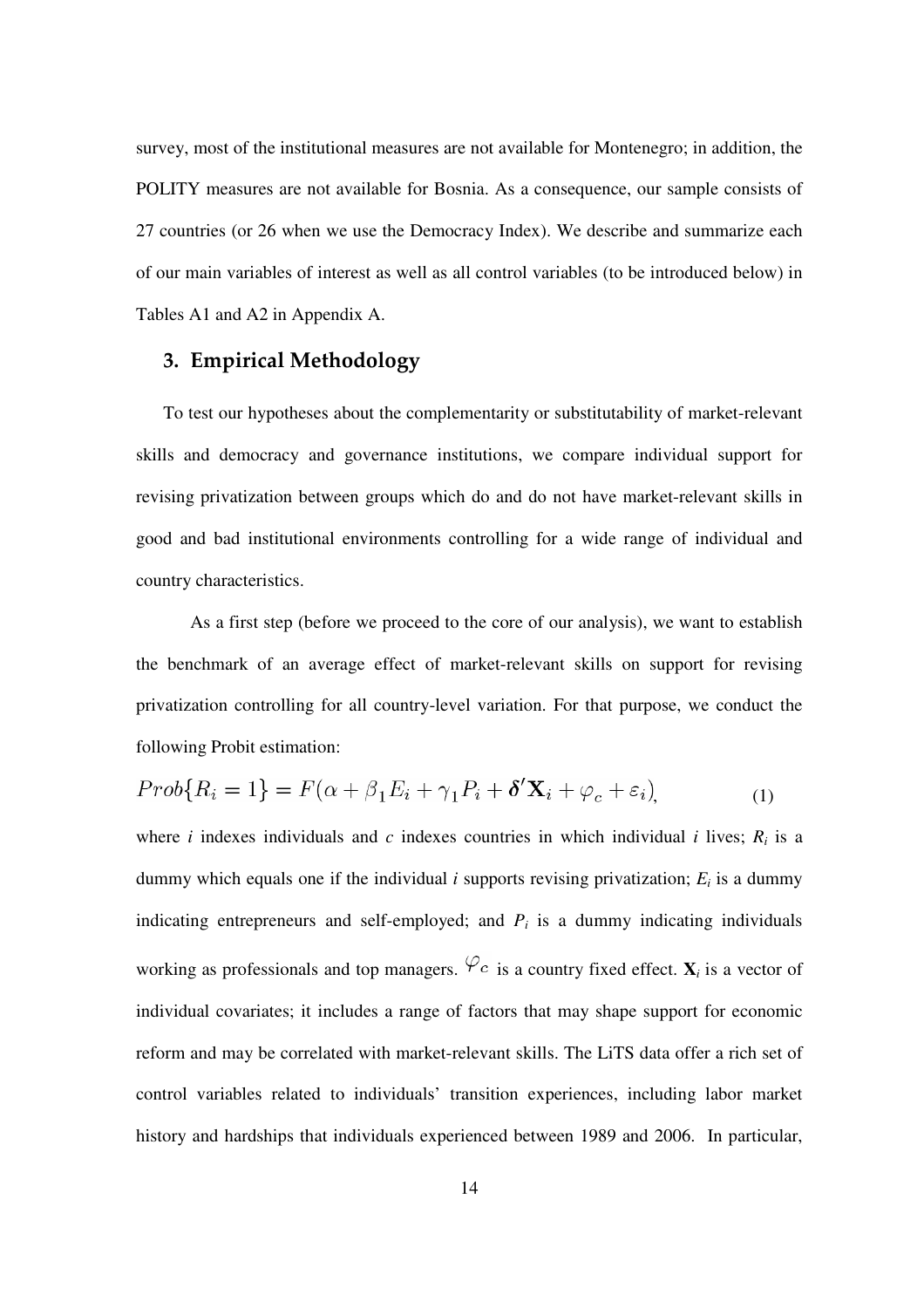we control for how long the respondents worked for wages in the state and private sectors, the number of different jobs they held, the number of years that respondents experienced food cuts, wage arrears, and whether they had to sell household assets to make ends meet. The list of individual controls also includes various proxies for relative and absolute income and wealth of the respondent, as well as the respondent's perception of his or her position in the wealth distribution from the beginning of transition to 2006. In addition, we control for age, education level, gender, location of residence (rural vs. urban vs. metropolitan area), religion, whether the respondent belongs to an ethnic minority, and current labor market status (employed vs. unemployed).

In this specification, we use bootstrapped standard errors adjusted for clustering of a heteroscedastic error term at the level of primary sampling units (PSUs), i.e., 50 residential locations drawn at random within each country.<sup>15</sup> Equation (1) estimates the average effects of market-relevant skills on the support of privatization revision,  $\beta_1$  and  $\gamma_1$ , which are expected to be negative.

#### 3.1 National Institutions and Individual Skills

Our primary interest, however, is in whether the effect of market-relevant skills on support for revising privatization depends on a country's institutional environment. Thus, as a second step in our analysis, we introduce interaction effects between variables measuring democracy and governance institutions and variables measuring market skills. Since this approach requires the use of variables measured at two different levels, i.e.,

<sup>&</sup>lt;sup>15</sup> The sample selection consisted of two stages. First, 50 primary sampling units (PSUs) were randomly selected in each country based on information from the most recent census in the country. Second, 20 households were selected at random from each PSU. Within each household, the head of the household (or another knowledgeable household member) responded to the questions on aspects of material well-being, while for the other questions one household member (aged 18 or over) was randomly selected to respond.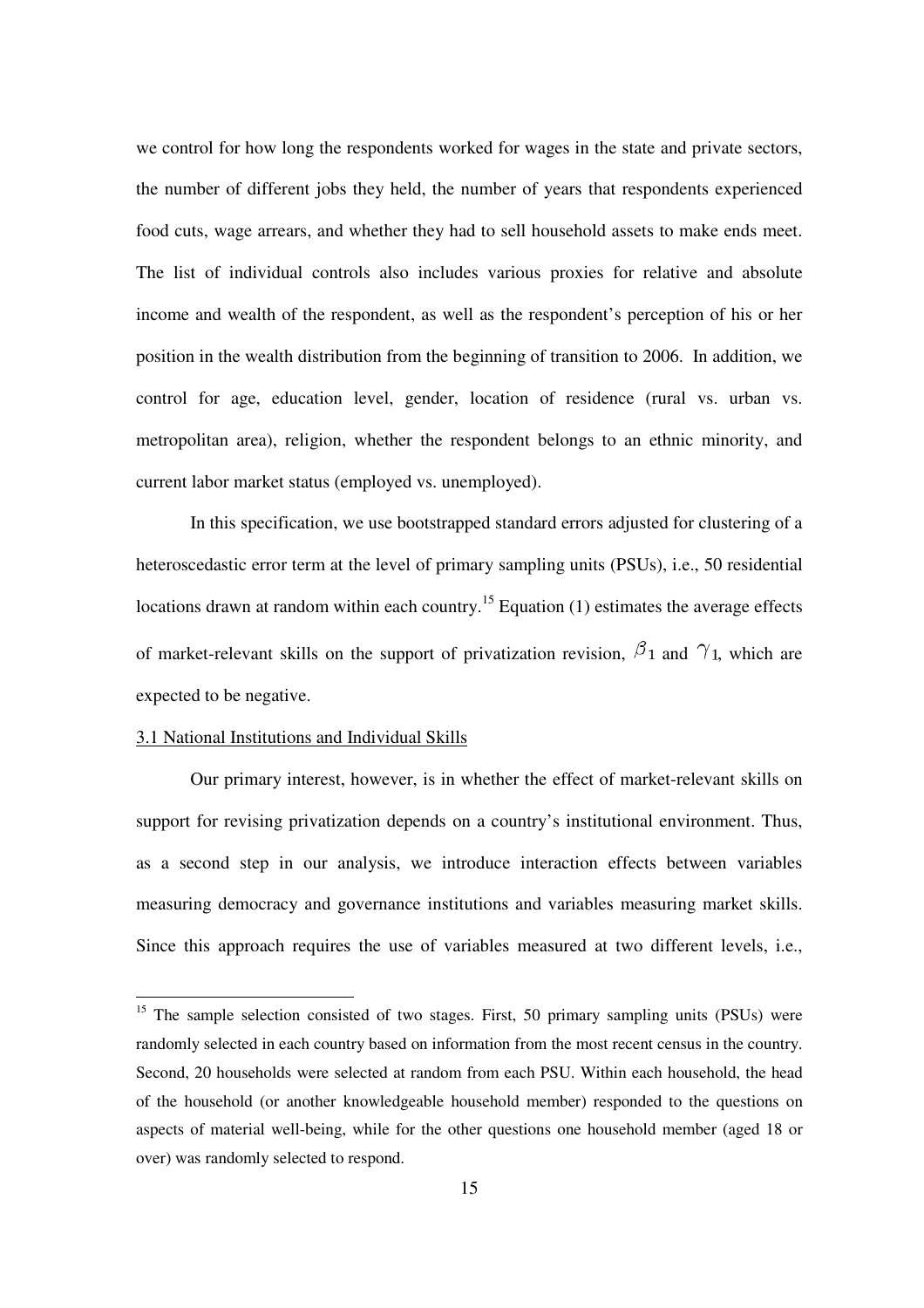individual and country-level, we estimate three alternative models designed to handle multi-level data, each of which has its desirable and undesirable features. We begin with a Probit model with country fixed effects, which is a direct generalization of equation (1):

$$
Prob\{R_i=1\}=F\left(\alpha+\beta_1E_i+\beta_2E_iI_c^d+\gamma_1P_i+\gamma_2P_iI_c^d+\delta'\mathbf{X}_i+\varphi_c+\varepsilon_i\right), (2)
$$

where  $I_c$  denotes a particular measure of institutional environment of country  $c$  (i.e., one of our proxies for democracy or governance quality). Superscript  $d$  at  $I_c$  indicates that we subtract the overall sample mean from the institutional measure  $I_c$  before taking the crossterm in order for  $\beta_1$  and  $\gamma_1$  to have the same interpretation as in (1), i.e., the effect of market-relevant skills evaluated at the average level of the institutional environment. We include institutional measures in these regressions one-by-one, because they are highly correlated with each other and consider them simply as alternative measures of democracy and governance quality. The rest of the notation and the assumptions about the variancecovariance matrix are unchanged.

The coefficients on the interaction terms,  $\beta_2$  and  $\gamma_2$ , test for the complementarity and the substitutability of institution *I* with individual market skills. If they have the same sign as the direct effect of market skills (i.e., are negative), we would conclude that there is a complementarity of skills and institutions. In contrast, if  $\beta_2$  and  $\gamma_2$  have the opposite sign of the direct effect of market skills (i.e., are positive), then, skills and institutions are substitutes.

In addition, in order to highlight the direct effect of institutions, *I*, we estimate a probit model without country fixed effects, but with the direct effect of *I* as an additional covariate. In the following specification, we cluster the error term at the level of countries which is necessary as we include national-level variables in the list of covariates. As above, standard errors are bootstrapped.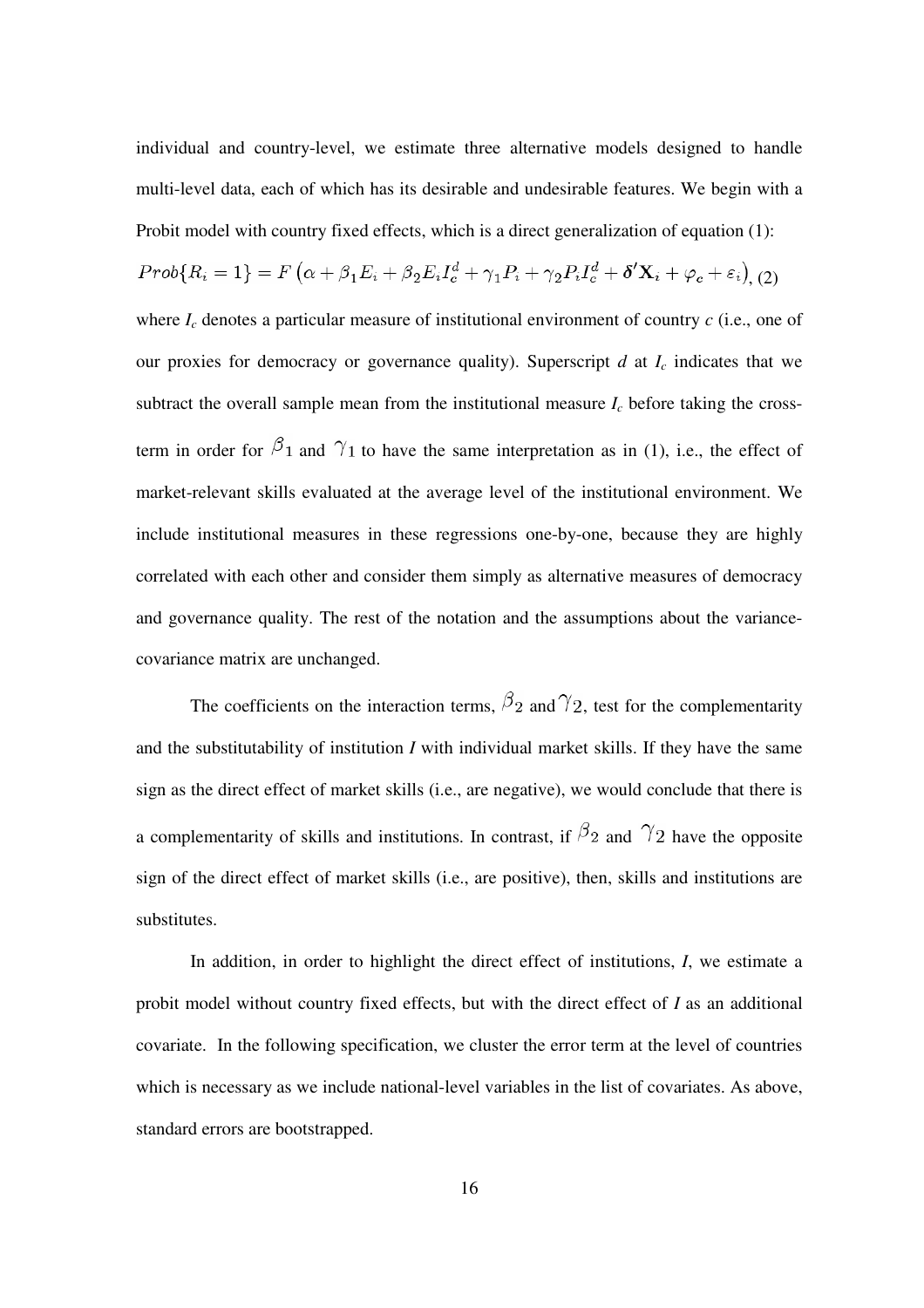$$
Prob\{R_i=1\}=F\left(\alpha+\beta_1E_i+\beta_2E_iI_c^d+\gamma_1P_i+\gamma_2P_iI_c^d+\theta I_c+\delta'\mathbf{X}_i+\boldsymbol{\mu}'\mathbf{Z}_c+\varepsilon_i\right).
$$
 (3)

Since equation (3) omits country fixed effects, we control for the following national-level variables (**Z***c*): the extent of country's large and small privatization in 2006 as measured by the EBRD and the log per capita GDP averaged for 1999-2006, as both income and the extent of privatization may shape the support for revising privatization.<sup>16</sup> The estimation of the parameter  $\theta$  in (3) is purely auxiliary because institutions are likely endogenous to public attitudes towards market reforms and we do not claim to establish direct causality from the level of institutions to support for privatization revision. We discuss this issue (as well as the effect of the endogeneity of institutions for the estimation of our parameters of interest) in detail in the next subsection.

Estimating equation (3) with a probit model has the advantage of simplicity and ease of computation, but only partially recognizes the nested structure of the data: responses from many individuals who reside in a small number of countries (Leoni 2009).<sup>17</sup> To make sure that our results are not driven by potential problems with the probit estimation of the variance-covariance matrix, we estimate equation (3) using two additional methods. First, we estimate a one-step two-level model using a Generalized Linear Latent and Mixed Model (GLLAMM) which takes into account that the data reside in two-levels (Rabe-Hesketh and Skrondal 2008). Finally, we estimate a two-step model which also

 $16$  We also investigated the direct effect and the interaction with market skills of the following potentially important national-level variables: inequality, growth, type and mode of privatization (e.g., insider vs. outsider; voucher vs. direct sales), years since privatization. None of them had a robust effect on support for revising privatization or had any effect on our main findings. We discuss this in the robustness section below.

<sup>&</sup>lt;sup>17</sup> Clustering of standard errors is designed for data sets with a relatively small number of observations drawn from many groups. In the case when the unmeasured residual country-level variance is trivial, clustered standard errors perform well, but in the presence of large unmeasured residual country-level variance, this approach produces biased standard errors (Leoni 2009).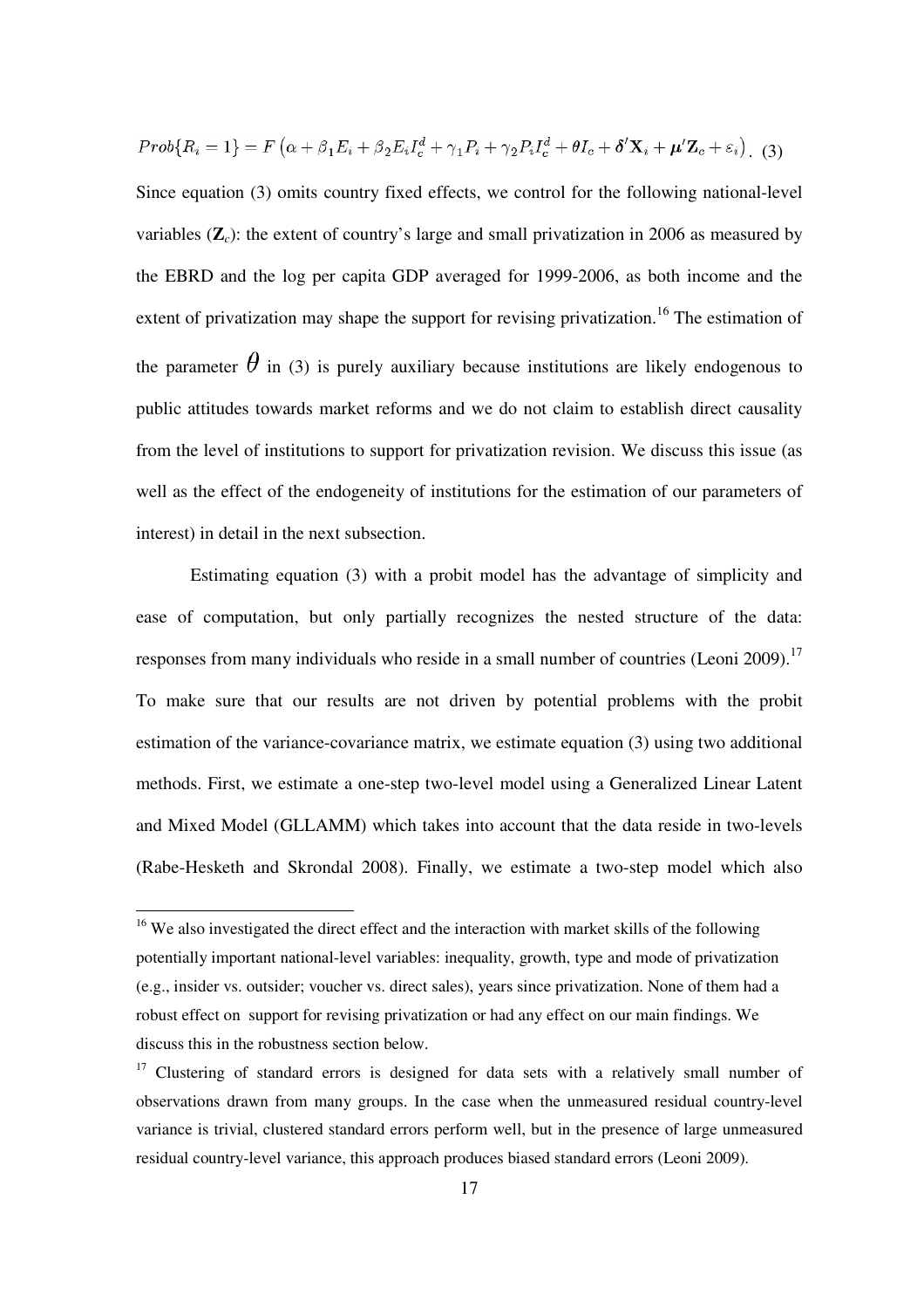accounts for the nested structure of the data (Huber et al. 2005).<sup>18</sup> This procedure begins by estimating a probit model for each country using individual-level predictors, gathers the coefficients on the constants and individual-level variables which are then used as the dependent variables in second stage estimations with national-level variables as predictors (one at a time). The estimates of the national-level variables are weighted in accordance with the precision of the first-level estimates (Borjas and Sueyoshi 1994). This method is less efficient than one-step estimators, such as GLLAMM, but requires fewer distributional assumptions about the data (Beck 2005; Leoni 2009). Both GLLAMM and the two-step method take into account the fact that we have only 27 country-level observations of the institutional environment. To the extent that the results are consistent across estimation procedures, we are more confident in them.

## 3.2 Endogeneity of Institutions

There are a number of reasons to believe that the level of democracy and the quality of governance institutions are endogenous to public support of market reforms in general and of privatization in particular.<sup>19</sup> Most importantly, crucial omitted variables, such as the quality and timing of reforms themselves, are likely correlated with both the quality of the institutional environment and public support for reforms. One can also argue that reverse causality is a potential problem for estimating the direct effect of institutions on public attitudes towards privatization as many of the institutional quality indices are themselves a compilation of survey responses, which to some extent may have been based on expert or public assessments of privatization. Note that this particular source of endogeneity is probably less damaging for the democracy variables than for the governance indicators as

<sup>&</sup>lt;sup>18</sup> For discussions of multi-level data analysis see the special issue of *Political Analysis* vol. 13, 4, (2005), which is dedicated to multi-level models, and Gelman and Hill (2007).

<sup>&</sup>lt;sup>19</sup>See Grosjean and Senik (2008a) for an interesting approach to finding a source of exogenous variation in democracy.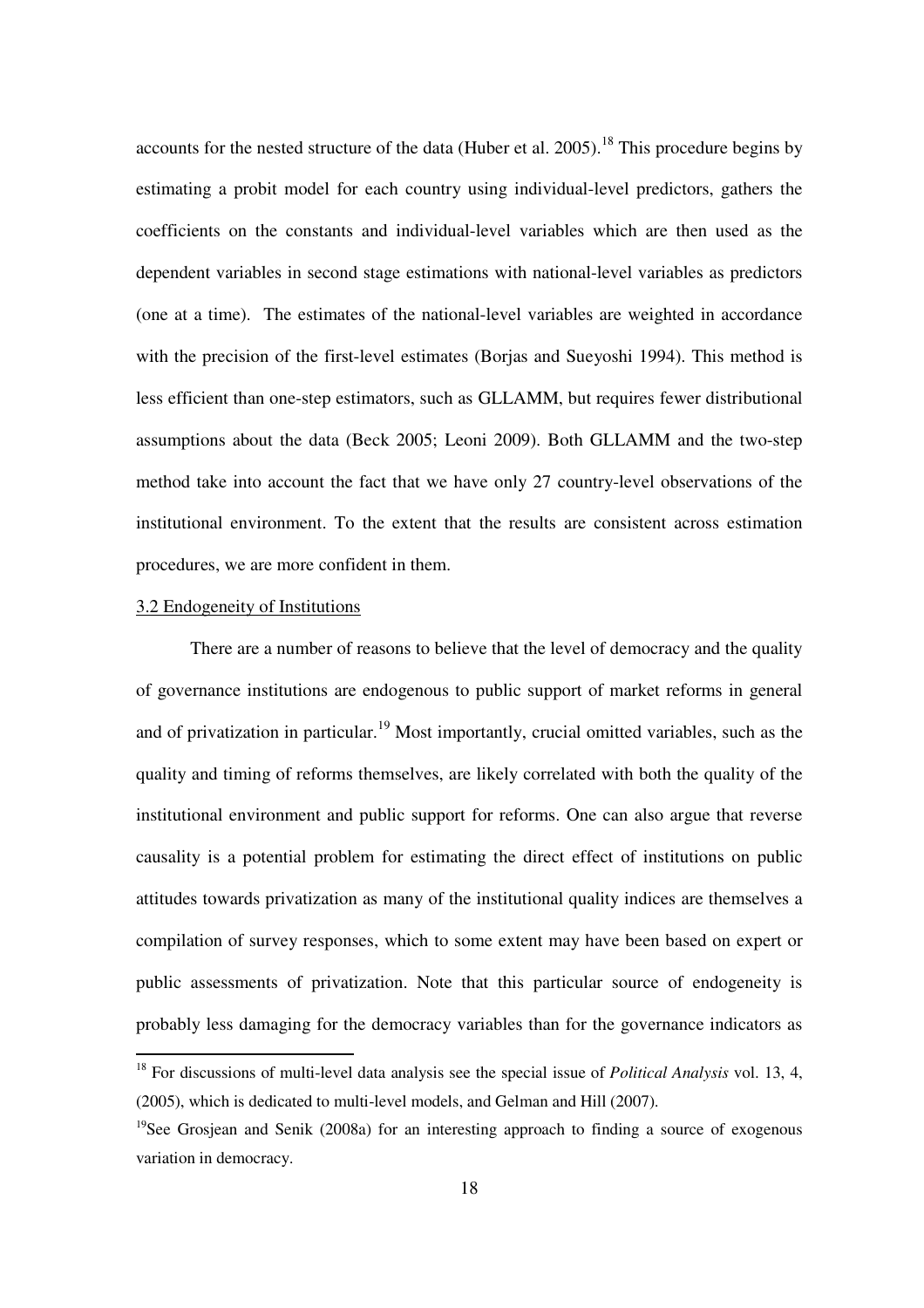experts and survey respondents can more easily distinguish between privatization and political rights; moreover, POLITY IV measures of democracy do not include survey responses.

Our main focus, however, is on the interaction between the (endogenous) institutional variables and our measures of market-relevant skills conditional on the effect of the institutional environment (either by controlling for country fixed effects or by the direct inclusion of institutional covariates). Our main identification assumption is that omitted variables and other potential sources of endogeneity of the institutional environment affect responses of individuals with high and low market skills to the same extent irrespective of the institutional environment. Thus, under this assumption, we can estimate the difference-in-differences effect of the interaction between market skills and institutions without a bias by comparing the difference in the support of market reforms between groups with low and high market skills in good and bad institutional environments.

## **Table 1 here**

# 4. Results

#### 4.1. Benchmark: Market skills in an average institutional environment

Table 1 presents the results of an estimation using individual-level factors as independent variables and controlling for all country-level variation (including institutions) with country fixed effects. Most importantly, we find that our measures of market skills are good predictors of support for the privatization status quo. Being a professional decreases the probability of supporting the revision of privatization on average by 4.1 percentage points. In addition, new entrepreneurs are on average 5.1 percentage points less likely to support revision of privatization than non-entrepreneurs. Thus, controlling for other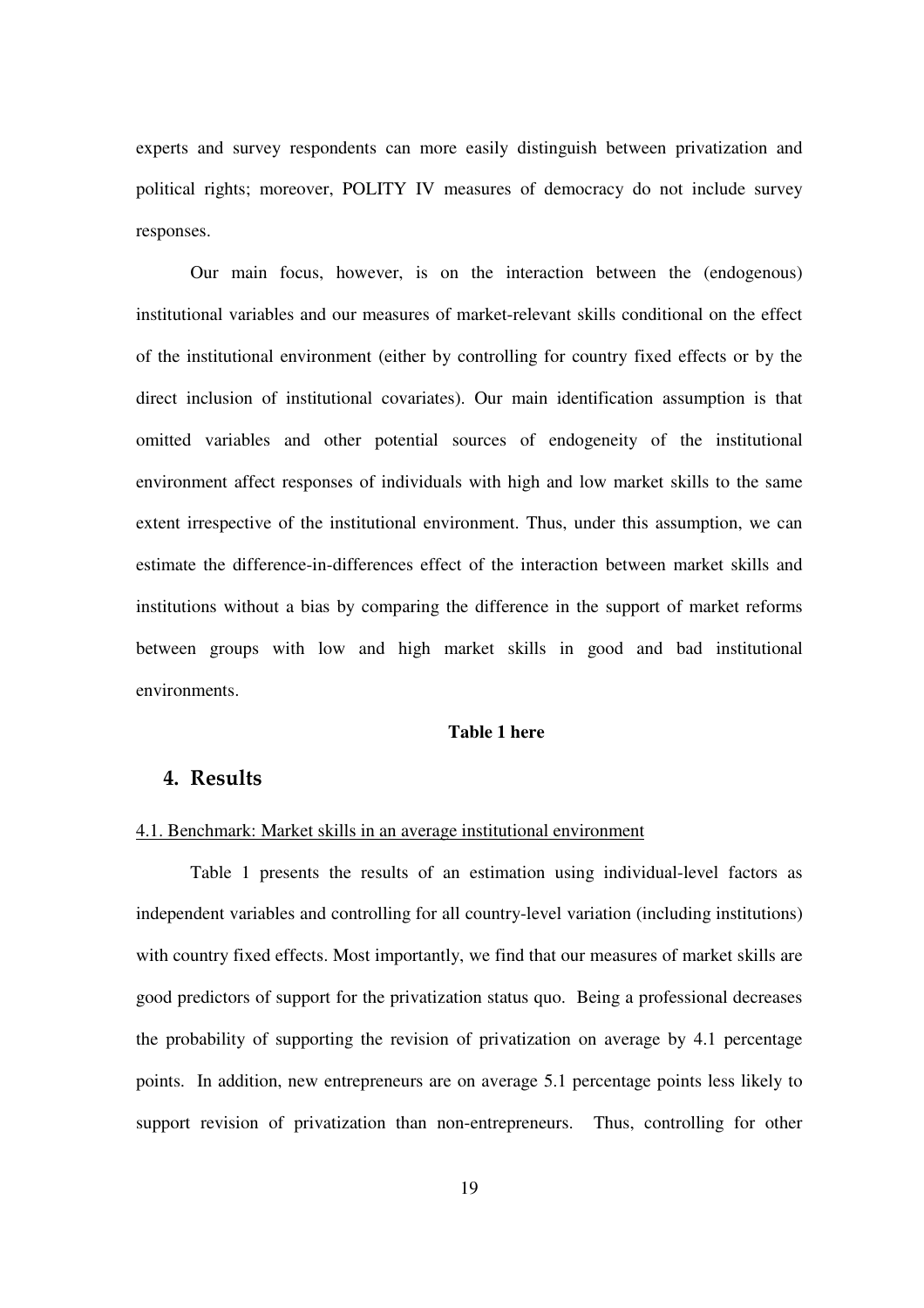factors, individuals with skills suited for an economy with extensive private ownership are especially likely to oppose revising privatization.

The relationship between other measures of human capital and attitudes toward revising privatization is weaker. This is, perhaps, because in transition economies these measures do not reflect the possession of skills specific to a market economy. Most notably, the level of education is statistically insignificant.<sup>20</sup> Age – often used in the literature as a proxy for experience – is positively related to support for revising privatization. The most likely reason for this relationship is that experience under a command economy does not help adjusting to new market conditions (e.g., Guriev and Zhuravskaya 2009). Note that the results are unchanged if we include a squared term for age in the list of regressors.

In addition, we find that employment trajectories are related to support for revising privatization. Respondents who held more jobs are more likely to favor revising privatization, while those who worked longer in the private sector are more vigorous opponents of revising privatization. Individuals who experienced extensive economic hardships related to transition are significantly more likely to favor revising privatization. Respondents from higher consumption deciles and those who own a home or an apartment and those moved up the wealth ladder during the transition support the revision of privatization significantly less than their counterparts with lower incomes and wealth and a

<sup>&</sup>lt;sup>20</sup> In an alternative specification with dummies for each level of education, only the holders of a university degree have significantly lower support for revising privatization than all other education groups. Note that all of the top managers and professionals are in that category; nonetheless, the coefficient on the dummy indicating top-level managers and professionals remains significant in this specification. Results from Latin America are inconclusive about the impact of education on support for privatization (Boix 2005, Graham and Sukhtankar 2004, Lora and Panizza 2003, Panizza and Yanez 2005).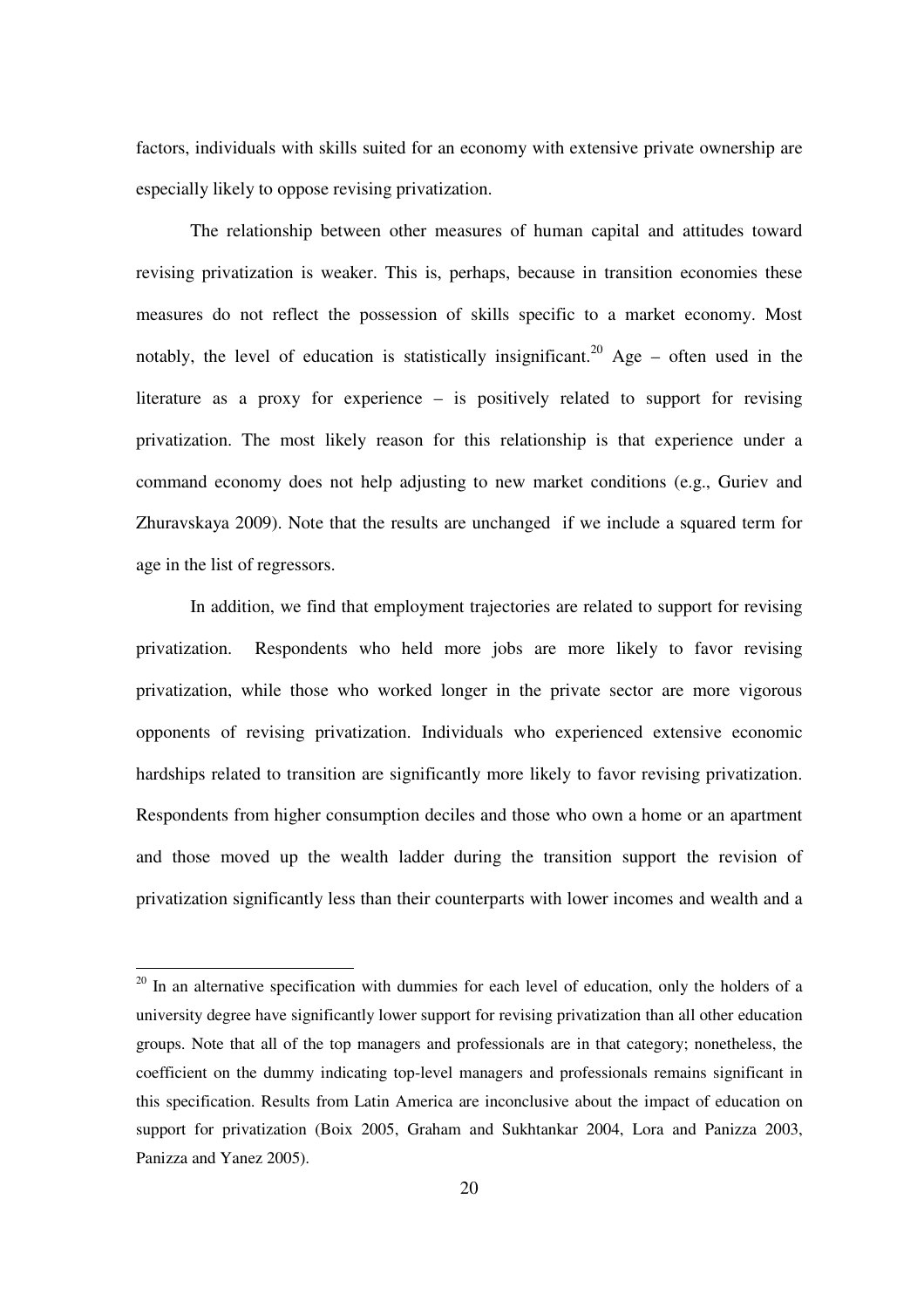less positive wealth trajectory during transition. The unemployed are significantly more likely to support a revision of privatization than the employed.<sup>21</sup>

#### **Table 2 here**

## 4.2. Market skills in different institutional environments

We now turn to the most important part of our analysis, i.e., testing for the complementarity or substitutability of democracy and good governance with market skills of individuals. We begin by exploring the impact of market skills conditional on the level of democracy and governance using single-stage estimations in Table 2. The first two columns present coefficients and marginal effects of the interaction terms between measures of market skills and institutions from the probit estimations with country fixed effects (i.e., equation 2). The top panel of the table presents results for democracy; and the lower panel for governance institutions. The results are consistent with the view that both democracy and good governance institutions complement private returns to skill from economic reform. In regressions for all our measures of institutions without exception, the coefficients on the interaction terms between the relevant institution, on the one hand, and the dummy variables for entrepreneur and for professional or top manager, on the other hand, are negative and statistically significant. Therefore, as democratic institutions grow stronger and governance improves, the difference in the support for revising privatization between groups with high market skills and low market skills increases: those with market

 $21$  That respondents in transition countries appear to be able to evaluate privatization in line with their material interests is an interesting finding. While privatization is a high profile policy that is often discussed in the media, it is also a technically complex policy that is a " hard" issue for the public to decipher (Carmines and Stimson 1980). Moreover, recent analyses of public support for privatization from Latin America produce few consistent results (Boix 2005, Graham and Sukhtankar 2004, Lora and Panizza 2003, Panizza and Yanez 2005).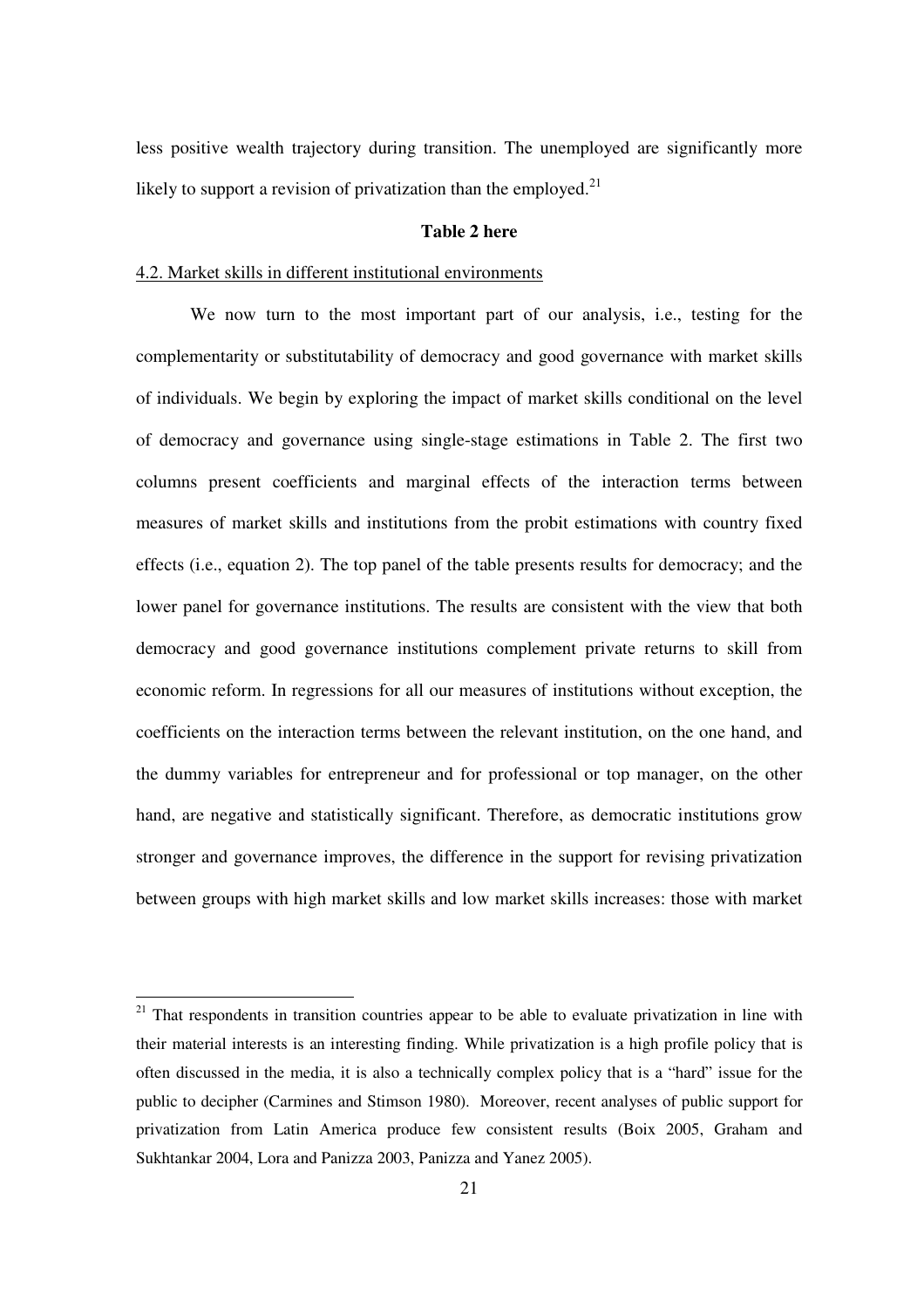skills become stronger opponents of the revision of privatization relative to those without market skills.

In Columns 3 and 4, we report results from a probit estimation without country fixed effects but with the direct effect of the relevant institution included and clusters by country (i.e., equation 3). The results comport well with the results based on the fixed effects estimation. Again, all interaction terms are negative and statistically significant (with one exception: the coefficient on the interaction between professionals and executive constraints is negative but insignificant). In Column 5, we repeat this estimation using GLLAMM, and despite the small number of second-level observations, the results again are consistent. Overall, the results strongly support the complementarity argument.

### **Figure 2 here**

To illustrate the magnitude of our results, we predict probabilities of support for revising privatization with their confidence intervals for groups with high and low market skills at each level of institutional quality using Monte Carlo simulations. The simulations are based on a probit estimation similar to the one reported in Columns 3 and 4 of table 2 (i.e., equation 3).<sup>22</sup> Using the results of these simulations, we generated a series of graphs. Figure 2 illustrates the differences in the predicted probability of support for the revision of privatization for individuals with and without market skills under varying levels of democracy as measured by POLITY IV's executive constraints variable. The graphs in the left column from the top to the bottom present predicted probabilities of support for revising privatization for 1) professionals compared to non-professionals, 2) entrepreneurs compared to non-entrepreneurs, and 3) a group of entrepreneurs and professionals

<sup>&</sup>lt;sup>22</sup> The only difference is that simulations use clustering at the level of PSUs rather than countries. For these simulations, we use Clarify software designed by King, Tomz, and Wittenberg 2000; it does not allow the use of clusters by country as there are only 27 countries. As reported in Table 2, the results are generally robust to clustering by country and by PSU.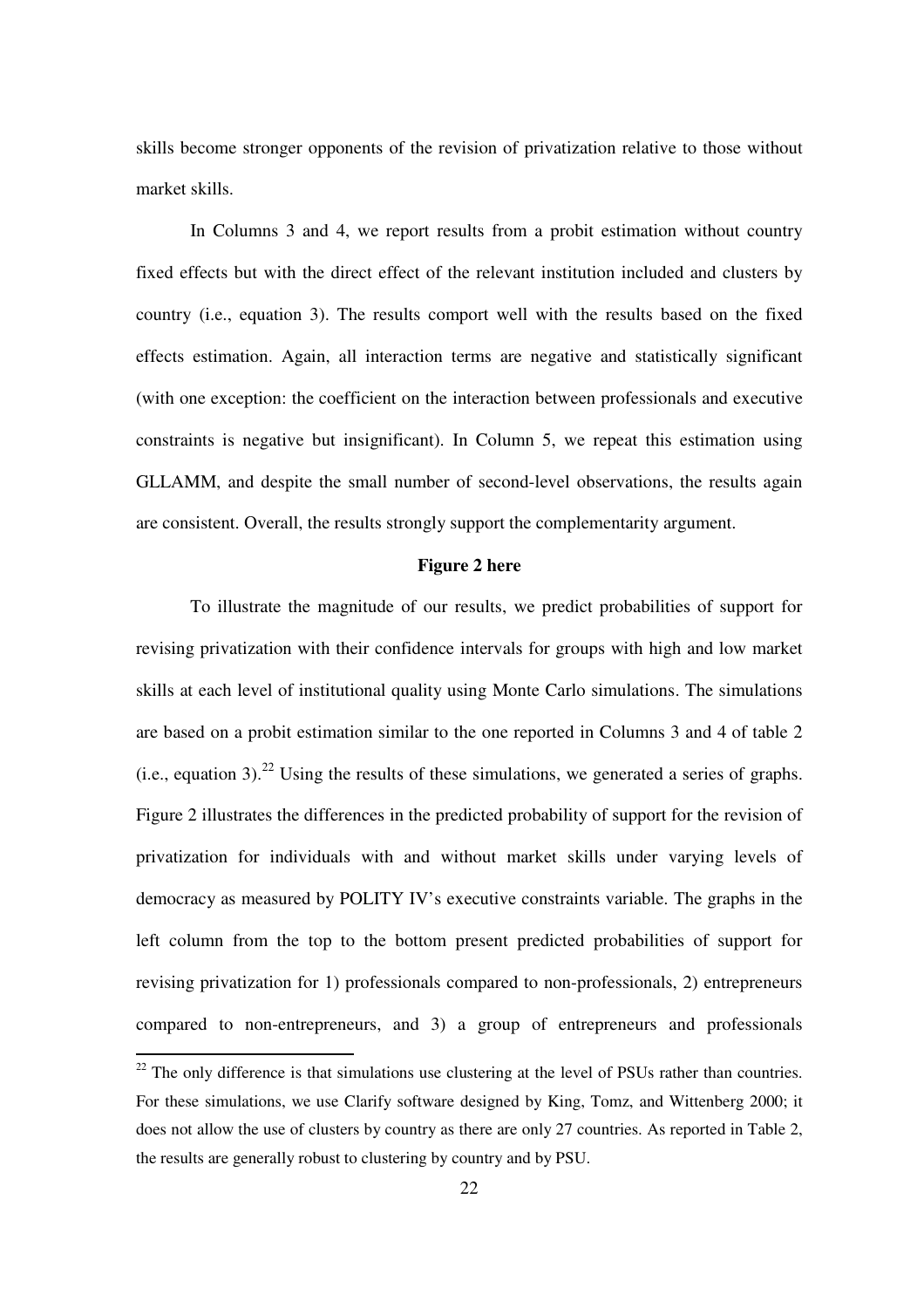compared to a group of non-entrepreneurs and non-professionals for each possible level of constraints on executives (in the range present in our data). The graphs in the right column depict the change in the predicted probability of supporting a revision of privatization associated with a move from 1) a professional to a non-professional, 2) an entrepreneur to a non-entrepreneur, 3) and an entrepreneur or a professional to a non-entrepreneur and nonprofessional, for each level of executive constraints with 95 percent confidence intervals.

The first thing to note from these graphs is that at low levels of democracy there is no appreciable difference in the attitudes towards the revision of privatization between professionals and non-professional and between entrepreneurs and non-entrepreneurs – groups with and without market skills have very high levels of support for revising privatization. At the lowest level of constraints on executives (i.e., as in Uzbekistan), the rate of support for the revision of privatization is at its peak (70 percent) for all groups regardless of market skills. As democracy becomes more robust, market skills begin to matter. For example, when the executive constraint score is at its maximum, which is the modal value for countries in our sample, moving from a professional to a non-professional increases the probability of supporting the revision of privatization by 5 percentage points and moving from an entrepreneur to a non-entrepreneur increases this probability by 10 percentage points. The effect of market skills is especially pronounced if we compare the support for revising privatization between entrepreneurs and professionals as one group and non-entrepreneurs and non-professionals as the other group, as we do in the bottom row of Figure 2. When the executive constraints measure is at its peak, a change from being either an entrepreneur or a professional to being a non-professional non-entrepreneur is associated with an increase in the predicted probability of support for revising privatization of about 15 percentage points (with 10 being the lower bound of the 95 percent confidence interval). At this level of democracy, 40 percent of individuals in the group with low market skills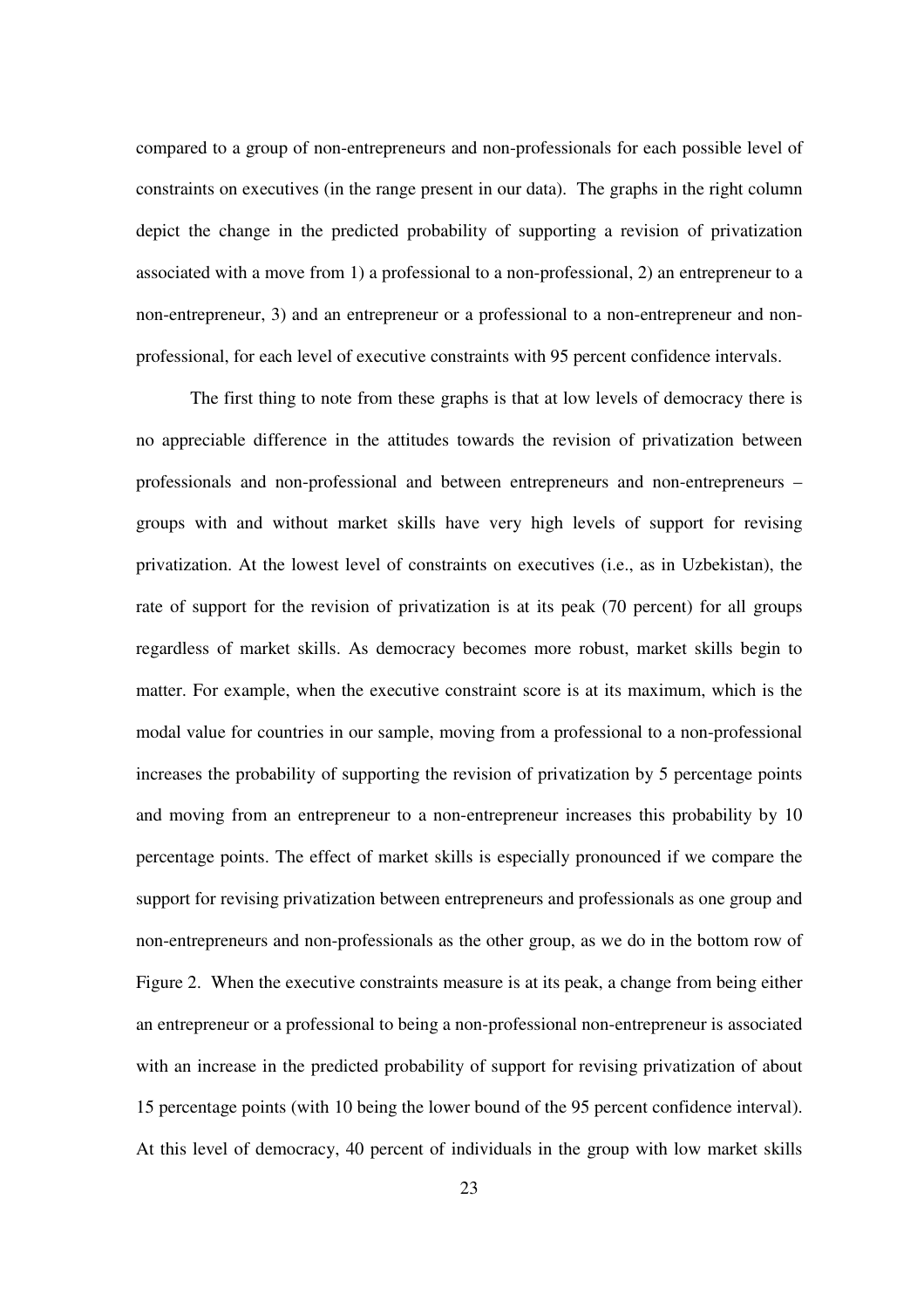support revising privatization; whereas the rate of support for revising privatization is only about 25 percent among those with high market skills. The bottom right graph shows that if the executive constraint measure falls below 4 (the level of Russia), the differences in attitudes towards privatization are not statistically significant for those with and without market skills; whereas for a level of constraints on executives above the level of Russia, these differences are statistically significant.

## **Figure 3 here**

Similar graphs in Figure 3 illustrate the results for regulatory quality. Again, we see that the difference in the rate of support for the revision of privatization between nonprofessionals and professionals and between non-entrepreneurs and entrepreneurs increases with the quality of the regulatory environment. More specifically, as shown in the top row of the figure, moving from a professional to a non-professional increases the probability of supporting a revision of privatization by about 2 percentage points when regulatory quality is at the  $25<sup>th</sup>$  percentile (-0.69, which is approximately equal to the level of regulatory quality in Georgia) and by about 7 percentage points when regulatory quality is at the 75th percentile (0.66, which is approximately the level of Slovak Republic). The middle row indicates that an increase in support for the privatization status quo associated with moving from an entrepreneur to a non-entrepreneur is even more striking. At the level of regulatory quality of Georgia, becoming an entrepreneur decreases support for revising privatization by about 5 percentage points, but at the level of regulatory quality of the Slovak Republic, this decrease is roughly 12 percentage points. The graphs in the bottom row, again, indicate that the greatest differences emerge if we combine different aspects of market skills (i.e., professional status and entrepreneurship). The corresponding figures are 7 and 18 percentage points, respectively. For the highest level of regulatory quality in our sample (Estonia), the rate of support for revising privatization is 35 percent for the group with no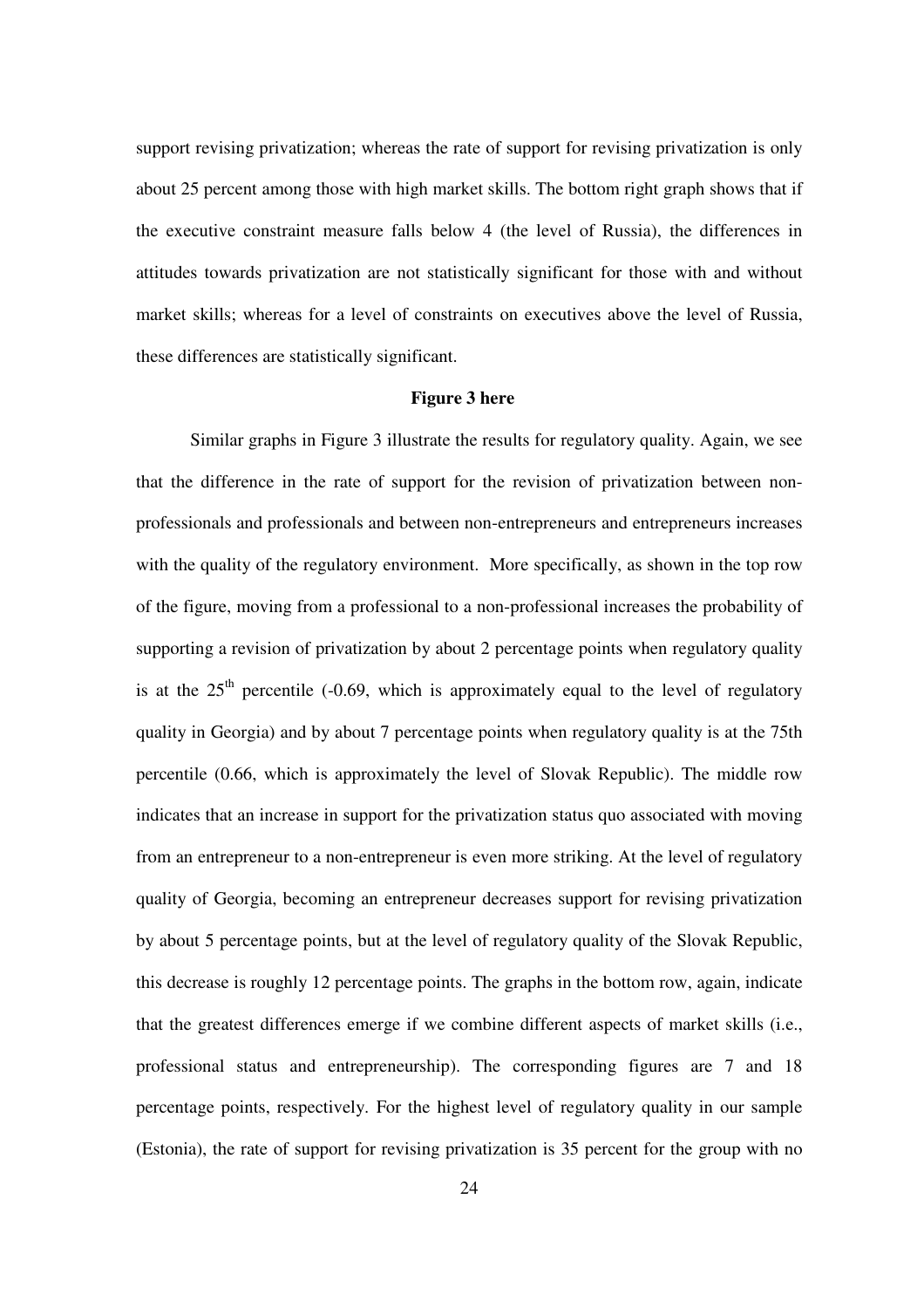market skills, whereas it is 15 percent for the group with market skills. The differences in support for revising privatization for the two groups become statistically significant at the level of regulatory quality above Azerbaijan (-0.85). The results using other measures of democracy and quality of governance are similar.

### **Table 3 Here**

Finally, we report estimations of support for revising privatization using the twostage method as suggested by Huber et al. (2005). Table 3 presents coefficients from the second-stage estimation. The top panel reports results using the measures of democracy and the bottom panel for the quality of governance measures. The results for interactions between market skills and institutions, reported in Columns 3 and 4, are somewhat weaker but consistent in certain respects with the probit and the GLLAMM results (reported in Table 2). The coefficients on the interaction between the measures of democracy and the dummy variable for entrepreneurship reported are always negative, but reach conventional levels of significance in only two of four regressions (Column 3). (In a third regression the p-value of the estimated coefficient is 0.12.) The coefficients on the interaction terms between our four measures of democracy and a dummy variable for professionals and top managers have the correct signs, but are statistically insignificant (Column 4).

The coefficients on the interaction terms of our measures of governance and the dummy variables for entrepreneurs have the correct sign, but do not approach statistical significance (Column 3). In contrast, the coefficients on the interaction terms between the four governance measures and the dummy for professionals and top managers are always significant and negative. It is important to note that the loss of statistical power is expected given the limitations of having very few (26 to 27) observations in the second-stage regressions. Overall, a consistent pattern of results emerges from the three different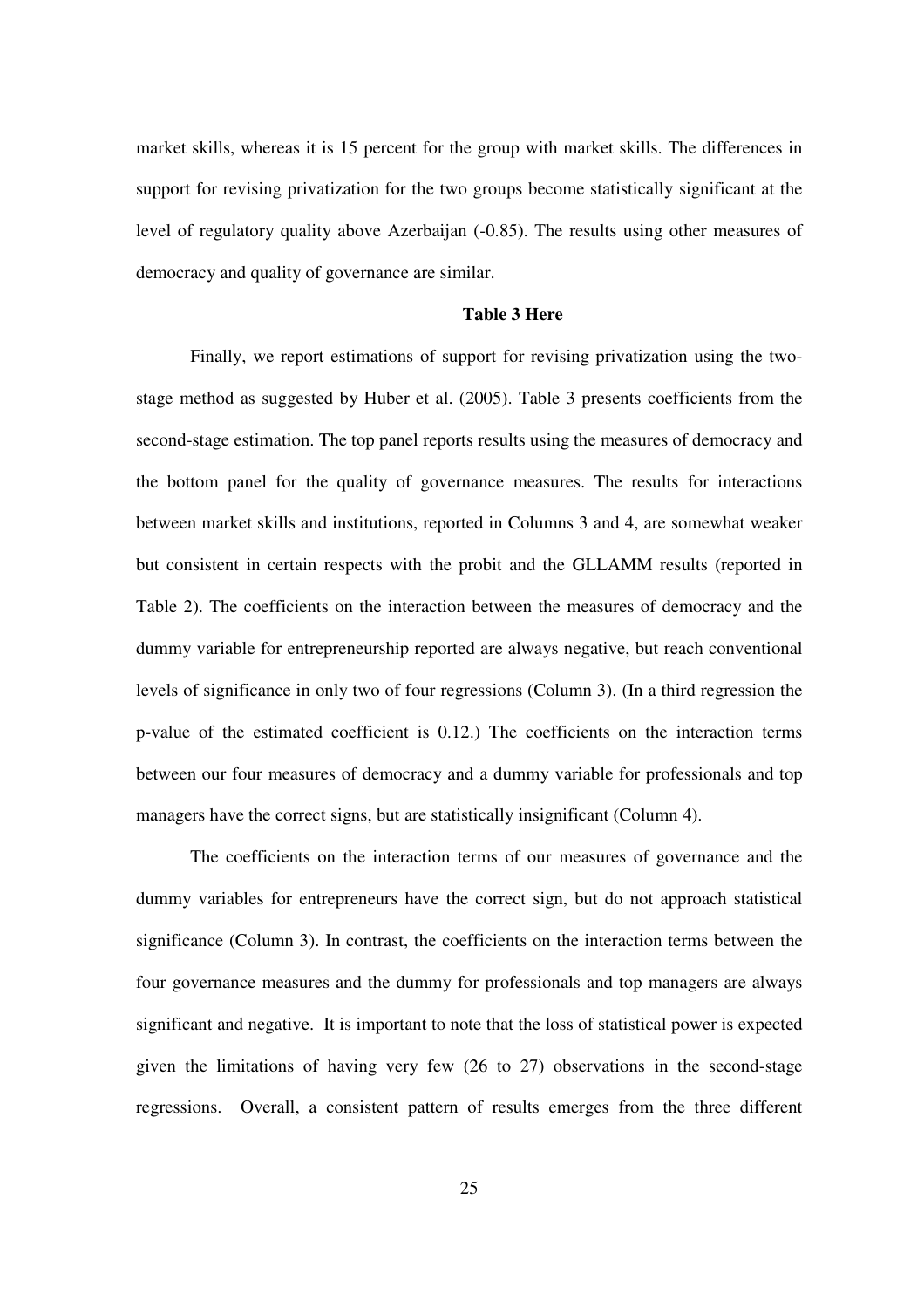estimation procedures, which supports the view of complementarity of skills and institutions.

## 4.3. Direct effect of institutional environment

Thus far we have examined the impact of market skills on support for revising privatization under varying institutional environments, but have not looked at whether institutions themselves are correlated with support for the revision of privatization. If democracy and good governance institutions help the population at large to gain from reform, then one might expect these national-level variables to be negatively associated with support for the revision of privatization.<sup>23</sup> The two-stage model advocated by Huber et al. (2005) permits an exploration of the direct effects of the national-level variables on individual-level responses. The estimates of the effect of national-level variables in the two-stage method are not invariant to the scaling of the individual-level variables. As the income distributions and demographic structures of the population vary substantially across countries in our sample, we present the results for an average respondent in each country in Column 1 of Table 3 and for a respondent who is a 40-year old female from the  $5<sup>th</sup>$  income decile in Column 2 of Table 3. Each of our four measures of democracy and governance significantly reduce the levels of support for revising privatization for a 40-year old female; and this is also true for an average respondent with the exception of the insignificant effect of the democracy index. Thus, on average citizens in more democratic and better governed countries express lower levels of support for revising privatization.<sup>24</sup>

 $23$  This view is consistent with the complementarity argument. Both low and high skilled benefit from economic reform, but the high skilled benefit more under good governance and democracy, and therefore are more ardent supporters of the privatization status quo.

 $24$  These estimates of the direct effects are consistent with the results of other estimation procedures, i.e., GLLAMM and probit, reported in Table 2 and Table A3. Table A3 in the appendix reports GLLAMM and probit results without the interaction terms. Here, the only difference with other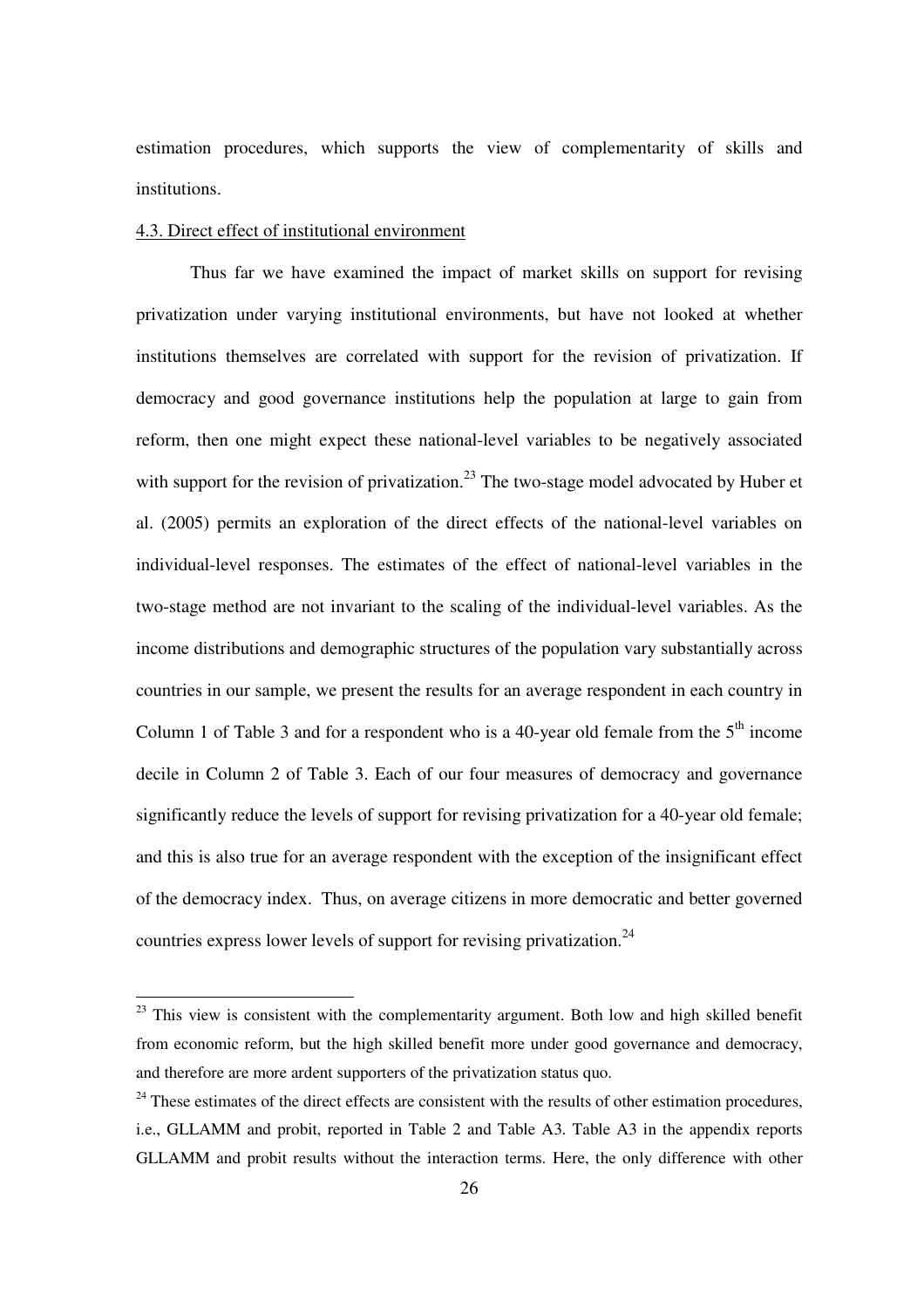The results on the direct effects of institutions are merely suggestive of correlations and limited in at least two important respects. First, and most importantly, institutions are endogenous (as we discuss in the Section 3.2). Second, the number of second-level observations (countries) is relatively small.

# 5. Robustness Checks

In the main part of our analysis we focus on support for the revision of privatization as a critical component of opposition to economic reform, but our results apply to public attitudes towards the market more generally. In particular, the results hold if we use responses to the following question in the survey as a dependent variable:

*With which of these statements do you agree with most: 1) A market economy is preferable to any other form of economic system; 2) Under some circumstances, a planned economy may be preferable to a market economy; 3) For people like me, it does not matter whether the economic system is organized as a market economy or as a planned economy.*

We repeated our analysis using a dichotomous variable that equals 1 if the respondent chose options 2 or 3, and 0, if the respondent chose option 1. This measure is highly correlated in our baseline measure of support for revision of privatization (the correlation coefficient is about 0.18 with p-value substantially below one percent). The results are robust to using support for the market as a dependent variable. The signs of the coefficients of interest are always the same; the magnitudes of the coefficients are often a little smaller; but the coefficients remain statistically significant in the vast majority of cases. Note that some loss of statistical significance is to be expected given a larger measurement error in this question, which is more generally formulated and is not directly focused on reform per se, but on the existence of a market economy.

reported results is that in the probit estimations the coefficients of the direct effects of the governance variables are not statistically significant with the exception of control of corruption, which is marginally significant.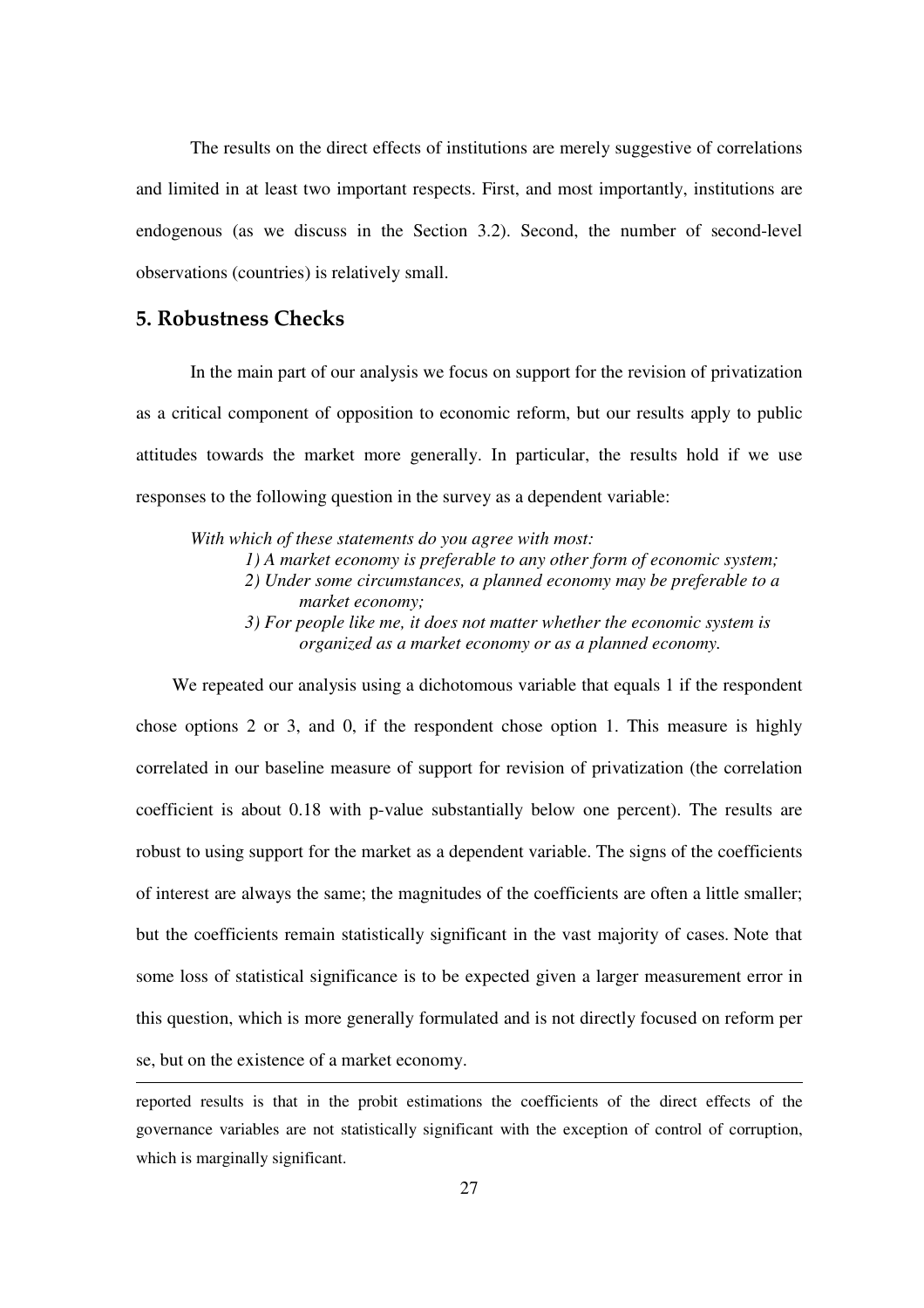We also investigated whether institutions interact with other commonly used measures of human capital: education, age (as a proxy for experience), and health. No significant interactions effects were found. These results indicate that measures of human capital based on age and education are poor proxies for market-relevant skills in transition countries.

We further verified the robustness of our results by limiting the age of respondents to 60 and below to ensure that our results are not driven by the views of the retired population.

We also experimented with different model specifications. Because we have few second-level observations, we are somewhat limited in the number of independent variables that we can include in our estimations. Nevertheless, we also added variables for GDP growth from 1999-2006 and current levels of inequality to our estimations, but these variables were not significantly related to support for revising privatization and did not influence our main results. While our results do not indicate that the impact of market skill on support for reform is conditional on economic inequality, this result may be specific to the postcommunist cases. Where economic inequality is on average higher, as in Latin America, the incentives for politicians to redistribute the gains from reform obtained by the highly skilled may be stronger because the median voter is more likely to be low skilled (Meltzer and Richards 1981). This logic is more compatible with the substitution hypothesis. In contrast, where economic inequality is lower, as in much of Western Europe, the complementarity logic may have more bite.

We also examined whether the type of privatization (voucher versus non-voucher) or the method of privatization (sale versus give away) influenced support for revising privatization directly and through interaction with market skills. These variables were generally unrelated to support for the revision of privatization and did not change our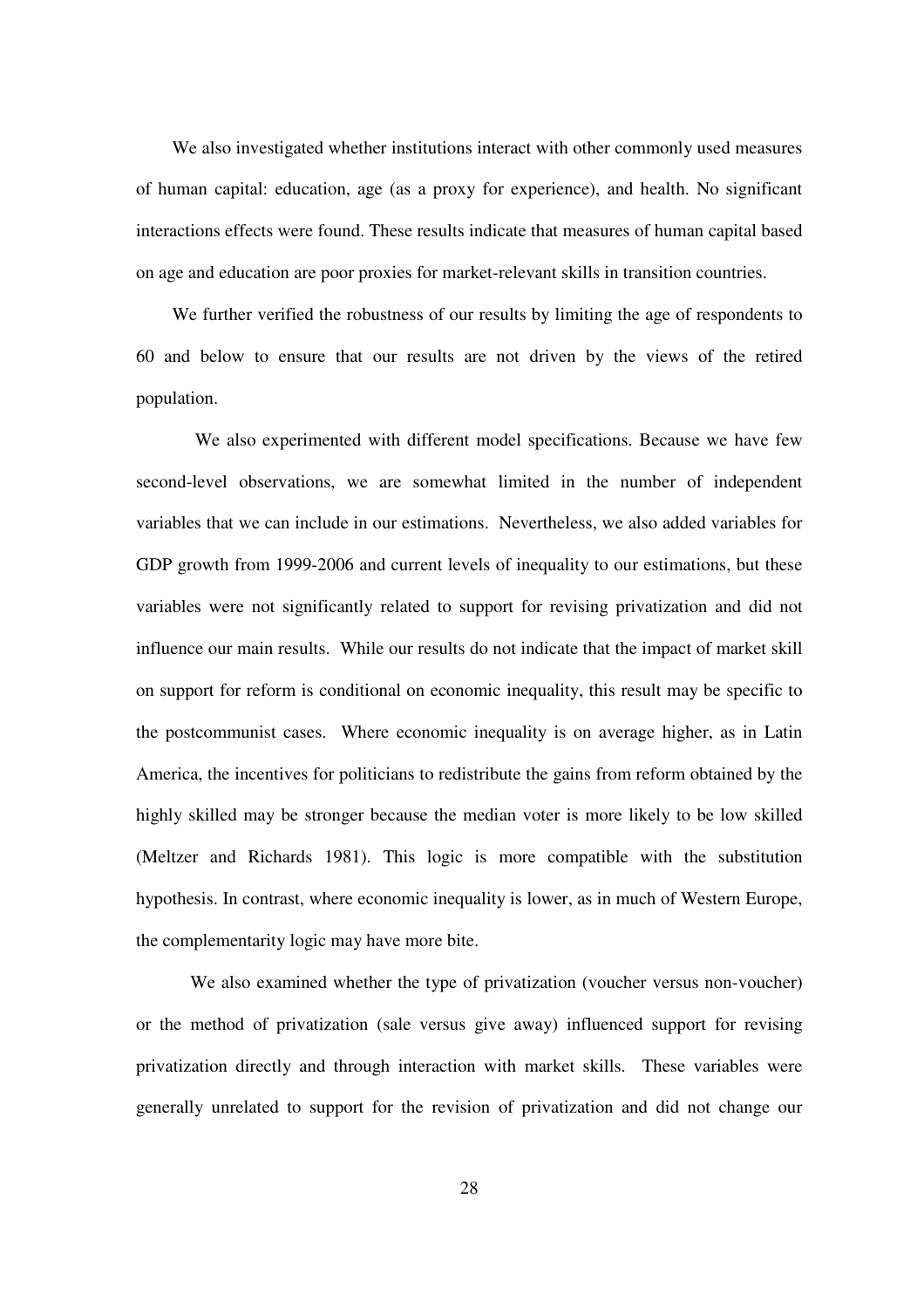findings. However, capturing the type or method of privatization with a single measure is difficult and these measures are likely to be noisy.

We also repeated our analysis using interactions of our national-level variables with only one of the two measures of market skills at a time in separate estimations. For example, instead of including interactions for measures of democracy and entrepreneurship and for democracy and professionals in each equation, we only included the latter interaction. The levels of statistical significance of our main variables of interest in our estimations remain unchanged.

In addition, we applied a weighting scheme for the summary statistics to account for the fact that the LiTS data may be somewhat biased towards elderly and female respondents due to non-responses even though the sample was originally constructed to be representative. In the baseline regressions, we do not apply this weighting scheme, but instead, introduce controls for age and gender. When we use the weights in the regression analysis, the results do not change.

The results are also robust to dropping the two most authoritarian countries – Uzbekistan and Belarus – from the sample and to using the most recent values instead of the over-time averages for the institutional indicators.

Overall, our results prove to be robust.

## 6. Conclusion

Identifying the determinants of support for economic reform has been a central focus of recent research in comparative political economy, but most studies rely on data from too few countries to make it possible to analyze the impact of national-level institutions on individual preferences over policy. We take advantage of a new dataset that allows us to explore how democracy and good governance interact with market skills to shape preferences over economic policy in 28 postcommunist countries. We find that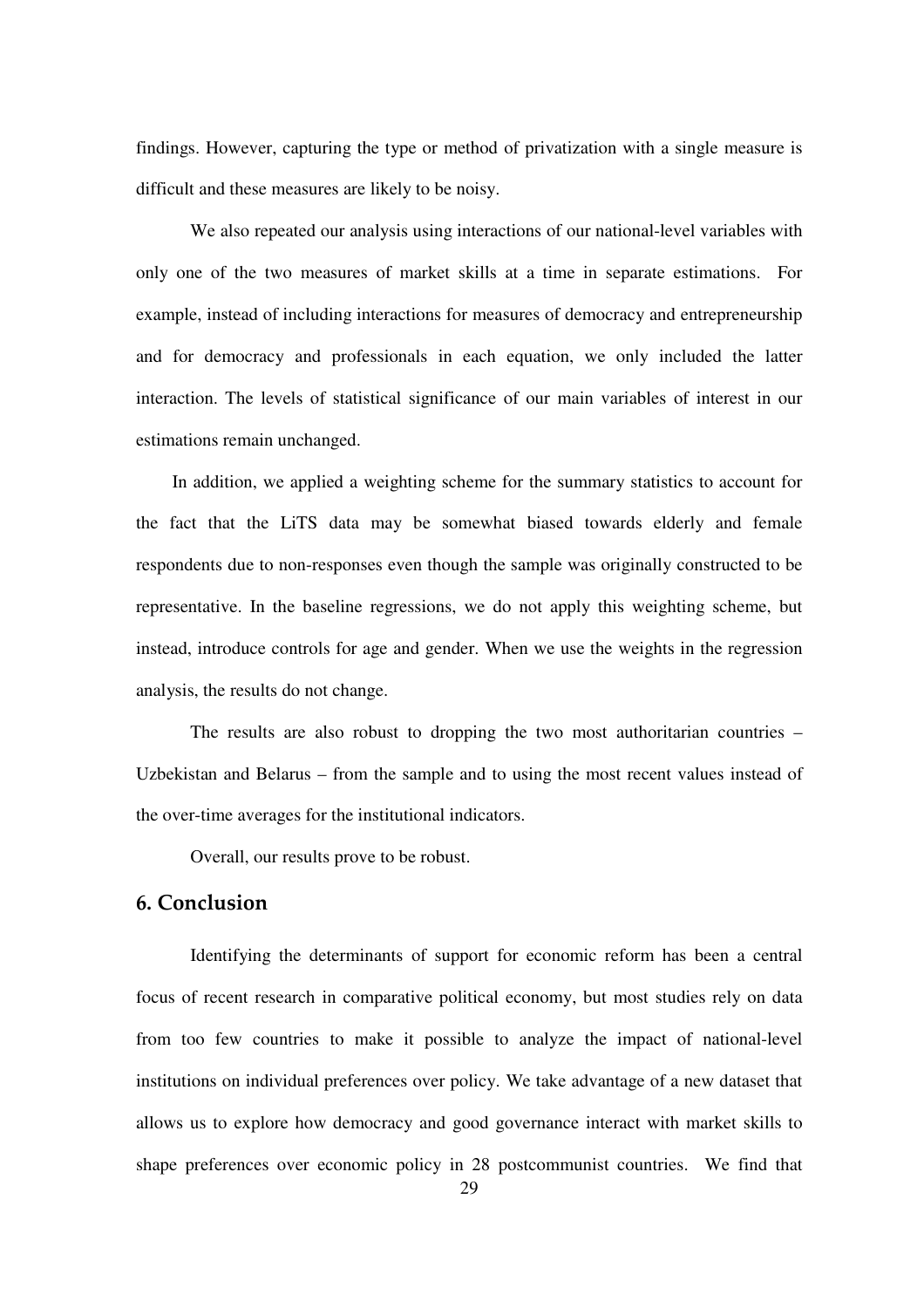under autocracy and bad governance, support for economic reform among individuals with market-relevant skills is not different than among individuals without market-relevant skills, but as quality of democracy and governance improves, the differences in support for economic reform between respondents with high and low market skills becomes large. Thus, market skills and good institutional environments are complements rather than substitutes. These results hold not only for public support for revising privatization, but also for a market economy more generally.

Our results indicate that theories of the politics of economic reform may benefit from a consideration of how the institutional environment influences individual preferences over policy. Most works implicitly assume that groups benefiting or poised to benefit from economic reform will support economic reform regardless of the institutional setting, but our findings indicate that preferences over economic policy are conditional on the quality of democracy and governance. That the impact of market skills depends on the institutional environment suggests that theories of the politics of economic reform that rely on those with more market-relevant skills to push for economic reform, may have limited relevance under autocracy and in weak institutional environments. This is a potentially important limitation as economic reforms are often introduced in precisely these settings. Our results indicate that constituencies in support of economic reform may differ under democracy and good governance on the one hand and under autocracy and bad governance on the other.

More generally, our study emphasizes the value of integrating national and individual-level variables in the study of support for economic policy. Whether these results extend to policies beyond economic reform or to other regions of the world is an open question, but analyzing how skills and institutions interact to shape support for policy change is an important agenda for future research.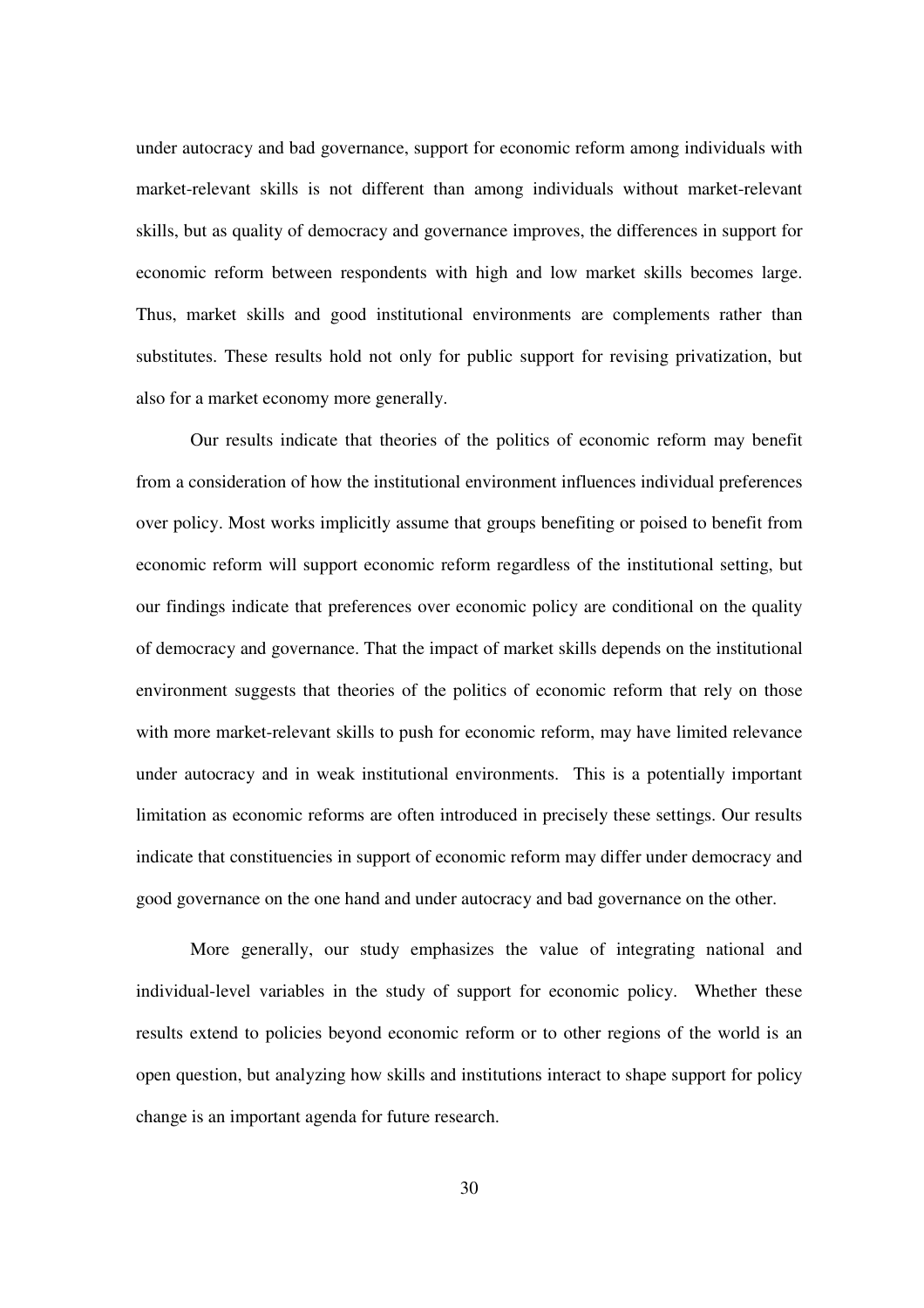# References

- Acemoglu, Daron and James A. Robinson (2006) *The Economic Origins of Dictatorship and Democracy,* New York: Cambridge University Press.
- Alesina, Alberto and Rodrik, Dani (1994) " Distributive Politics and Economic Growth," *Quarterly Journal of Economics*, MIT Press, vol. 109(2), pp. 465-490.
- Anderson, Christopher and Yuliya V. Tverdova (2003) "Corruption, Political Allegiances, and Attitudes Toward Government in Contemporary Democracies," *American Journal of Political Science,* 47:1, pp. 91-109
- Appel, Hilary (2004) *A New Capitalist Order: Privatization and Ideology in Russia and Eastern Europe,* Pittsburgh: University of Pittsburgh Press.
- Baker, Andy (2003) "Why is Trade Reform So popular in Latin America: A Consumption-Based Theory of Preferences," *World Politics* 55:3, pp. 423-55.
- Beck, Nathaniel (2005) " Multilevel Analyses of Comparative Data: A Comment," *Political Analysis*, 13:4, pp. 365-86.
- Borjas, George and Glenn T. Sueyoshi (1994) " A Two-Stage Estimator for Probit Models with Structural Group Effects," *Journal of Econometrics* 64:1-2, pp. 165-182.
- Boycko, Maxim, Andrei Shleifer, and Robert W. Vishny (1995) *Privatizing Russia*, Cambridge, MA: MIT Press.
- Brainerd, Elizabeth (1998) " Winners and Losers in Russia's Economic Transition," *American Economic Review*, vol. 88(5), pp. 1094-1116.
- Boix, Charles (2005) "Privatization and Public Discontent in Latin America," Paper prepared for Inter-American Development Bank, Sustainable Development Department, pp. 1-31.
- Carmines, Edward G. and James A. Stimson (1980) "The Two Faces of Issue Voting," *American Political Science Review,* 74:1, pp. 78-91.
- Colton, Timothy (2000) *Transitional Citizens: Voters and What Influences Them in the New Russia*, Cambridge, Ma: Harvard University Press.
- Denisova, Irina, Markus Eller, and Ekaterina Zhuravskaya (2007) " What Russians Think about Transition: Evidence from RLMS Survey," CEFIR/NES Working Papers no. 113, Moscow, Centre for Economic and Financial Research, December 2007.
- Duch, Raymond M. (1993) "Tolerating Economic Reform: Popular Support for Transition to a Free Market in the Former Soviet Union," *American Political Science Review*, vol. 87(3), September, pp. 590-608.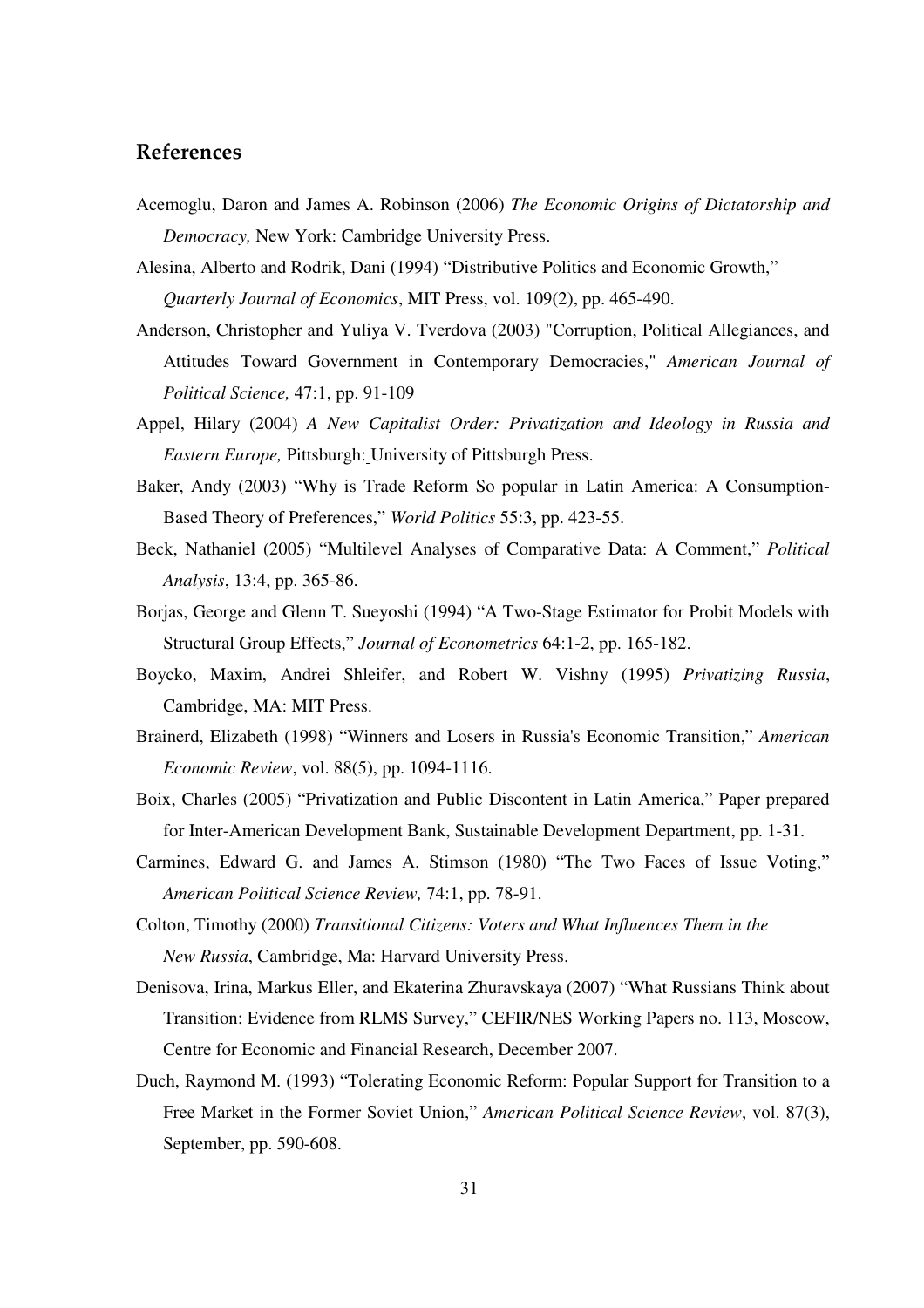- Duch, Raymond M. and Randy Stevenson (2005) "Context and the Economic Vote: A Multilevel Analysis," *Political Analysis* 13:4, pp. 387-409.
- Earle, John, and Zuzana Sakova (2000) "Business Start-Ups or Disguised Unemployment? Evidence on the Character of Self-Employment From Transition Economies," *Labor Economics*, Vol. 7, No. 5, pp. 575-601.
- EBRD (2007a) "Life in Transition, A Survey of People's Experiences and Attitudes," London, European Bank for Reconstruction and Development, May 2007.
- EBRD (2007b) *Transition Reports*, European Bank for Reconstruction and Development, London.
- Fernandez, Raquel and Dani Rodrik (1991) "Resistance to Reform: Status Quo Bias in the Presence of Individual-Specific Uncertainty," *American Economic Review* 81:5, 1146- 1155.
- Fiorina, Morris (1981) *Retrospective Voting in American National Elections,* New Haven: CT. Yale University Press.
- Frye, Timothy (2006) "Original Sin, Good Works, and Property Rights in Russia," *World Politics*, vol. 58 (4), pp. 479-504.
- Frye, Timothy (2007) "Property Rights and Property Wrongs: Evidence from a Survey-Based Experiment in Russia," American Economics Association Annual Meeting. Chicago, IL, pp. 1-32.
- Gelman, Andrew and Jennifer Hill (2007) *Data Analysis Using Regression and Multilevel/Hierarchical Models,* New York. Cambridge University Press.
- Gibson, James L. (1996) "Political and Economic Markets: Changes in the Connections Between Attitudes Toward Political Democracy and a Market Economy Within the Mass Culture of Russia and Ukraine," *Journal of Politics* 58:4, pp. 954-984.
- Graham, Carol and Sandip Sukhtankar (2004) " Does Economic Crisis Reduce Support for Markets and Democracy in Latin America? Some Evidence from Surveys of Public Opinion and Well Being," *Journal of Latin American Studies*, vol. 36, pp. 349-377.
- Grosjean, Pauline and Claudia Senik. (2008a) " Democracy, Market Liberalization and Political Preferences," Ms. University of California Berkeley and Paris School of Economics.
- Grosjean, Pauline and Claudia Senik. (2008b) " How Populist Democracy Promotes Market Liberalization," Ms. University of California Berkeley and Paris School of Economics.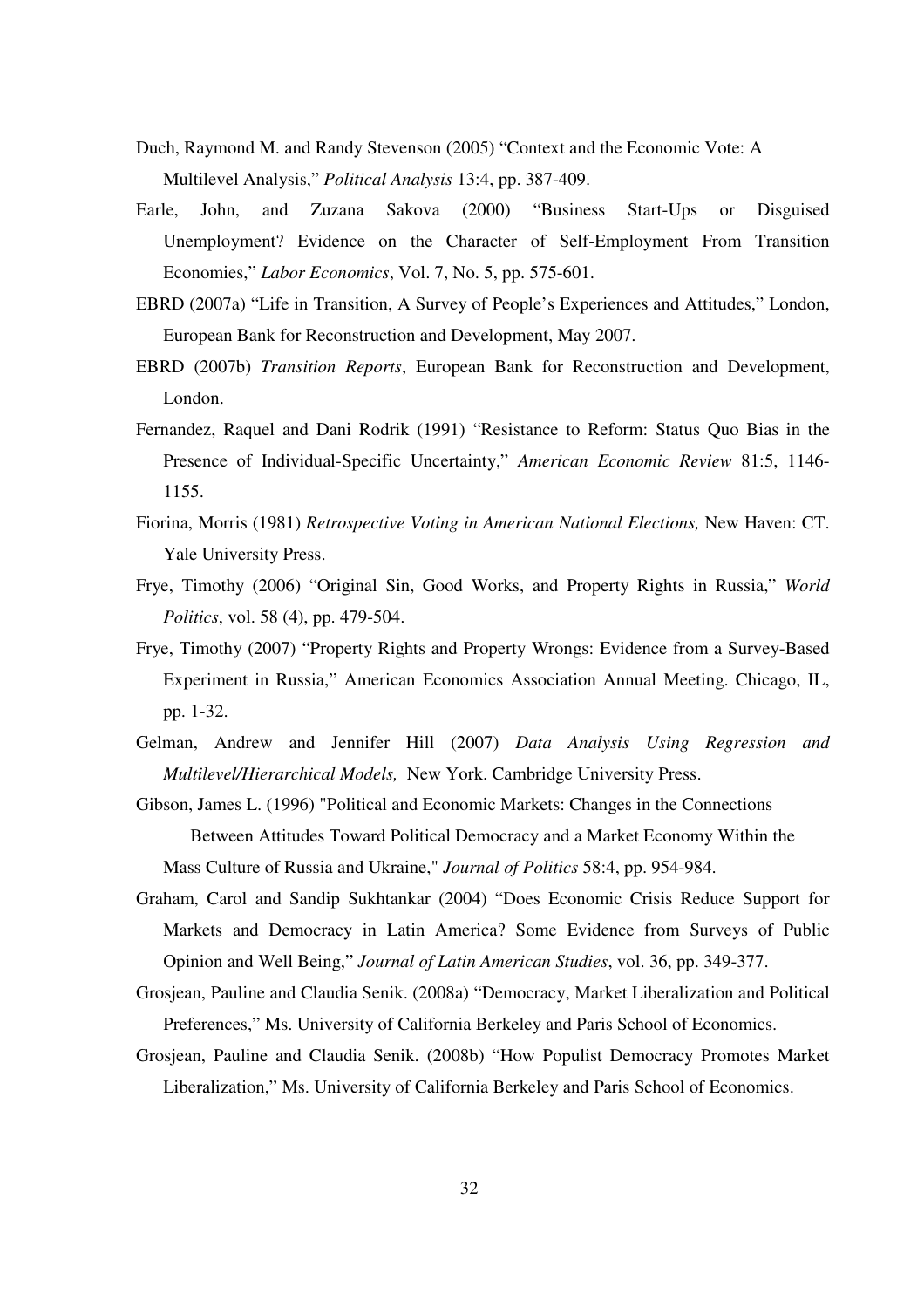- Guriev, Sergei and William L. Megginson (2007) "Privatization: What Have We Learned?" In Bourguignon, Francois, and Pleskovic, Boris, ed. Beyond Transition. Proceedings of the 18th ABCDE, World Bank.
- Guriev, Sergei and Ekaterina Zhuravskaya (2009) "(Un)happiness in Transition*," Journal of Economic Perspectives*, Forthcoming.
- Hiscox, Michael J. (2002) *International Trade and Political Conflict: Commerce, Coalitions, and Mobility*,Princeton: Princeton University Press.
- Hoff, Karla and Joseph E. Stiglitz (2008). " Exiting Lawlessness," *Economic Journal.* 118 (531) pp. 1474-1497.
- Huber, John D. Georgia Kernell, and Eduardo Leoni (2005) "Institutional Context, Cognitive Resources and Party Attachments Across Democracies," *Political Analysis*, 13:4, pp. 365- 86.
- Iversen, Torben and David Soskice (2001) " An Asset Theory of Social Preferences," *American Political Science Review*, 95:4, pp. 875-893.
- Kaltenthaler, Karl C., Stephen J. Ceccoli, and Andrew Michta (2006) "Explaining Individuallevel Support for Privatization in European Post-Soviet Economies," *European Journal of Political Research*, vol. 45, pp. 1–29.
- Kaufmann, Daniel, Aart Kraay, and Massimo Mastruzzi (2006) "Governance Matters V: Updated Indicators for 1996-2005," World Bank Institute working paper, September 2006.
- King, Gary, Michael Tomz, and Jason Wittenberg (2000) "Making the Most of Statistical Analyses: Improving Interpretation and Presentation," *American Journal of Political Science* 44: 2, pp. 347-61.
- Leoni, Eduardo (2009) "Analyzing Multiple Surveys: Results from Monte Carlo Experiments," Ms. Columbia University. Pp. 1-38.
- Lora, Eduardo and Ugo Panizza (2003) " The Future of Structural Reform," *Journal of Democracy*, vol. 14(2), April 2003, pp.123-137.
- Mares, Isabela (2003) *The Politics of Social Risk: Business and Welfare State Development* New York: Cambridge University Press.
- McKenzie, David and Dilip Mookherjee (2003) " Distributive Impact of Privatization in Latin America: An Overview of Evidence from Four Countries," *Economia*, vol. 3(2), Spring 2003, pp. 161-218.
- Megginson, William L. and Jeffrey M. Netter (2001) "From State to Market: A Survey of Empirical Studies on Privatization," *Journal of Economic Literature*, 39, pp. 321-389.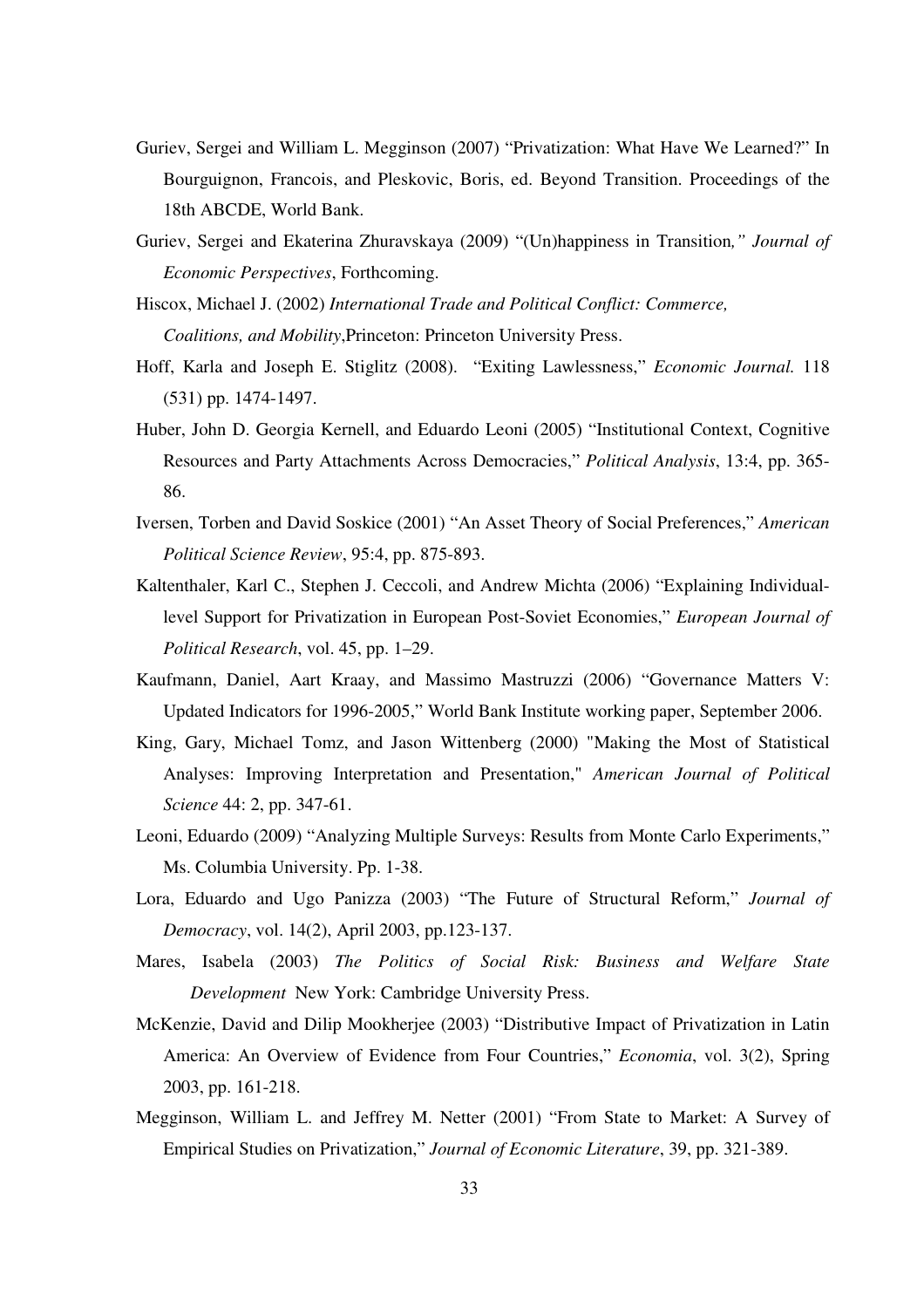- Meltzer, A. H. and S. F. Richards (1981) "A Rational Theory of the Size of Government," *Journal of Political Economy* 89, pp. 914-927.
- Milanovic, Branko (1999) "Explaining the Increase in Inequality During Transition," *Economics of Transition*, vol. 7(2), pp. 299-341.
- Panizza, Ugo and Monica Yanez (2005) " Why Are Latin Americans So Unhappy about Reforms?" *Journal of Applied Economics*, 8:1, pp. 1-29.
- Rabe-Hesketh, Sophia and Anders Skrondal (2008) *Multilevel and Longitudinal Modeling using Stata* (Second Edition). College Station, TX: Stata Press.
- Przeworski, Adam (1991) *Democracy and the Market: Political and Economic Reforms in Eastern Europe and Latin America*, New York: Cambridge University Press.
- Roland, Gérard (2000) *Transition and Economics: Politics, Markets, and Firms*, Cambridge, MA: MIT Press.
- Shleifer, Andrei and Daniel Treisman (2000) *Without a Map: Political Tactics and Economic Reform in Russia*, Cambridge, MA: MIT Press.
- Singer, Eleanor (2002) "Introduction: Nonresponse Bias in Household Surveys," *Public Opinion Quarterly*, 70:5, pp. 637-645.
- Steenbergen, Marco and Bradford Jones (2002) " Modelling Multilevel Data Structures," *American Journal of Political Science,* 46:1, pp. 218-237.
- Stokes, Susan ed. (2001) *Public Support for Market Reforms in New Democracies*, New York: Cambridge University Press.
- Svejnar, Jan (1999) "Labor Markets in the Transitional Central and Eastern European Economies" in Ashenfelter, O. and D.Card (eds.) *Handbook of Labor Economics*, Vol.3B (Amsterdam: North Holland).
- Treier, Shawn and Simon Jackman (2008) " Democracy as a Latent Variable," *American Journal of Political Science*, 52:1, pp. 201-217.
- Tucker, Joshua (2006) *Regional Economic Voting: Russia, Poland, Hungary, Slovakia, and the Czech Republic,* New York: Cambridge University Press.
- Tucker, Joshua, A., Alexander C. Pacek, and Adam J. Berinsky (2002) " Transitional Winner and Loser: Attitudes Toward EU Membership in Post-Communist Countries." *American journal of Political Science* 46:3, pp. 557-571.
- Zinnes, Clifford, Yair Eilat, and Jeffrey Sachs (2001) "The Gains from Privatization in Transition Economies: Is 'Change of Ownership' Enough?" *IMF Staff Papers*, Special Issue, 48, pp. 146-170.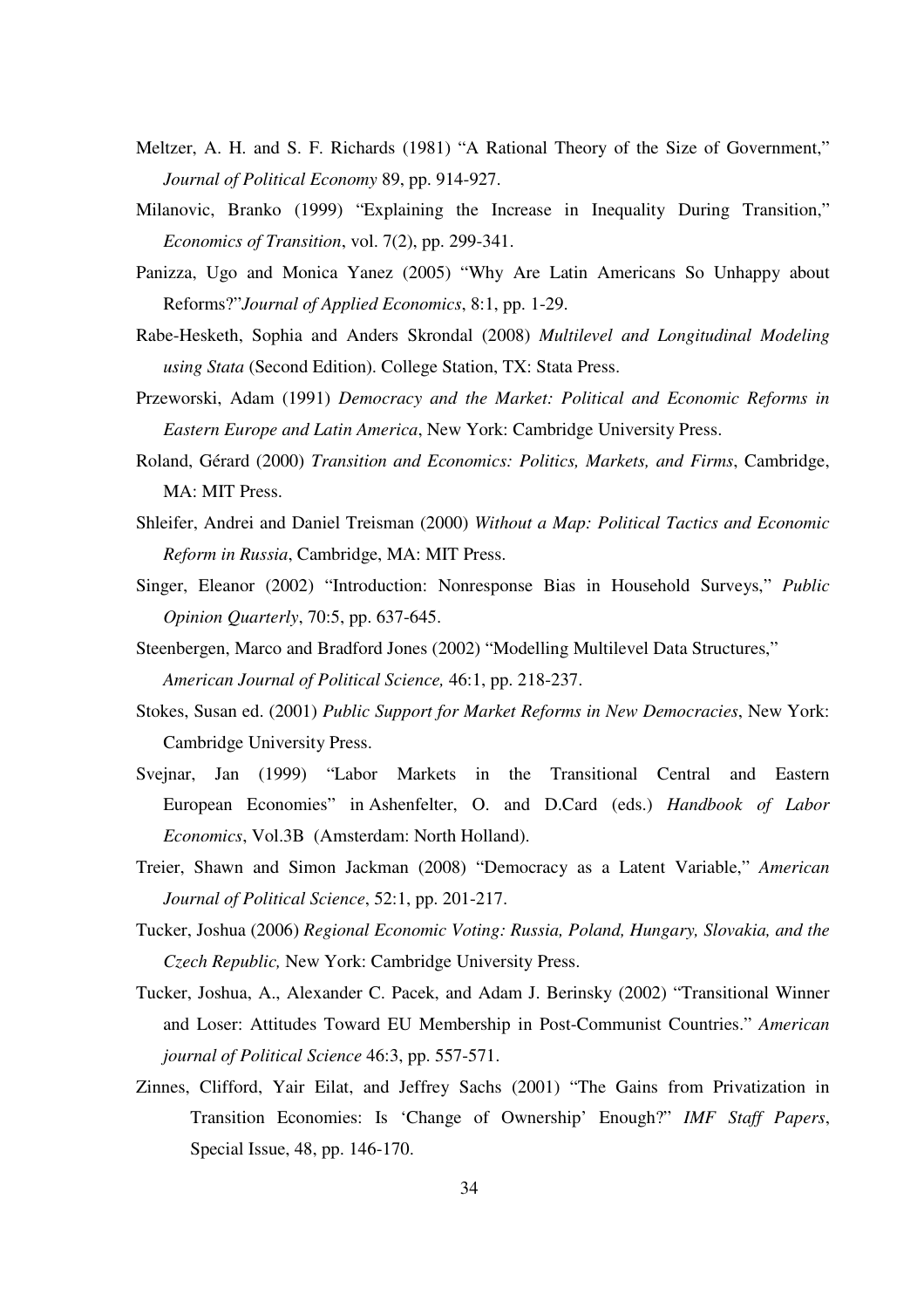

**Figure 1:** Public support for revising privatization across countries

Note: Weights applied to ensure that the population as a whole is represented, taking into account the age and gender distribution of the population in each country (see EBRD 2007a: 6). The reported percentages have a Bernoulli distribution. Their standard errors depend on the actual percentage and the number of observations (1000 per country); thus, they are equal to  ${}^{SE = 100\sqrt{\frac{p_i(1-p_i)}{1000}}}$ , where  $p_i$  denotes the percentage points as reported

in the table. The magnitudes of the SE indicate that if a difference between any two countries exceeds 3 percentage points, it is statistically significant.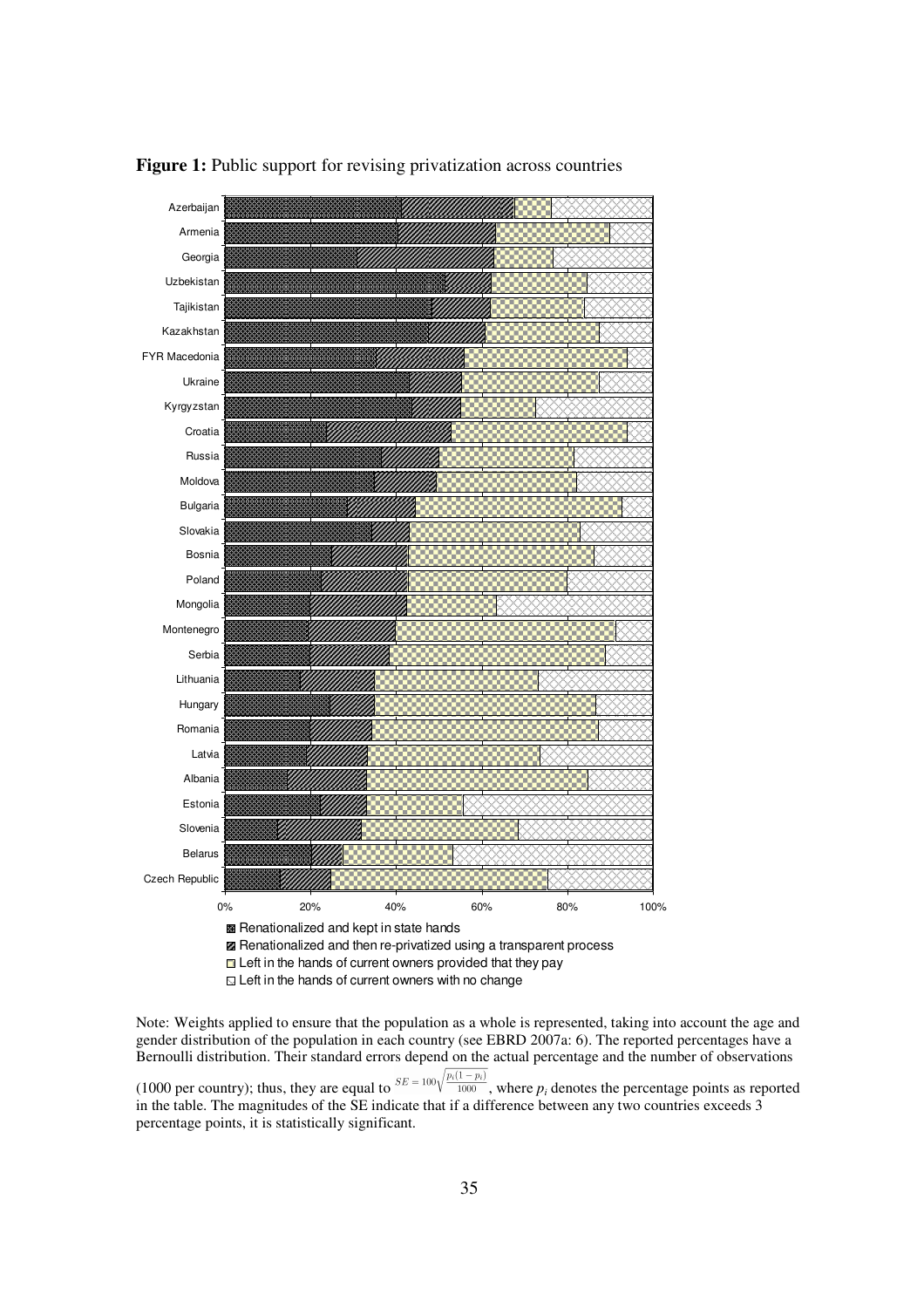![](_page_35_Figure_0.jpeg)

**Figure 2:** Predicted effect of the interaction between constraints on executives and market skills on the public support for privatization revision

Note: Graphs generated on the basis of Probit estimation with clusters on PSU using King, Tomz, and Wittenberg (2000) software "Clarify, 2003" available at http://gking.harvard.edu/. "plo" and "phi" indicate the 95% confidence interval around the change in the predicted probability indicated by "pm."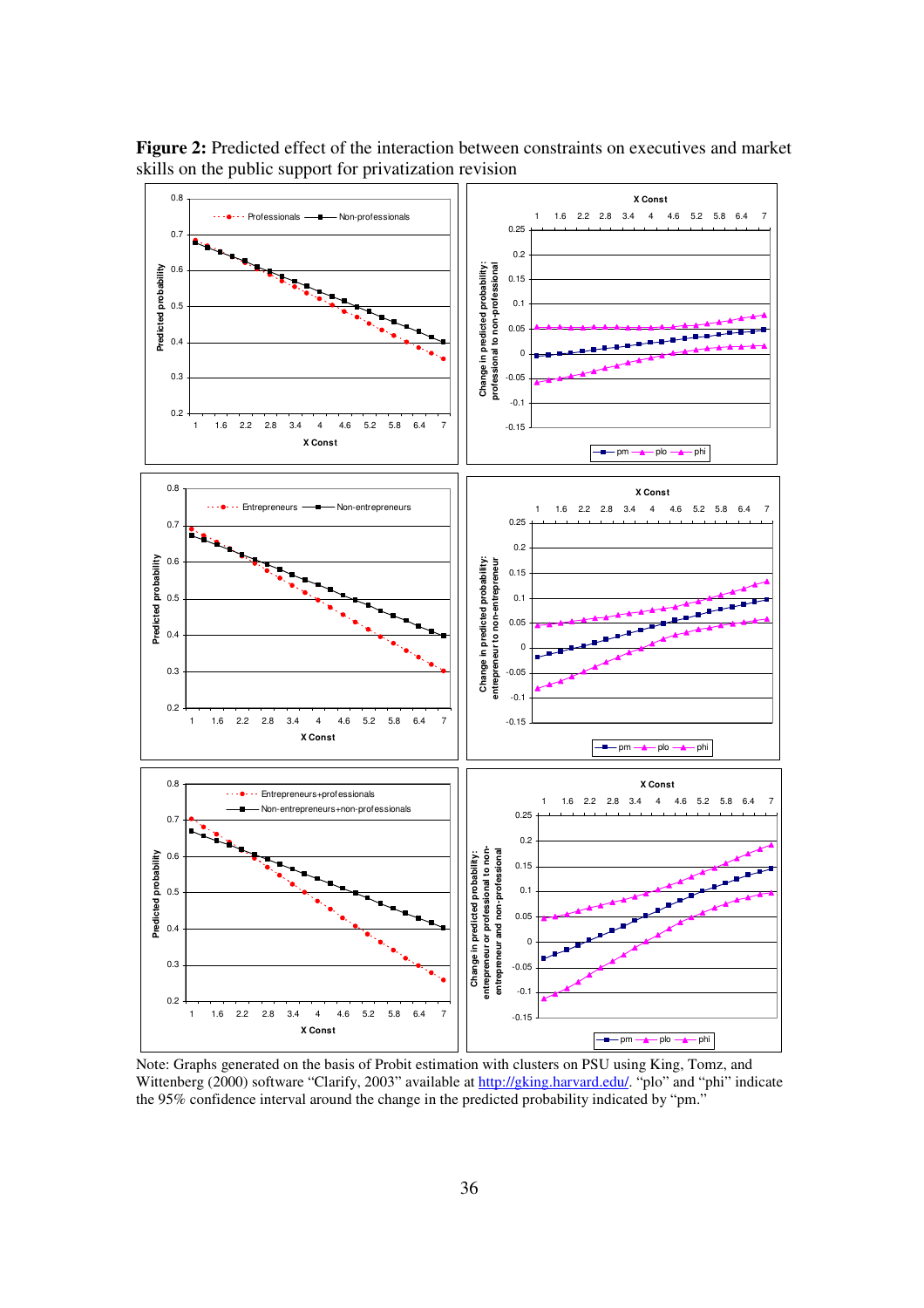![](_page_36_Figure_0.jpeg)

**Figure 3**: Predicted effect of interaction between regulatory quality executives and market skills on the public support for privatization revision

Note: Graphs generated on the basis of Probit estimation with clusters on PSU using King, Tomz, and Wittenberg (2000) software "Clarify, 2003" available at http://gking.harvard.edu/. "plo" and "phi" indicate the 95% confidence interval around the change in the predicted probability indicated by "pm."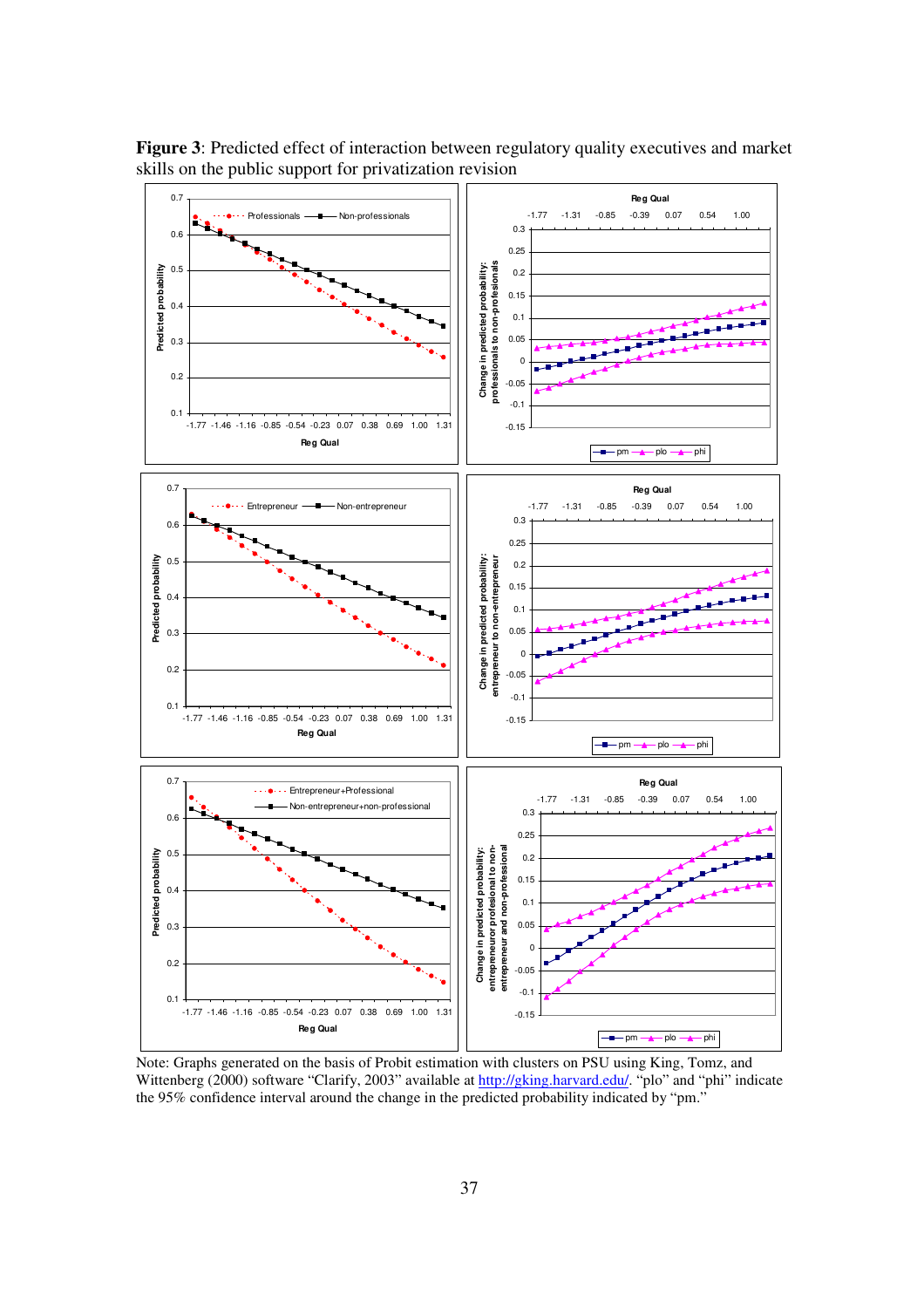| Table 1. Direct individual effects. Binomial probit. Marginal effects reported. | Probability of supporting privatization revision |                  |
|---------------------------------------------------------------------------------|--------------------------------------------------|------------------|
|                                                                                 | Coefficients                                     | Marginal effects |
| <u> Market Skills:</u>                                                          |                                                  |                  |
| Entrepreneur or self-employed                                                   | $-0.1281***$                                     | $-0.0509***$     |
|                                                                                 | [0.0376]                                         |                  |
| Professional or top manager                                                     | $-0.1036***$                                     | $-0.0412***$     |
|                                                                                 | [0.0331]                                         |                  |
| <b>Human capital:</b>                                                           |                                                  |                  |
| Age                                                                             | $0.0044***$<br>[0.0007]                          | $0.0017***$      |
| Education [1-below secondary, 2-secondary,                                      | $-0.007$                                         | $-0.0028$        |
| 3-professional, vocational training, 4-higher]                                  | [0.0107]                                         |                  |
|                                                                                 | $0.0475***$                                      | $0.0189***$      |
| Self-reported poor health status [1-excellent, , 5-poor]                        | [0.0127]                                         |                  |
| <b>Transition-related employment history:</b>                                   |                                                  |                  |
| Number of jobs, 1989-2006                                                       | $0.0322**$                                       | $0.0128**$       |
|                                                                                 | [0.0126]<br>$-0.0008$                            | $-0.0003$        |
| Years worked for wages in state sector, 1989-2006                               | [0.0019]                                         |                  |
| Years worked for wages in private sector, 1989-2006                             | $-0.0067***$                                     | $-0.0027***$     |
|                                                                                 | [0.0023]                                         |                  |
| <b>Transition-related hardships:</b>                                            |                                                  |                  |
| Years had wage cuts or wage arrears, 1989-2006                                  | $0.0208***$                                      | $0.0083***$      |
| Years had to sell household assets, 1989-2006                                   | [0.0057]<br>$0.0250***$                          | $0.0099***$      |
|                                                                                 | [0.0084]                                         |                  |
| Years had to cut down on basic food consumption, 1989-2006                      | $0.0123***$                                      | $0.0049***$      |
|                                                                                 | [0.0030]                                         |                  |
| <b>Assets:</b>                                                                  |                                                  |                  |
| Ownership of a house or apartment                                               | $-0.0719**$<br>[0.0337]                          | $-0.0286*$       |
| Wealth (Decile of per capita household consumption)                             | $-0.0109**$                                      | $-0.0043**$      |
|                                                                                 | [0.0043]                                         |                  |
| Self-accessed difference wealth ranking b/w 1989 and 2006                       | $-0.0348***$<br>[0.0048]                         | $-0.0138***$     |
| Other individual-level controls:                                                |                                                  |                  |
| Gender [Male compared to Female]                                                | $-0.0237$                                        | $-0.0094$        |
|                                                                                 | [0.0185]                                         |                  |
| Household size                                                                  | $0.0121*$<br>[0.0066]                            | $0,0048*$        |
| Location="Metropolitan area" - comparison group                                 |                                                  |                  |
|                                                                                 | $0.1007**$                                       | $0.0400**$       |
| ="Rural"                                                                        | [0.0431]                                         |                  |
| ="Urban, excluding metropolitan area"                                           | 0.0596                                           | 0.0237           |
| Religion="Christian" - comparison group                                         | [0.0422]                                         |                  |
|                                                                                 |                                                  |                  |
| $="math>Buddhist"$                                                              | 0.0145<br>[0.1027]                               | 0.0058           |
| $=$ "Atheistic / agnostic / none"                                               | 0.0387<br>[0.0393]                               | 0.0154           |
| ="Muslim"                                                                       | 0.1895***                                        | $0.0753***$      |
|                                                                                 | [0.0636]<br>$-0.0114$                            |                  |
| ="Other"                                                                        | [0.0723]                                         | $-0.0045$        |
| Member of an ethnic minority                                                    | 0.0142                                           | 0.0057           |
|                                                                                 | [0.0419]                                         | $0.0344**$       |
| Unemployed, 2006                                                                | $0.0865**$<br>[0.0340]                           |                  |
| Country dummies                                                                 |                                                  | Yes***           |
| Observations<br>Pseudo R-squared                                                |                                                  | 24311<br>0.0647  |
| Log Likelihood                                                                  |                                                  | $-15716$         |
| Prob>Chi-squared                                                                |                                                  | 0.0000           |

Bootstrapped standard errrors in brackets clustered at PSU level. Country fixed effects included.

\* significant at 10%; \*\* significant at 5%; \*\*\* significant at 1%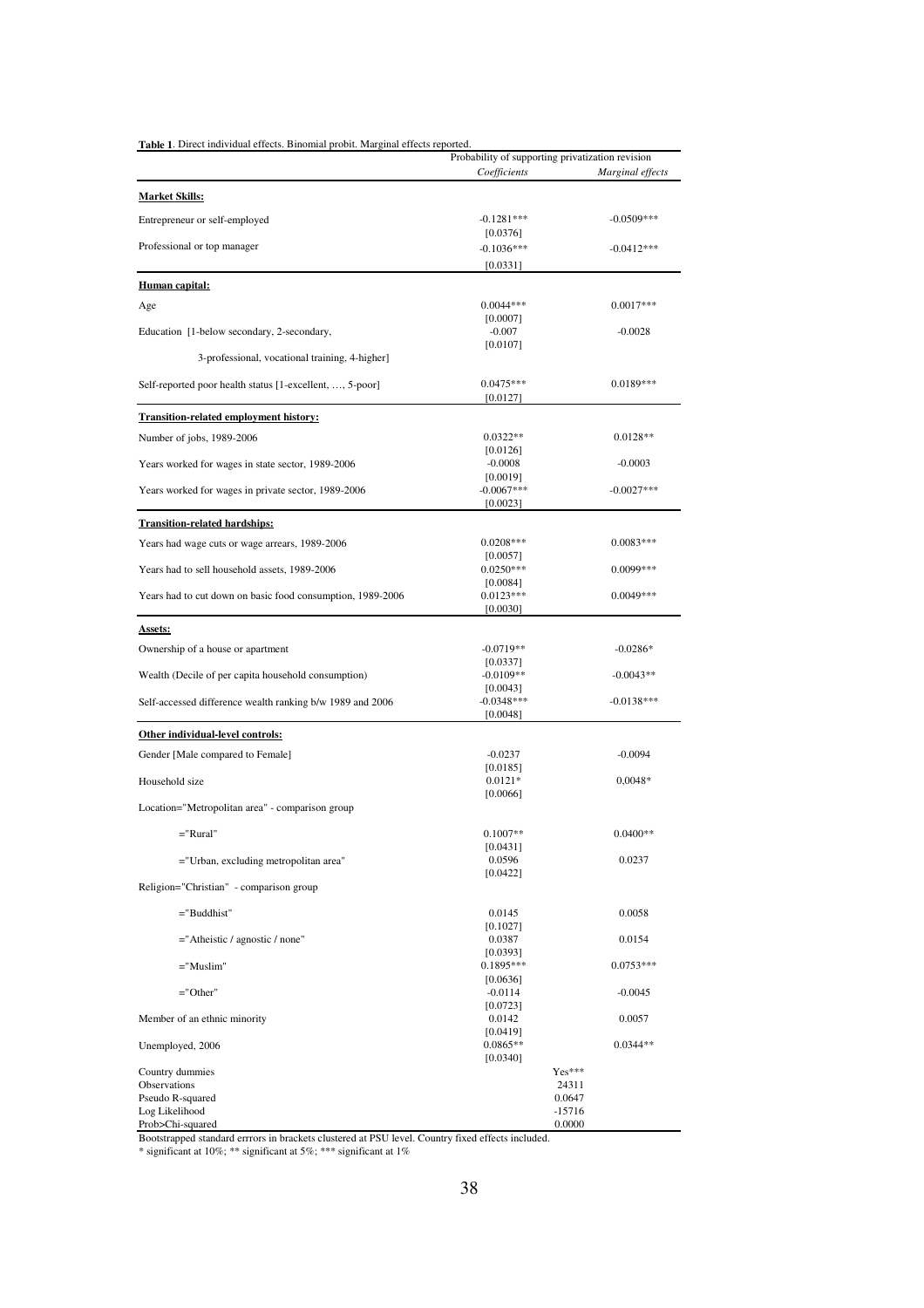|                                     |                                                | Probability of supporting privatization revision |                         |                                                                                  |                         |                                          |         |
|-------------------------------------|------------------------------------------------|--------------------------------------------------|-------------------------|----------------------------------------------------------------------------------|-------------------------|------------------------------------------|---------|
| Estimation model:<br>Specification: |                                                |                                                  | Probit                  |                                                                                  | Probit                  | <b>GLLAMM</b>                            |         |
|                                     |                                                | PSU, Bootstrapped SEs                            |                         | Country fixed effects, cluster by Cluster by country, Bootstrapped<br><b>SEs</b> |                         | Two-levels:<br>individual and<br>country |         |
|                                     |                                                | Coefficients                                     | <b>Marginal Effects</b> | Coefficients                                                                     | <b>Marginal Effects</b> | Coefficients                             | N obs.  |
|                                     | <b>Democratic institutions and Entrepeneur</b> |                                                  |                         |                                                                                  |                         |                                          |         |
|                                     | (1) Democracy index                            |                                                  |                         | $-0.0558***$<br>[0.0185]                                                         | $-0.0222***$            | $-0.0279***$<br>[0.0080]                 |         |
|                                     | Entrepeneur X Democracy index                  | $-0.0433***$<br>[0.0120]                         | $-0.0172***$            | $-0.0396***$<br>[0.0123]                                                         | $-0.0158***$            | $-0.0400***$<br>[0.0109]                 |         |
|                                     | Professional X Democracy index                 | $-0.0191*$<br>[0.0100]                           | $-0.0076*$              | $-0.0159*$<br>[0.0094]                                                           | $-0.0063*$              | $-0.0182**$<br>[0.0088]                  | 22 457  |
|                                     | $(2)$ Voice & accountability                   |                                                  |                         | $-0.3347***$<br>[0.0972]                                                         | $-0.1332***$            | $-0.3561***$<br>[0.0345]                 |         |
|                                     | Entrepeneur X Voice & accountability           | $-0.1468***$<br>[0.0477]                         | $-0.0584***$            | $-0.1351***$<br>[0.0490]                                                         | $-0.0538***$            | $-0.1415***$<br>[0.0409]                 |         |
|                                     | Professional X Voice & accountability          | $-0.0932**$<br>[0.0378]                          | $-0.0371**$             | $-0.0911**$<br>[0.0443]                                                          | $-0.0362**$             | $-0.1000**$<br>[0.0400]                  | 23 387  |
|                                     | (3) Controls on executives                     |                                                  |                         | $-0.1208***$<br>[0.0217]                                                         | $-0.0480***$            | $-0.0893***$<br>[0.0084]                 |         |
|                                     | Entrepeneur X Controls on executives           | $-0.0689***$<br>[0.0187]                         | $-0.0274***$            | $-0.0544***$<br>[0.0187]                                                         | $-0.0216***$            | $-0.0670***$<br>[0.0170]                 |         |
|                                     | Professional X Controls on executives          | $-0.0339**$<br>[0.0168]                          | $-0.0135**$             | $-0.0289$<br>[0.0180]                                                            | $-0.0115$               | $-0.0322*$<br>[0.0170]                   | 23 381  |
|                                     | (4) Democracy freedom house                    |                                                  |                         | $-0.1665***$<br>[0.0488]                                                         | $-0.0662***$            | $-0.1315***$<br>[0.0176]                 |         |
|                                     | Entrepeneur X Democracy freedom house          | $-0.0730***$<br>[0.0276]                         | $-0.0290***$            | $-0.0742**$<br>[0.0308]                                                          | $-0.0295**$             | $-0.0692**$<br>[0.0280]                  |         |
|                                     | Professional X Democracy freedom house         | $-0.0529**$<br>[0.0207]                          | $-0.0210**$             | $-0.0463*$<br>[0.0240]                                                           | $-0.0184*$              | $-0.0531**$<br>[0.0213]                  | 23 4 94 |
|                                     | Governance institutions and Entrepeneur        |                                                  |                         |                                                                                  |                         |                                          |         |
|                                     | (5) Government Effectivness                    |                                                  |                         | $-0.27$                                                                          | $-0.1074$               | $-0.1346***$                             |         |
|                                     | Entrepeneur X Government Effectivness          | $-0.1706**$<br>[0.0664]                          | $-0.0679**$             | [0.1824]<br>$-0.1872**$<br>[0.0910]                                              | $-0.0745**$             | [0.0504]<br>$-0.1978**$<br>[0.0911]      |         |
|                                     | Professional X Government Effectivness         | $-0.1508***$<br>[0.0504]                         | $-0.0600***$            | $-0.1620***$<br>[0.0570]                                                         | $-0.0645***$            | $-0.1478***$<br>[0.0564]                 | 23 387  |
|                                     | $(6)$ Rule of law                              |                                                  |                         | $-0.1561$<br>[0.1394]                                                            | $-0.0621$               | $-0.2610***$<br>[0.0314]                 |         |
|                                     | Entrepeneur X Rule of law                      | $-0.1813***$<br>[0.0646]                         | $-0.0721***$            | $-0.1762**$<br>[0.0687]                                                          | $-0.0701**$             | $-0.2065***$<br>[0.0743]                 |         |
|                                     | Professional X Rule of law                     | $-0.1495***$<br>[0.0446]                         | $-0.0595***$            | $-0.1726***$<br>[0.0525]                                                         | $-0.0687***$            | $-0.1534***$<br>[0.0533]                 | 23 387  |
|                                     | (7) Control of corruption                      |                                                  |                         | $-0.2579*$<br>[0.1457]                                                           | $-0.1026*$              | $-0.1876***$<br>[0.0273]                 |         |
|                                     | Entrepeneur X Control of corruption            | $-0.1518*$<br>[0.0792]                           | $-0.0604*$              | $-0.1802**$<br>[0.0881]                                                          | $-0.0717**$             | $-0.1621*$<br>[0.0896]                   |         |
|                                     | Professional X Control of corruption           | $-0.1723***$<br>[0.0540]                         | $-0.0685***$            | $-0.1948***$<br>[0.0633]                                                         | $-0.0775***$            | $-0.1825***$<br>[0.0584]                 | 23 387  |
|                                     | (8) Regulatory quality                         |                                                  |                         | $-0.2471$<br>[0.1554]                                                            | $-0.0983$               | $-0.4007***$<br>[0.0423]                 |         |
|                                     | Entrepeneur X Regulatory quality               | $-0.1479***$<br>[0.0536]                         | $-0.0588***$            | $-0.1465**$<br>[0.0605]                                                          | $-0.0583**$             | $-0.1389***$<br>[0.0516]                 |         |
|                                     | Professional X Regulatory quality              | $-0.1024***$<br>[0.0376]                         | $-0.0407***$            | $-0.1074**$<br>[0.0526]                                                          | $-0.0427**$             | $-0.0994**$<br>[0.0426]                  | 23 387  |

**Table 2**. Interactions effects for institutions and measures of market skills

\* significant at 10%; \*\* significant at 5%; \*\*\* significant at 1%.

The first column indicates 8 separate regressions run for each model (one regression for each institutional variable).

All regressions include all individual-level factors from Table 1 as covariates. Only the coefficients of interest are reported in the table. The full regression output is available from the authors. The estimated coefficients on

" Entrepreneur" and " Professional" dummies in every regression are as reported in Table 1 because we subtract the sample mean from the component variables before taking cross-terms.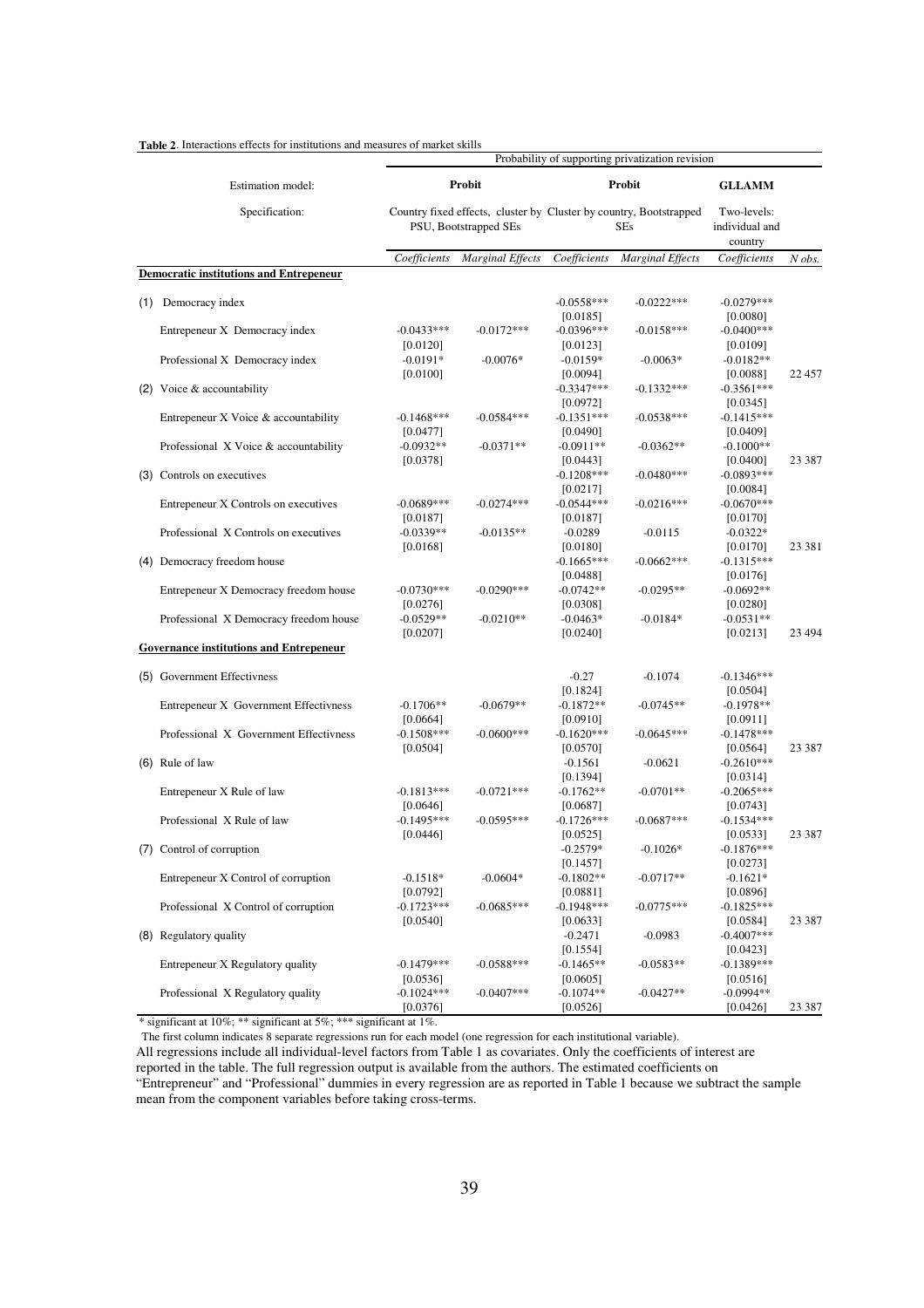| Table 3. Second stage estimates of the direct effects and interactions, Borjas weights |  |
|----------------------------------------------------------------------------------------|--|
|----------------------------------------------------------------------------------------|--|

| Institutions                   | Direct effect (intercept)<br>evaluated at means of<br>individual characteristics in<br>each country | Direct effect (intercept)<br>evaluated at female, 40<br>years old, from 5th decile | Interaction with<br>entrepreneur | Interaction with<br>professional or top<br>manager | $\boldsymbol{N}$<br>obs. |
|--------------------------------|-----------------------------------------------------------------------------------------------------|------------------------------------------------------------------------------------|----------------------------------|----------------------------------------------------|--------------------------|
| <b>Democracy</b>               |                                                                                                     |                                                                                    |                                  |                                                    |                          |
| Democracy index                | $-0.083$                                                                                            | $-0.0864*$                                                                         | $-0.0292**$                      | $-0.0084$                                          | 26                       |
|                                | [0.0574]                                                                                            | [0.0476]                                                                           | [0.0139]                         | [0.0164]                                           |                          |
| Voice & accountability         | $-0.8021***$                                                                                        | $-0.6893***$                                                                       | $-0.1179$                        | $-0.1185$                                          | 27                       |
|                                | [0.2675]                                                                                            | [0.2419]                                                                           | [0.0741]                         | [0.0836]                                           |                          |
| Controls on executives         | $-0.1691*$                                                                                          | $-0.1583**$                                                                        | $-0.0402*$                       | $-0.0167$                                          | 27                       |
|                                | [0.0890]                                                                                            | [0.0748]                                                                           | [0.0228]                         | [0.0269]                                           |                          |
| Democracy freedom house        | $-0.3417**$                                                                                         | $-0.2439*$                                                                         | $-0.0225$                        | $-0.0273$                                          | 27                       |
|                                | [0.1580]                                                                                            | [0.1266]                                                                           | [0.0566]                         | [0.0538]                                           |                          |
| <b>Governance</b>              |                                                                                                     |                                                                                    |                                  |                                                    |                          |
| <b>Government Effectivness</b> | $-1.3285***$                                                                                        | $-0.8236*$                                                                         | $-0.0589$                        | $-0.3457**$                                        | 27                       |
|                                | [0.4222]                                                                                            | [0.4022]                                                                           | [0.1461]                         | [0.1253]                                           |                          |
| Rule of law                    | $-0.8786***$                                                                                        | $-0.6753**$                                                                        | $-0.1009$                        | $-0.1912**$                                        | 27                       |
|                                | [0.2968]                                                                                            | [0.2760]                                                                           | [0.0934]                         | [0.0902]                                           |                          |
| Control of corruption          | $-0.9141**$                                                                                         | $-0.6289*$                                                                         | $-0.0176$                        | $-0.2561**$                                        | 27                       |
|                                | [0.3326]                                                                                            | [0.3082]                                                                           | [0.1132]                         | [0.0968]                                           |                          |
| Regulatory quality             | $-1.1547***$                                                                                        | $-0.8354**$                                                                        | $-0.1357$                        | $-0.2077*$                                         | 27                       |
|                                | [0.3563]                                                                                            | [0.3272]                                                                           | [0.1161]                         | [0.1119]                                           |                          |
| GDP per capita, avg 1999-2006  | Yes                                                                                                 | Yes                                                                                | Yes                              | Yes                                                |                          |
| Privatization scale, 2006      | Yes                                                                                                 | Yes                                                                                | Yes                              | Yes                                                |                          |

Coefficients reported. Standard errors in brackets. \* significant at 10%; \*\* significant at 5%; \*\*\* significant at 1%. The baseline in the first column is mean value for all individual characteristics calculated separately in each country; in the second column, it is a 40 years old female from the 5th income decile. Coefficients are estimates using linear regression with Borjas weights. Each reported coefficient is taken from a separate second-stage regression with controls for GDP per capita and privatization scale.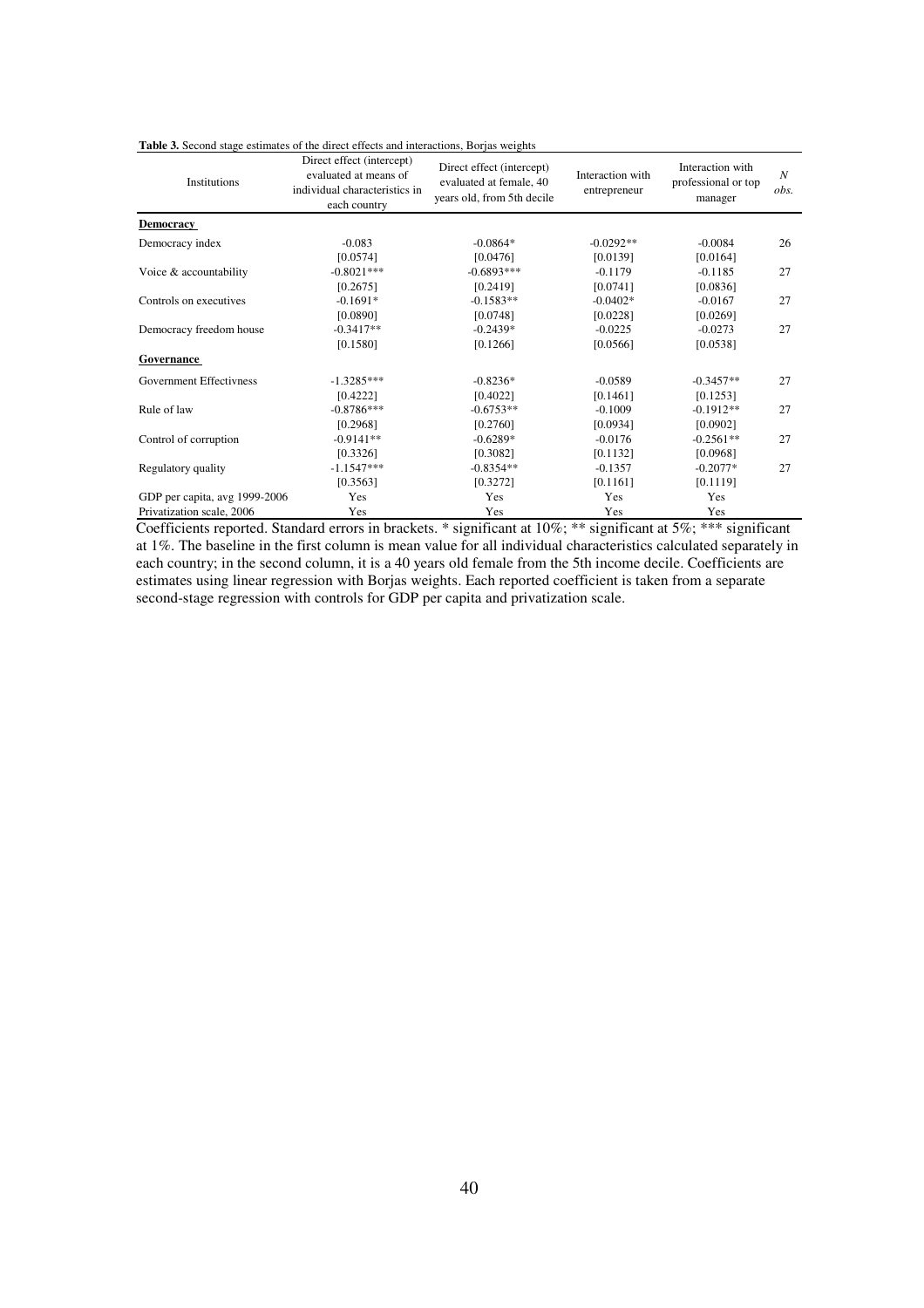## **Appendix A Table A1: Description of Variables**

# **(1) Main variables of interest**

## **(1.1) Dependent variable**

| Support for privatization<br>revision | Dummy equals 1 if the respondent prefers to renationalize most privatized companies and<br>keep them in state hands or to renationalize most privatized companies and re-privatize<br>them again using a more transparent process; 0 if the respondent prefers to leave most<br>privatized companies in the hands of current owners provided that they pay what the<br>assets are worth or to leave most privatized companies in the hands of current owners<br>without any change. Source: Life in Transition Survey (LiTS), EBRD and World Bank,<br>2006.                                                                                          |
|---------------------------------------|------------------------------------------------------------------------------------------------------------------------------------------------------------------------------------------------------------------------------------------------------------------------------------------------------------------------------------------------------------------------------------------------------------------------------------------------------------------------------------------------------------------------------------------------------------------------------------------------------------------------------------------------------|
| (1.2) Proxies for market skills       |                                                                                                                                                                                                                                                                                                                                                                                                                                                                                                                                                                                                                                                      |
| Professional or top<br>manager        | Dummy equals 1 if in 2006 the respondent was within working age and worked for wages<br>in an occupation that requires high skills (i.e., legislators, senior government officials,<br>enterprise managers, director/chief executives, owners of business, physicists, engineers,<br>mathematicians, architects, computing professionals, medical doctors, dentists,<br>pharmacists, teachers, lawyers, accountants, authors, professionals and similar<br>occupations), 0 otherwise. Source: Life in Transition Survey (LiTS), EBRD and World<br>Bank, 2006.                                                                                        |
| Entrepreneur or self-<br>employed     | Dummy equals 1 if the respondent moved to self-employment and entrepreneurship<br>before 2006. We only refer to working-age respondents, i.e. respondents with an age<br>between 18 and 60 years for any year. Source: Life in Transition Survey (LiTS), EBRD<br>and World Bank, 2006.                                                                                                                                                                                                                                                                                                                                                               |
| (1.3) Democracy institutions          |                                                                                                                                                                                                                                                                                                                                                                                                                                                                                                                                                                                                                                                      |
| Democracy index                       | Average index of democracy for 1991-2004. Ranging from 0 to 10 with higher values<br>corresponding to more democratic outcomes. The index is derived from averaging the<br>competitiveness of political participation, the openness and competitiveness of executive<br>recruitment, and constraints on the chief executive (xconst). Source: Polity IV dataset,<br>variable 'democ', http://www.systemicpeace.org/polity/polity4.htm.                                                                                                                                                                                                               |
| Controls on executives                | Extent of the institutionalized constraints on the decision-making powers of chief<br>executives. Average index for 1992-2004. Ranging from 1 (no regular limitations on the<br>executive's actions) to 7 (accountability groups have effective authority equal to or greater<br>than the executive in most areas of activity). Source: Polity IV dataset, variable 'xconst',<br>http://www.systemicpeace.org/polity/polity4.htm.                                                                                                                                                                                                                    |
| Democracy<br>freedom house            | Average democratic progress score for 1998-2006, whose scale from 1 to 7 was inverted<br>such that 1 represents the lowest and 7 the highest level of democratic progress. The<br>democracy score is an average of expert ratings (by Freedom House staff members and a<br>panel of academic advisers) for electoral process, civil society, independent media,<br>national democratic governance, local democratic governance, judicial framework and<br>independence, and corruption. Contrary to Polity IV, it provides a separate score for<br>Serbia and Montenegro. Source: Freedom House, Nations in Transit,<br>http://www.freedomhouse.org. |
| Voice & accountability                | Voice & accountability represents the extent to which a country's citizens are able to<br>participate in selecting their government, as well as freedom of expression, freedom of<br>association, and free media. Higher values correspond to better governance outcomes.<br>Avg. for 1996, 1998, 2000, 2002-2005. Source: Kaufmann, Kraay, and Mastruzzi (2006).                                                                                                                                                                                                                                                                                    |
| (1.4) Governance institutions         |                                                                                                                                                                                                                                                                                                                                                                                                                                                                                                                                                                                                                                                      |
| Government effectiveness              | Government effectiveness represents the quality of public services, the quality of the civil<br>service and the degree of its independence from political pressures, the quality of policy<br>formulation and implementation, and the credibility of the government's commitment to<br>such policies. Higher values correspond to better governance outcomes. Avg. for 1996,<br>1998, 2000, 2002-2005. Source: Kaufmann, Kraay, and Mastruzzi (2006).                                                                                                                                                                                                |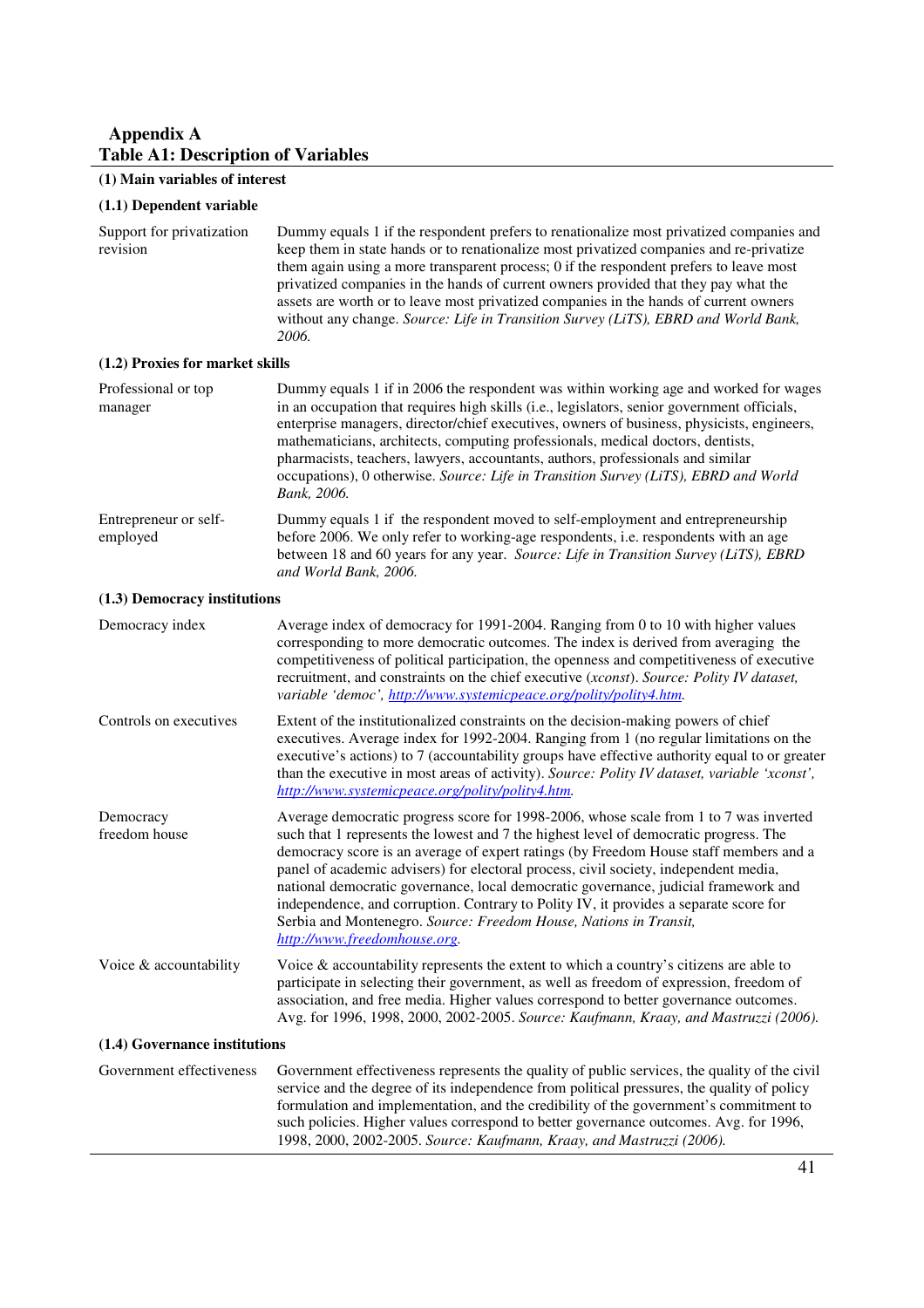# **Table A1: Continued**

| Rule of law                                                      | Rule of law represents the extent to which agents have confidence in and abide by the<br>rules of society, and in particular the quality of contract enforcement, the police, and the<br>courts, as well as the likelihood of crime and violence. Higher values correspond to better<br>governance outcomes. Avg. for 1996, 1998, 2000, 2002-2005. Source: Kaufmann, Kraay,<br>and Mastruzzi (2006). |
|------------------------------------------------------------------|------------------------------------------------------------------------------------------------------------------------------------------------------------------------------------------------------------------------------------------------------------------------------------------------------------------------------------------------------------------------------------------------------|
| Control of corruption                                            | Control of corruption represents the extent to which public power is exercised for private<br>gain, including both petty and grand forms of corruption, as well as "capture" of the state<br>by elites and private interests. Higher values correspond to better governance outcomes.<br>Avg. for 1996, 1998, 2000, 2002-2005. Source: Kaufmann, Kraay, and Mastruzzi (2006).                        |
| Regulatory quality                                               | Regulatory quality represents the ability of the government to formulate and implement<br>sound policies and regulations that permit and promote private sector development.<br>Higher values correspond to better governance outcomes. Avg. for 1996, 1998, 2000,<br>2002-2005. Source: Kaufmann, Kraay, and Mastruzzi (2006).                                                                      |
|                                                                  | (2) Other individual-level variables (Source: Life in Transition Survey (LiTS), EBRD and World Bank, 2006.)                                                                                                                                                                                                                                                                                          |
| $(2.1)$ Human capital                                            |                                                                                                                                                                                                                                                                                                                                                                                                      |
| Age                                                              | Age of the respondent.                                                                                                                                                                                                                                                                                                                                                                               |
| <b>Educational</b> degree                                        | Highest educational degree obtained by the respondent, compressed to following<br>categories: (1) below secondary, (2) secondary education, (3) professional, vocational<br>school/training, (4) higher (university, college, post graduate).                                                                                                                                                        |
| Self-reported poor health<br>status                              | Subjective assessment of the respondent's health conditions: $(1)$ very good, $(2)$ good, $(3)$<br>medium, $(4)$ bad, $(5)$ very bad.                                                                                                                                                                                                                                                                |
| (2.2) Transition-related employment history                      |                                                                                                                                                                                                                                                                                                                                                                                                      |
| Number of jobs, 1989-<br>2006                                    | Number of jobs for respondents worked for wages (for an employer) in any of the years<br>from 1989 to 2006. A different job is defined by a different occupational position<br>working for the same employer, by a change in the ownership type of the enterprise, and<br>by a change of employer.                                                                                                   |
| Years worked for wages in<br>the state sector, 1989-2006         | Number of years (1989-2006) the respondent worked for wages in the state sector (i.e. the<br>state was the owner of the company).                                                                                                                                                                                                                                                                    |
| Years worked for wages in<br>the private sector, 1989-<br>2006   | Number of years (1989-2006) the respondent worked for wages in the private sector (i.e.<br>the owner of the company was a private one).                                                                                                                                                                                                                                                              |
| (2.3) Transition-related hardships                               |                                                                                                                                                                                                                                                                                                                                                                                                      |
| Years had to accept wage<br>cuts or wage arrears, 1989-<br>2006  | Number of years (1989-2006) the respondent had to accept wage cuts or wage arrears.                                                                                                                                                                                                                                                                                                                  |
| Years had to sell<br>household assets, 1989-<br>2006             | Number of years (1989-2006) the respondent had to sell some of the household assets.                                                                                                                                                                                                                                                                                                                 |
| Years had to cut down on<br>basic food consumption,<br>1989-2006 | Number of years (1989-2006) the respondent had to cut down on basic food consumption.                                                                                                                                                                                                                                                                                                                |
| $(2.4)$ Assets                                                   |                                                                                                                                                                                                                                                                                                                                                                                                      |
| Ownership of a house or<br>apartment                             | Dummy indicating that any household member (including the respondent) is the majority<br>owner of a house (detached, semi-detached, townhouse, terrace house, apartment, or flat).<br>This information is given by the head of household (or another knowledgeable household<br>member).                                                                                                             |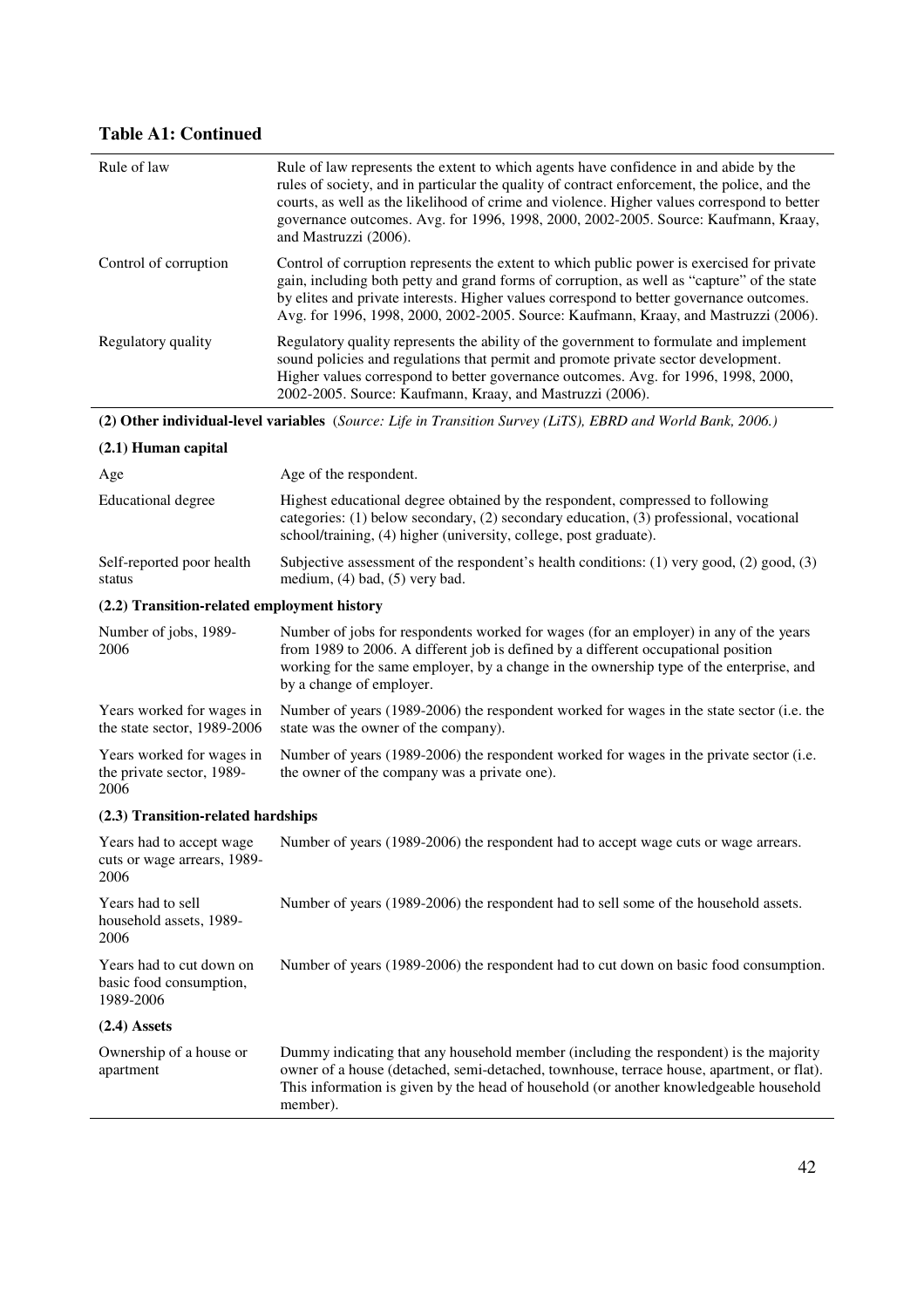# **Table A1: Continued**

| Wealth (Deciles of per<br>capita household<br>consumption)      | Approximated by the within-country deciles of total household's annualized consumption<br>expenditures per (equalized) household member. Children younger than 14 years enter<br>with a weight of 0.3. The information for consumption expenditures is given by the head<br>of household (or another knowledgeable household member). Our measure of wealth<br>ranges from 1 to 10 based on the expenditure decile in which a respondent is located.                                                                                                |
|-----------------------------------------------------------------|-----------------------------------------------------------------------------------------------------------------------------------------------------------------------------------------------------------------------------------------------------------------------------------------------------------------------------------------------------------------------------------------------------------------------------------------------------------------------------------------------------------------------------------------------------|
| Self-accessed difference<br>wealth ranking b/w 1989<br>and 2006 | Subjective household's wealth ranking on an imaginary ten-step ladder (from the poorest<br>to the richest), difference today with respect to 1989 (retrospective). This information is<br>given by the head of household (or another knowledgeable household member).                                                                                                                                                                                                                                                                               |
| (2.5) Additional individual-level controls                      |                                                                                                                                                                                                                                                                                                                                                                                                                                                                                                                                                     |
| Gender                                                          | Gender of the respondent (0=female, 1=male).                                                                                                                                                                                                                                                                                                                                                                                                                                                                                                        |
| Household size                                                  | Number of household members.                                                                                                                                                                                                                                                                                                                                                                                                                                                                                                                        |
| Location                                                        | Location of the interviewed household in a $(1)$ metropolitan, $(2)$ rural, or $(3)$ urban<br>(excluding metropolitan) area.                                                                                                                                                                                                                                                                                                                                                                                                                        |
| Religion                                                        | Religion of the respondent: (1) Christian, (2) Buddhist, (3) atheistic / agnostic / none, (4)<br>Muslim, (5) other.                                                                                                                                                                                                                                                                                                                                                                                                                                 |
| Member of an ethnic<br>minority                                 | Dummy indicating that the respondent belongs to an ethnic minority in this country.                                                                                                                                                                                                                                                                                                                                                                                                                                                                 |
| Unemployment, 2006                                              | Dummy equals a value of 1 if the respondent is actively looking for a job at the time of<br>the survey.                                                                                                                                                                                                                                                                                                                                                                                                                                             |
| (3) Country-level controls                                      |                                                                                                                                                                                                                                                                                                                                                                                                                                                                                                                                                     |
| Privatization scale in 2006                                     | Degree of current privatization progress: large-scale plus small-scale privatization in<br>2006. Large-scale privatization is ranked from 1 (little private ownership) to 4+ (more<br>than 75 per cent of enterprise assets in private ownership with effective corporate<br>governance). Small-scale privatization is ranked from 1 (little private ownership) to 4+<br>(no state ownership of small enterprises; effective tradability of land). Source: EBRD<br>transition indicators, http://www.ebrd.com/country/sector/econo/stats/index.htm. |
| GDP per capita in USD<br>1999-2006                              | Real GDP per capita in USD, avg. 1999-2006, Source: EBRD selected economic<br>indicators, http://www.ebrd.com/country/sector/econo/stats/index.htm.                                                                                                                                                                                                                                                                                                                                                                                                 |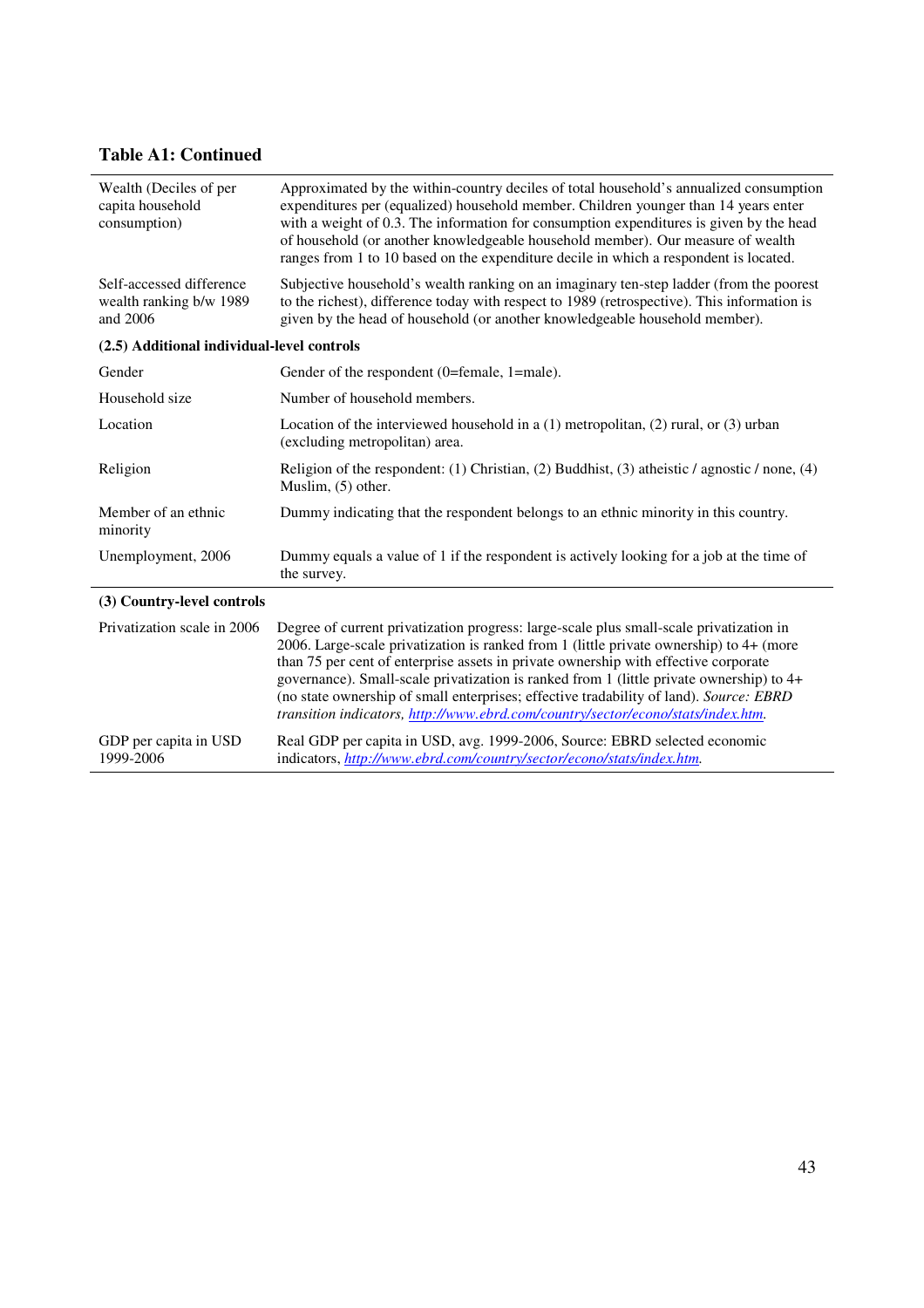**Table A2: Summary Statistics**

| <b>Variable</b>                                            | # of obs | Mean    | SD      | Min              | <b>Max</b>     |
|------------------------------------------------------------|----------|---------|---------|------------------|----------------|
| Support for privatization revision                         | 27840    | 0.46    | 0.50    | $\theta$         | 1              |
| Entrepreneur or self-employed                              | 27640    | 0.07    | 0.26    | $\boldsymbol{0}$ | $\mathbf{1}$   |
| Professional or top manager                                | 27590    | 0.10    | 0.31    | $\boldsymbol{0}$ | $\mathbf{1}$   |
| Democracy index                                            | 26       | 5.82    | 3.22    | 0.0              | 10.0           |
| Controls on executives                                     | 27       | 5.32    | 1.77    | 1.0              | 7.0            |
| Democracy freedom house                                    | 27       | 3.99    | 1.52    | 1.8              | 6.5            |
| Voice & accountability                                     | 27       | $-0.06$ | 0.84    | $-1.6$           | 1.1            |
| Government effectiveness                                   | 27       | $-0.24$ | 0.66    | $-1.2$           | 0.8            |
| Rule of law                                                | 27       | $-0.34$ | 0.66    | $-1.3$           | 0.8            |
| Control of corruption                                      | 27       | $-0.37$ | 0.61    | $-1.2$           | 1.0            |
| Regulatory quality                                         | 27       | $-0.16$ | 0.83    | $-1.8$           | 1.3            |
| Privatization scale in 2006                                | 28       | 7.12    | 1.10    | 3.3              | 8.3            |
| GDP per capita in USD 1999-2006                            | 28       | 3405.74 | 3149.27 | 255.9            | 13506.4        |
| Age                                                        | 28000    | 45.97   | 16.87   | 17               | 97             |
| Educational degree                                         | 27993    | 2.53    | 1.04    | $\mathbf{1}$     | $\overline{4}$ |
| Self-reported poor health status                           | 27996    | 2.71    | 0.99    | $\mathbf{1}$     | 5              |
| Number of jobs, 1989-2006                                  | 27611    | 1.09    | 0.99    | $\overline{0}$   | $\sqrt{5}$     |
| Years worked for wages in the state sector, 1989-2006      | 27611    | 4.48    | 6.11    | $\boldsymbol{0}$ | 18             |
| Years worked for wages in the private sector, 1989-2006    | 27611    | 2.54    | 4.92    | $\boldsymbol{0}$ | 18             |
| Years had to accept wage cuts or arrears, 1989-2006        | 27450    | 0.57    | 1.87    | $\boldsymbol{0}$ | 18             |
| Years had to sell household assets, 1989-2006              | 27450    | 0.27    | 1.19    | $\boldsymbol{0}$ | 18             |
| Years had to cut down on basic food consumption, 1989-2006 | 27450    | 1.86    | 4.10    | $\boldsymbol{0}$ | $18\,$         |
| Ownership of a house or apartment                          | 28000    | 0.85    | 0.35    | $\boldsymbol{0}$ | $\mathbf{1}$   |
| Wealth (deciles of per capita household consumption)       | 28000    | 5.68    | 2.93    | $\mathbf{1}$     | $10\,$         |
| Self-accessed difference wealth ranking b/w 1989 and 2006  | 25179    | $-1.37$ | 2.47    | $-9$             | $\overline{9}$ |
| Gender (0=female, 1=male)                                  | 28000    | 0.47    | 0.50    | $\boldsymbol{0}$ | $\mathbf{1}$   |
| Household size                                             | 28000    | 2.81    | 1.66    | $\mathbf{1}$     | 12             |
| Location==metropolitan                                     | 28000    | 0.22    | 0.41    | $\boldsymbol{0}$ | $\mathbf{1}$   |
| Location==rural                                            | 28000    | 0.40    | 0.49    | $\boldsymbol{0}$ | $\mathbf{1}$   |
| Location==urban (excluding metropolitan)                   | 28000    | 0.37    | 0.48    | $\boldsymbol{0}$ | $\mathbf{1}$   |
| Religion==Christian                                        | 28000    | 0.65    | 0.48    | $\boldsymbol{0}$ | $\mathbf{1}$   |
| Religion==Buddhist                                         | 28000    | 0.02    | 0.15    | $\boldsymbol{0}$ | $\mathbf{1}$   |
| Religion==atheistic/agnostic/none                          | 28000    | 0.11    | 0.31    | $\boldsymbol{0}$ | $\mathbf{1}$   |
| Religion==Muslim                                           | 28000    | 0.19    | 0.39    | $\boldsymbol{0}$ | $\mathbf{1}$   |
| Religion==other                                            | 28000    | 0.02    | 0.14    | $\boldsymbol{0}$ | $\mathbf{1}$   |
| Member of an ethnic minority                               | 27974    | 0.10    | 0.30    | $\boldsymbol{0}$ | $\mathbf{1}$   |
| Unemployment, 2006                                         | 28000    | 0.09    | 0.28    | $\boldsymbol{0}$ | $\mathbf{1}$   |

**Note:** For the summary statistics of individual-level variables we apply weights to ensure that the population as a whole is represented, taking into account the age and gender distribution of the population in each country (see EBRD 2007a: 6). The summary statistics of country-level variables refer to averages over time. For the concrete time frame for each variable see Table A1.